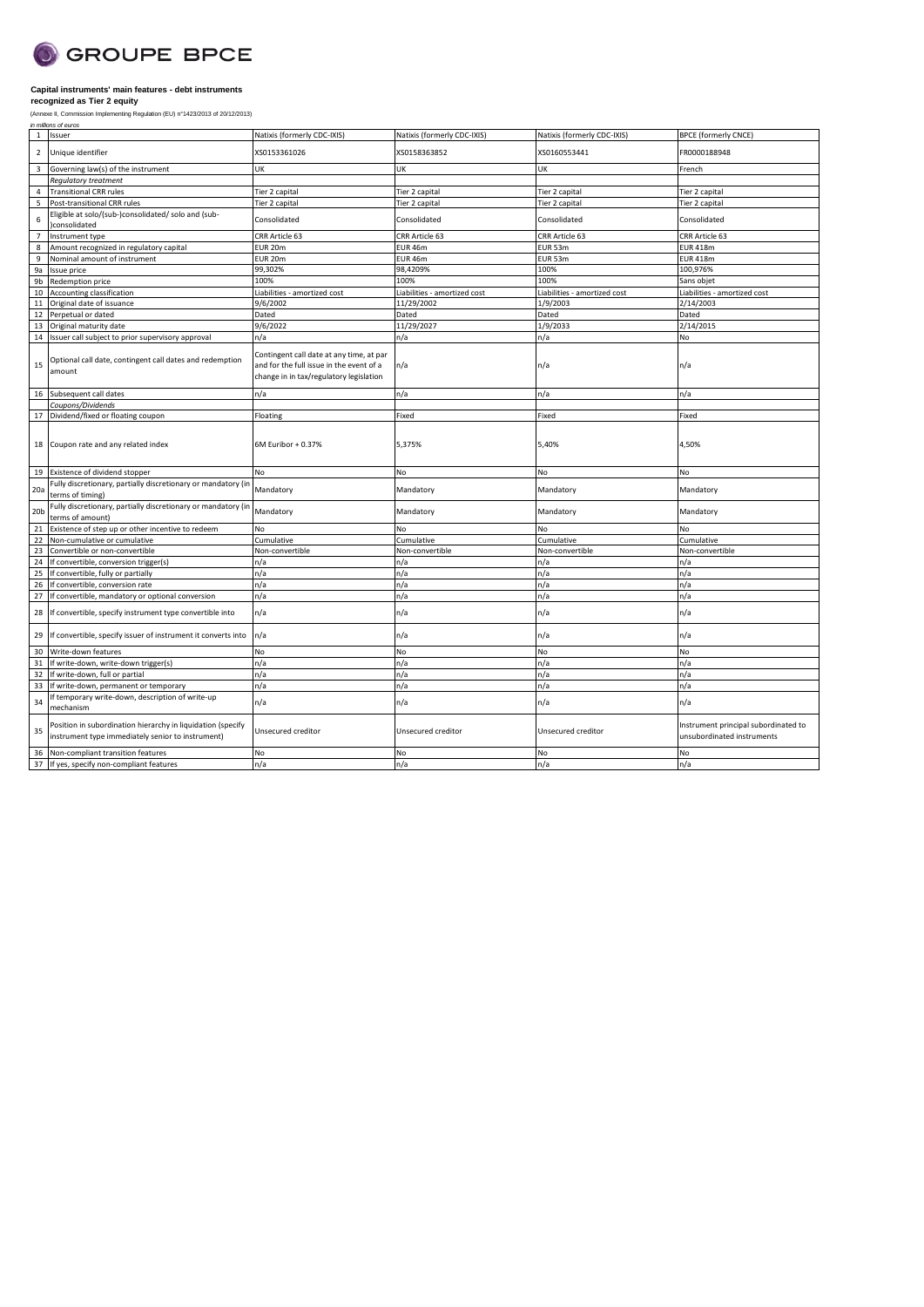

| 1 Issuer<br>Unique identifier<br>XS0160553441<br>FR0000473282<br>XS01709333047<br>$\overline{2}$<br>Subordinated loan contract<br>Governing law(s) of the instrument<br>UK<br>UK<br>3<br>French<br>French<br><b>Regulatory treatment</b><br><b>Transitional CRR rules</b><br>Tier 2 capital<br>Tier 2 capital<br>Tier 2 capital<br>Tier 2 capital<br>$\overline{4}$<br>Post-transitional CRR rules<br>Tier 2 capital<br>5<br>Tier 2 capital<br>Tier 2 capital<br>Tier 2 capital<br>Eligible at solo/(sub-)consolidated/ solo and (sub-<br>6<br>Consolidated<br>Consolidated<br>Consolidated<br>Consolidated<br>consolidated<br>Instrument type<br>CRR Article 63<br>CRR Article 63<br>CRR Article 63<br>CRR Article 63<br>$\overline{7}$<br>Amount recognized in regulatory capital<br><b>EUR 10m</b><br>EUR <sub>7m</sub><br><b>EUR 77m</b><br><b>EUR 10m</b><br>8<br>Nominal amount of instrument<br>EUR <sub>7m</sub><br><b>EUR 10m</b><br>9<br><b>EUR 10m</b><br><b>EUR 77m</b><br>100%<br>100%<br>100%<br>100%<br>9a<br>Issue price<br>100%<br>9b<br>Redemption price<br>100%<br>100%<br>100%<br>10 Accounting classification<br>Liabilities - amortized cost<br>Liabilities - amortized cost<br>Liabilities - amortized cost<br>Liabilities - amortized cost<br>Original date of issuance<br>3/6/2003<br>4/1/2003<br>4/4/2003<br>6/1/2003<br>11<br>Dated<br>Dated<br>Dated<br>Dated<br>12<br>Perpetual or dated<br>3/6/2023<br>1/9/2033<br>4/4/2015<br>3/31/2018<br>13 Original maturity date<br>n/a<br>14 Issuer call subject to prior supervisory approval<br>No<br>n/a<br>n/a<br>Contingent call date at any payment<br>Optional call date, contingent call dates and redemption<br>date, at par and for the full issue in the<br>n/a<br>n/a<br>n/a<br>15<br>amount<br>event of a change in tax/regulatory<br>legislation<br>16 Subsequent call dates<br>n/a<br>n/a<br>n/a<br>n/a<br>Coupons/Dividends<br>17 Dividend/fixed or floating coupon<br>Floating<br>Fixed<br>Floating<br>Floating<br>[(CPIn/CPIn-1)-1]+2.45% with minimum<br>Euribor annual 30/360, with a cap of<br>18 Coupon rate and any related index<br>5,40%<br>6M Euribor + 0.28%<br>of 0%<br>7,5%.<br>19 Existence of dividend stopper<br>No<br>No<br>No<br>No<br>Fully discretionary, partially discretionary or mandatory (in<br>Mandatory<br>20a<br>Mandatory<br>Mandatory<br>Mandatory<br>terms of timing)<br>Fully discretionary, partially discretionary or mandatory (in<br>Mandatory<br>Mandatory<br>Mandatory<br>Mandatory<br>20 <sub>b</sub><br>terms of amount)<br>Existence of step up or other incentive to redeem<br>No<br>No<br><b>No</b><br>No<br>21<br>22<br>Non-cumulative or cumulative<br>Cumulative<br>Cumulative<br>Cumulative<br>Cumulative<br>23<br>Convertible or non-convertible<br>Non-convertible<br>Non-convertible<br>Non-convertible<br>Non-convertible<br>24<br>If convertible, conversion trigger(s)<br>n/a<br>n/a<br>n/a<br>n/a<br>25<br>If convertible, fully or partially<br>n/a<br>n/a<br>n/a<br>n/a<br>If convertible, conversion rate<br>n/a<br>n/a<br>n/a<br>n/a<br>26<br>n/a<br>n/a<br>n/a<br>27<br>If convertible, mandatory or optional conversion<br>n/a<br>n/a<br>n/a<br>n/a<br>n/a<br>28 If convertible, specify instrument type convertible into<br>n/a<br>n/a<br>n/a<br>n/a<br>29 If convertible, specify issuer of instrument it converts into<br>No<br>No<br>30<br>Write-down features<br>No<br>No<br>31 If write-down, write-down trigger(s)<br>n/a<br>n/a<br>n/a<br>n/a<br>n/a<br>32<br>If write-down, full or partial<br>n/a<br>n/a<br>n/a<br>n/a<br>n/a<br>n/a<br>n/a<br>33<br>If write-down, permanent or temporary<br>If temporary write-down, description of write-up<br>n/a<br>n/a<br>n/a<br>n/a<br>34<br>mechanism<br>Position in subordination hierarchy in liquidation (specify<br>35<br>Unsecured creditor<br>Unsecured creditor<br>Unsecured creditor<br>Unsecured creditor<br>instrument type immediately senior to instrument)<br>No<br><b>No</b><br>No<br>Non-compliant transition features<br>No<br>36<br>n/a<br>n/a<br>37 If yes, specify non-compliant features<br>n/a<br>n/a |  |     |                             |                             |                             |
|-------------------------------------------------------------------------------------------------------------------------------------------------------------------------------------------------------------------------------------------------------------------------------------------------------------------------------------------------------------------------------------------------------------------------------------------------------------------------------------------------------------------------------------------------------------------------------------------------------------------------------------------------------------------------------------------------------------------------------------------------------------------------------------------------------------------------------------------------------------------------------------------------------------------------------------------------------------------------------------------------------------------------------------------------------------------------------------------------------------------------------------------------------------------------------------------------------------------------------------------------------------------------------------------------------------------------------------------------------------------------------------------------------------------------------------------------------------------------------------------------------------------------------------------------------------------------------------------------------------------------------------------------------------------------------------------------------------------------------------------------------------------------------------------------------------------------------------------------------------------------------------------------------------------------------------------------------------------------------------------------------------------------------------------------------------------------------------------------------------------------------------------------------------------------------------------------------------------------------------------------------------------------------------------------------------------------------------------------------------------------------------------------------------------------------------------------------------------------------------------------------------------------------------------------------------------------------------------------------------------------------------------------------------------------------------------------------------------------------------------------------------------------------------------------------------------------------------------------------------------------------------------------------------------------------------------------------------------------------------------------------------------------------------------------------------------------------------------------------------------------------------------------------------------------------------------------------------------------------------------------------------------------------------------------------------------------------------------------------------------------------------------------------------------------------------------------------------------------------------------------------------------------------------------------------------------------------------------------------------------------------------------------------------------------------------------------------------------------------------------------------------------------------------------------------------------------------------------------------------------------------------------------------------------------------------------------------------------------------------------------------------------------------------------------------------------------------------------------------------------------------|--|-----|-----------------------------|-----------------------------|-----------------------------|
|                                                                                                                                                                                                                                                                                                                                                                                                                                                                                                                                                                                                                                                                                                                                                                                                                                                                                                                                                                                                                                                                                                                                                                                                                                                                                                                                                                                                                                                                                                                                                                                                                                                                                                                                                                                                                                                                                                                                                                                                                                                                                                                                                                                                                                                                                                                                                                                                                                                                                                                                                                                                                                                                                                                                                                                                                                                                                                                                                                                                                                                                                                                                                                                                                                                                                                                                                                                                                                                                                                                                                                                                                                                                                                                                                                                                                                                                                                                                                                                                                                                                                                                               |  | CFF | Natixis (formerly CDC-IXIS) | Natixis (formerly CDC IXIS) | Natixis (formerly CDC-IXIS) |
|                                                                                                                                                                                                                                                                                                                                                                                                                                                                                                                                                                                                                                                                                                                                                                                                                                                                                                                                                                                                                                                                                                                                                                                                                                                                                                                                                                                                                                                                                                                                                                                                                                                                                                                                                                                                                                                                                                                                                                                                                                                                                                                                                                                                                                                                                                                                                                                                                                                                                                                                                                                                                                                                                                                                                                                                                                                                                                                                                                                                                                                                                                                                                                                                                                                                                                                                                                                                                                                                                                                                                                                                                                                                                                                                                                                                                                                                                                                                                                                                                                                                                                                               |  |     |                             |                             |                             |
|                                                                                                                                                                                                                                                                                                                                                                                                                                                                                                                                                                                                                                                                                                                                                                                                                                                                                                                                                                                                                                                                                                                                                                                                                                                                                                                                                                                                                                                                                                                                                                                                                                                                                                                                                                                                                                                                                                                                                                                                                                                                                                                                                                                                                                                                                                                                                                                                                                                                                                                                                                                                                                                                                                                                                                                                                                                                                                                                                                                                                                                                                                                                                                                                                                                                                                                                                                                                                                                                                                                                                                                                                                                                                                                                                                                                                                                                                                                                                                                                                                                                                                                               |  |     |                             |                             |                             |
|                                                                                                                                                                                                                                                                                                                                                                                                                                                                                                                                                                                                                                                                                                                                                                                                                                                                                                                                                                                                                                                                                                                                                                                                                                                                                                                                                                                                                                                                                                                                                                                                                                                                                                                                                                                                                                                                                                                                                                                                                                                                                                                                                                                                                                                                                                                                                                                                                                                                                                                                                                                                                                                                                                                                                                                                                                                                                                                                                                                                                                                                                                                                                                                                                                                                                                                                                                                                                                                                                                                                                                                                                                                                                                                                                                                                                                                                                                                                                                                                                                                                                                                               |  |     |                             |                             |                             |
|                                                                                                                                                                                                                                                                                                                                                                                                                                                                                                                                                                                                                                                                                                                                                                                                                                                                                                                                                                                                                                                                                                                                                                                                                                                                                                                                                                                                                                                                                                                                                                                                                                                                                                                                                                                                                                                                                                                                                                                                                                                                                                                                                                                                                                                                                                                                                                                                                                                                                                                                                                                                                                                                                                                                                                                                                                                                                                                                                                                                                                                                                                                                                                                                                                                                                                                                                                                                                                                                                                                                                                                                                                                                                                                                                                                                                                                                                                                                                                                                                                                                                                                               |  |     |                             |                             |                             |
|                                                                                                                                                                                                                                                                                                                                                                                                                                                                                                                                                                                                                                                                                                                                                                                                                                                                                                                                                                                                                                                                                                                                                                                                                                                                                                                                                                                                                                                                                                                                                                                                                                                                                                                                                                                                                                                                                                                                                                                                                                                                                                                                                                                                                                                                                                                                                                                                                                                                                                                                                                                                                                                                                                                                                                                                                                                                                                                                                                                                                                                                                                                                                                                                                                                                                                                                                                                                                                                                                                                                                                                                                                                                                                                                                                                                                                                                                                                                                                                                                                                                                                                               |  |     |                             |                             |                             |
|                                                                                                                                                                                                                                                                                                                                                                                                                                                                                                                                                                                                                                                                                                                                                                                                                                                                                                                                                                                                                                                                                                                                                                                                                                                                                                                                                                                                                                                                                                                                                                                                                                                                                                                                                                                                                                                                                                                                                                                                                                                                                                                                                                                                                                                                                                                                                                                                                                                                                                                                                                                                                                                                                                                                                                                                                                                                                                                                                                                                                                                                                                                                                                                                                                                                                                                                                                                                                                                                                                                                                                                                                                                                                                                                                                                                                                                                                                                                                                                                                                                                                                                               |  |     |                             |                             |                             |
|                                                                                                                                                                                                                                                                                                                                                                                                                                                                                                                                                                                                                                                                                                                                                                                                                                                                                                                                                                                                                                                                                                                                                                                                                                                                                                                                                                                                                                                                                                                                                                                                                                                                                                                                                                                                                                                                                                                                                                                                                                                                                                                                                                                                                                                                                                                                                                                                                                                                                                                                                                                                                                                                                                                                                                                                                                                                                                                                                                                                                                                                                                                                                                                                                                                                                                                                                                                                                                                                                                                                                                                                                                                                                                                                                                                                                                                                                                                                                                                                                                                                                                                               |  |     |                             |                             |                             |
|                                                                                                                                                                                                                                                                                                                                                                                                                                                                                                                                                                                                                                                                                                                                                                                                                                                                                                                                                                                                                                                                                                                                                                                                                                                                                                                                                                                                                                                                                                                                                                                                                                                                                                                                                                                                                                                                                                                                                                                                                                                                                                                                                                                                                                                                                                                                                                                                                                                                                                                                                                                                                                                                                                                                                                                                                                                                                                                                                                                                                                                                                                                                                                                                                                                                                                                                                                                                                                                                                                                                                                                                                                                                                                                                                                                                                                                                                                                                                                                                                                                                                                                               |  |     |                             |                             |                             |
|                                                                                                                                                                                                                                                                                                                                                                                                                                                                                                                                                                                                                                                                                                                                                                                                                                                                                                                                                                                                                                                                                                                                                                                                                                                                                                                                                                                                                                                                                                                                                                                                                                                                                                                                                                                                                                                                                                                                                                                                                                                                                                                                                                                                                                                                                                                                                                                                                                                                                                                                                                                                                                                                                                                                                                                                                                                                                                                                                                                                                                                                                                                                                                                                                                                                                                                                                                                                                                                                                                                                                                                                                                                                                                                                                                                                                                                                                                                                                                                                                                                                                                                               |  |     |                             |                             |                             |
|                                                                                                                                                                                                                                                                                                                                                                                                                                                                                                                                                                                                                                                                                                                                                                                                                                                                                                                                                                                                                                                                                                                                                                                                                                                                                                                                                                                                                                                                                                                                                                                                                                                                                                                                                                                                                                                                                                                                                                                                                                                                                                                                                                                                                                                                                                                                                                                                                                                                                                                                                                                                                                                                                                                                                                                                                                                                                                                                                                                                                                                                                                                                                                                                                                                                                                                                                                                                                                                                                                                                                                                                                                                                                                                                                                                                                                                                                                                                                                                                                                                                                                                               |  |     |                             |                             |                             |
|                                                                                                                                                                                                                                                                                                                                                                                                                                                                                                                                                                                                                                                                                                                                                                                                                                                                                                                                                                                                                                                                                                                                                                                                                                                                                                                                                                                                                                                                                                                                                                                                                                                                                                                                                                                                                                                                                                                                                                                                                                                                                                                                                                                                                                                                                                                                                                                                                                                                                                                                                                                                                                                                                                                                                                                                                                                                                                                                                                                                                                                                                                                                                                                                                                                                                                                                                                                                                                                                                                                                                                                                                                                                                                                                                                                                                                                                                                                                                                                                                                                                                                                               |  |     |                             |                             |                             |
|                                                                                                                                                                                                                                                                                                                                                                                                                                                                                                                                                                                                                                                                                                                                                                                                                                                                                                                                                                                                                                                                                                                                                                                                                                                                                                                                                                                                                                                                                                                                                                                                                                                                                                                                                                                                                                                                                                                                                                                                                                                                                                                                                                                                                                                                                                                                                                                                                                                                                                                                                                                                                                                                                                                                                                                                                                                                                                                                                                                                                                                                                                                                                                                                                                                                                                                                                                                                                                                                                                                                                                                                                                                                                                                                                                                                                                                                                                                                                                                                                                                                                                                               |  |     |                             |                             |                             |
|                                                                                                                                                                                                                                                                                                                                                                                                                                                                                                                                                                                                                                                                                                                                                                                                                                                                                                                                                                                                                                                                                                                                                                                                                                                                                                                                                                                                                                                                                                                                                                                                                                                                                                                                                                                                                                                                                                                                                                                                                                                                                                                                                                                                                                                                                                                                                                                                                                                                                                                                                                                                                                                                                                                                                                                                                                                                                                                                                                                                                                                                                                                                                                                                                                                                                                                                                                                                                                                                                                                                                                                                                                                                                                                                                                                                                                                                                                                                                                                                                                                                                                                               |  |     |                             |                             |                             |
|                                                                                                                                                                                                                                                                                                                                                                                                                                                                                                                                                                                                                                                                                                                                                                                                                                                                                                                                                                                                                                                                                                                                                                                                                                                                                                                                                                                                                                                                                                                                                                                                                                                                                                                                                                                                                                                                                                                                                                                                                                                                                                                                                                                                                                                                                                                                                                                                                                                                                                                                                                                                                                                                                                                                                                                                                                                                                                                                                                                                                                                                                                                                                                                                                                                                                                                                                                                                                                                                                                                                                                                                                                                                                                                                                                                                                                                                                                                                                                                                                                                                                                                               |  |     |                             |                             |                             |
|                                                                                                                                                                                                                                                                                                                                                                                                                                                                                                                                                                                                                                                                                                                                                                                                                                                                                                                                                                                                                                                                                                                                                                                                                                                                                                                                                                                                                                                                                                                                                                                                                                                                                                                                                                                                                                                                                                                                                                                                                                                                                                                                                                                                                                                                                                                                                                                                                                                                                                                                                                                                                                                                                                                                                                                                                                                                                                                                                                                                                                                                                                                                                                                                                                                                                                                                                                                                                                                                                                                                                                                                                                                                                                                                                                                                                                                                                                                                                                                                                                                                                                                               |  |     |                             |                             |                             |
|                                                                                                                                                                                                                                                                                                                                                                                                                                                                                                                                                                                                                                                                                                                                                                                                                                                                                                                                                                                                                                                                                                                                                                                                                                                                                                                                                                                                                                                                                                                                                                                                                                                                                                                                                                                                                                                                                                                                                                                                                                                                                                                                                                                                                                                                                                                                                                                                                                                                                                                                                                                                                                                                                                                                                                                                                                                                                                                                                                                                                                                                                                                                                                                                                                                                                                                                                                                                                                                                                                                                                                                                                                                                                                                                                                                                                                                                                                                                                                                                                                                                                                                               |  |     |                             |                             |                             |
|                                                                                                                                                                                                                                                                                                                                                                                                                                                                                                                                                                                                                                                                                                                                                                                                                                                                                                                                                                                                                                                                                                                                                                                                                                                                                                                                                                                                                                                                                                                                                                                                                                                                                                                                                                                                                                                                                                                                                                                                                                                                                                                                                                                                                                                                                                                                                                                                                                                                                                                                                                                                                                                                                                                                                                                                                                                                                                                                                                                                                                                                                                                                                                                                                                                                                                                                                                                                                                                                                                                                                                                                                                                                                                                                                                                                                                                                                                                                                                                                                                                                                                                               |  |     |                             |                             |                             |
|                                                                                                                                                                                                                                                                                                                                                                                                                                                                                                                                                                                                                                                                                                                                                                                                                                                                                                                                                                                                                                                                                                                                                                                                                                                                                                                                                                                                                                                                                                                                                                                                                                                                                                                                                                                                                                                                                                                                                                                                                                                                                                                                                                                                                                                                                                                                                                                                                                                                                                                                                                                                                                                                                                                                                                                                                                                                                                                                                                                                                                                                                                                                                                                                                                                                                                                                                                                                                                                                                                                                                                                                                                                                                                                                                                                                                                                                                                                                                                                                                                                                                                                               |  |     |                             |                             |                             |
|                                                                                                                                                                                                                                                                                                                                                                                                                                                                                                                                                                                                                                                                                                                                                                                                                                                                                                                                                                                                                                                                                                                                                                                                                                                                                                                                                                                                                                                                                                                                                                                                                                                                                                                                                                                                                                                                                                                                                                                                                                                                                                                                                                                                                                                                                                                                                                                                                                                                                                                                                                                                                                                                                                                                                                                                                                                                                                                                                                                                                                                                                                                                                                                                                                                                                                                                                                                                                                                                                                                                                                                                                                                                                                                                                                                                                                                                                                                                                                                                                                                                                                                               |  |     |                             |                             |                             |
|                                                                                                                                                                                                                                                                                                                                                                                                                                                                                                                                                                                                                                                                                                                                                                                                                                                                                                                                                                                                                                                                                                                                                                                                                                                                                                                                                                                                                                                                                                                                                                                                                                                                                                                                                                                                                                                                                                                                                                                                                                                                                                                                                                                                                                                                                                                                                                                                                                                                                                                                                                                                                                                                                                                                                                                                                                                                                                                                                                                                                                                                                                                                                                                                                                                                                                                                                                                                                                                                                                                                                                                                                                                                                                                                                                                                                                                                                                                                                                                                                                                                                                                               |  |     |                             |                             |                             |
|                                                                                                                                                                                                                                                                                                                                                                                                                                                                                                                                                                                                                                                                                                                                                                                                                                                                                                                                                                                                                                                                                                                                                                                                                                                                                                                                                                                                                                                                                                                                                                                                                                                                                                                                                                                                                                                                                                                                                                                                                                                                                                                                                                                                                                                                                                                                                                                                                                                                                                                                                                                                                                                                                                                                                                                                                                                                                                                                                                                                                                                                                                                                                                                                                                                                                                                                                                                                                                                                                                                                                                                                                                                                                                                                                                                                                                                                                                                                                                                                                                                                                                                               |  |     |                             |                             |                             |
|                                                                                                                                                                                                                                                                                                                                                                                                                                                                                                                                                                                                                                                                                                                                                                                                                                                                                                                                                                                                                                                                                                                                                                                                                                                                                                                                                                                                                                                                                                                                                                                                                                                                                                                                                                                                                                                                                                                                                                                                                                                                                                                                                                                                                                                                                                                                                                                                                                                                                                                                                                                                                                                                                                                                                                                                                                                                                                                                                                                                                                                                                                                                                                                                                                                                                                                                                                                                                                                                                                                                                                                                                                                                                                                                                                                                                                                                                                                                                                                                                                                                                                                               |  |     |                             |                             |                             |
|                                                                                                                                                                                                                                                                                                                                                                                                                                                                                                                                                                                                                                                                                                                                                                                                                                                                                                                                                                                                                                                                                                                                                                                                                                                                                                                                                                                                                                                                                                                                                                                                                                                                                                                                                                                                                                                                                                                                                                                                                                                                                                                                                                                                                                                                                                                                                                                                                                                                                                                                                                                                                                                                                                                                                                                                                                                                                                                                                                                                                                                                                                                                                                                                                                                                                                                                                                                                                                                                                                                                                                                                                                                                                                                                                                                                                                                                                                                                                                                                                                                                                                                               |  |     |                             |                             |                             |
|                                                                                                                                                                                                                                                                                                                                                                                                                                                                                                                                                                                                                                                                                                                                                                                                                                                                                                                                                                                                                                                                                                                                                                                                                                                                                                                                                                                                                                                                                                                                                                                                                                                                                                                                                                                                                                                                                                                                                                                                                                                                                                                                                                                                                                                                                                                                                                                                                                                                                                                                                                                                                                                                                                                                                                                                                                                                                                                                                                                                                                                                                                                                                                                                                                                                                                                                                                                                                                                                                                                                                                                                                                                                                                                                                                                                                                                                                                                                                                                                                                                                                                                               |  |     |                             |                             |                             |
|                                                                                                                                                                                                                                                                                                                                                                                                                                                                                                                                                                                                                                                                                                                                                                                                                                                                                                                                                                                                                                                                                                                                                                                                                                                                                                                                                                                                                                                                                                                                                                                                                                                                                                                                                                                                                                                                                                                                                                                                                                                                                                                                                                                                                                                                                                                                                                                                                                                                                                                                                                                                                                                                                                                                                                                                                                                                                                                                                                                                                                                                                                                                                                                                                                                                                                                                                                                                                                                                                                                                                                                                                                                                                                                                                                                                                                                                                                                                                                                                                                                                                                                               |  |     |                             |                             |                             |
|                                                                                                                                                                                                                                                                                                                                                                                                                                                                                                                                                                                                                                                                                                                                                                                                                                                                                                                                                                                                                                                                                                                                                                                                                                                                                                                                                                                                                                                                                                                                                                                                                                                                                                                                                                                                                                                                                                                                                                                                                                                                                                                                                                                                                                                                                                                                                                                                                                                                                                                                                                                                                                                                                                                                                                                                                                                                                                                                                                                                                                                                                                                                                                                                                                                                                                                                                                                                                                                                                                                                                                                                                                                                                                                                                                                                                                                                                                                                                                                                                                                                                                                               |  |     |                             |                             |                             |
|                                                                                                                                                                                                                                                                                                                                                                                                                                                                                                                                                                                                                                                                                                                                                                                                                                                                                                                                                                                                                                                                                                                                                                                                                                                                                                                                                                                                                                                                                                                                                                                                                                                                                                                                                                                                                                                                                                                                                                                                                                                                                                                                                                                                                                                                                                                                                                                                                                                                                                                                                                                                                                                                                                                                                                                                                                                                                                                                                                                                                                                                                                                                                                                                                                                                                                                                                                                                                                                                                                                                                                                                                                                                                                                                                                                                                                                                                                                                                                                                                                                                                                                               |  |     |                             |                             |                             |
|                                                                                                                                                                                                                                                                                                                                                                                                                                                                                                                                                                                                                                                                                                                                                                                                                                                                                                                                                                                                                                                                                                                                                                                                                                                                                                                                                                                                                                                                                                                                                                                                                                                                                                                                                                                                                                                                                                                                                                                                                                                                                                                                                                                                                                                                                                                                                                                                                                                                                                                                                                                                                                                                                                                                                                                                                                                                                                                                                                                                                                                                                                                                                                                                                                                                                                                                                                                                                                                                                                                                                                                                                                                                                                                                                                                                                                                                                                                                                                                                                                                                                                                               |  |     |                             |                             |                             |
|                                                                                                                                                                                                                                                                                                                                                                                                                                                                                                                                                                                                                                                                                                                                                                                                                                                                                                                                                                                                                                                                                                                                                                                                                                                                                                                                                                                                                                                                                                                                                                                                                                                                                                                                                                                                                                                                                                                                                                                                                                                                                                                                                                                                                                                                                                                                                                                                                                                                                                                                                                                                                                                                                                                                                                                                                                                                                                                                                                                                                                                                                                                                                                                                                                                                                                                                                                                                                                                                                                                                                                                                                                                                                                                                                                                                                                                                                                                                                                                                                                                                                                                               |  |     |                             |                             |                             |
|                                                                                                                                                                                                                                                                                                                                                                                                                                                                                                                                                                                                                                                                                                                                                                                                                                                                                                                                                                                                                                                                                                                                                                                                                                                                                                                                                                                                                                                                                                                                                                                                                                                                                                                                                                                                                                                                                                                                                                                                                                                                                                                                                                                                                                                                                                                                                                                                                                                                                                                                                                                                                                                                                                                                                                                                                                                                                                                                                                                                                                                                                                                                                                                                                                                                                                                                                                                                                                                                                                                                                                                                                                                                                                                                                                                                                                                                                                                                                                                                                                                                                                                               |  |     |                             |                             |                             |
|                                                                                                                                                                                                                                                                                                                                                                                                                                                                                                                                                                                                                                                                                                                                                                                                                                                                                                                                                                                                                                                                                                                                                                                                                                                                                                                                                                                                                                                                                                                                                                                                                                                                                                                                                                                                                                                                                                                                                                                                                                                                                                                                                                                                                                                                                                                                                                                                                                                                                                                                                                                                                                                                                                                                                                                                                                                                                                                                                                                                                                                                                                                                                                                                                                                                                                                                                                                                                                                                                                                                                                                                                                                                                                                                                                                                                                                                                                                                                                                                                                                                                                                               |  |     |                             |                             |                             |
|                                                                                                                                                                                                                                                                                                                                                                                                                                                                                                                                                                                                                                                                                                                                                                                                                                                                                                                                                                                                                                                                                                                                                                                                                                                                                                                                                                                                                                                                                                                                                                                                                                                                                                                                                                                                                                                                                                                                                                                                                                                                                                                                                                                                                                                                                                                                                                                                                                                                                                                                                                                                                                                                                                                                                                                                                                                                                                                                                                                                                                                                                                                                                                                                                                                                                                                                                                                                                                                                                                                                                                                                                                                                                                                                                                                                                                                                                                                                                                                                                                                                                                                               |  |     |                             |                             |                             |
|                                                                                                                                                                                                                                                                                                                                                                                                                                                                                                                                                                                                                                                                                                                                                                                                                                                                                                                                                                                                                                                                                                                                                                                                                                                                                                                                                                                                                                                                                                                                                                                                                                                                                                                                                                                                                                                                                                                                                                                                                                                                                                                                                                                                                                                                                                                                                                                                                                                                                                                                                                                                                                                                                                                                                                                                                                                                                                                                                                                                                                                                                                                                                                                                                                                                                                                                                                                                                                                                                                                                                                                                                                                                                                                                                                                                                                                                                                                                                                                                                                                                                                                               |  |     |                             |                             |                             |
|                                                                                                                                                                                                                                                                                                                                                                                                                                                                                                                                                                                                                                                                                                                                                                                                                                                                                                                                                                                                                                                                                                                                                                                                                                                                                                                                                                                                                                                                                                                                                                                                                                                                                                                                                                                                                                                                                                                                                                                                                                                                                                                                                                                                                                                                                                                                                                                                                                                                                                                                                                                                                                                                                                                                                                                                                                                                                                                                                                                                                                                                                                                                                                                                                                                                                                                                                                                                                                                                                                                                                                                                                                                                                                                                                                                                                                                                                                                                                                                                                                                                                                                               |  |     |                             |                             |                             |
|                                                                                                                                                                                                                                                                                                                                                                                                                                                                                                                                                                                                                                                                                                                                                                                                                                                                                                                                                                                                                                                                                                                                                                                                                                                                                                                                                                                                                                                                                                                                                                                                                                                                                                                                                                                                                                                                                                                                                                                                                                                                                                                                                                                                                                                                                                                                                                                                                                                                                                                                                                                                                                                                                                                                                                                                                                                                                                                                                                                                                                                                                                                                                                                                                                                                                                                                                                                                                                                                                                                                                                                                                                                                                                                                                                                                                                                                                                                                                                                                                                                                                                                               |  |     |                             |                             |                             |
|                                                                                                                                                                                                                                                                                                                                                                                                                                                                                                                                                                                                                                                                                                                                                                                                                                                                                                                                                                                                                                                                                                                                                                                                                                                                                                                                                                                                                                                                                                                                                                                                                                                                                                                                                                                                                                                                                                                                                                                                                                                                                                                                                                                                                                                                                                                                                                                                                                                                                                                                                                                                                                                                                                                                                                                                                                                                                                                                                                                                                                                                                                                                                                                                                                                                                                                                                                                                                                                                                                                                                                                                                                                                                                                                                                                                                                                                                                                                                                                                                                                                                                                               |  |     |                             |                             |                             |
|                                                                                                                                                                                                                                                                                                                                                                                                                                                                                                                                                                                                                                                                                                                                                                                                                                                                                                                                                                                                                                                                                                                                                                                                                                                                                                                                                                                                                                                                                                                                                                                                                                                                                                                                                                                                                                                                                                                                                                                                                                                                                                                                                                                                                                                                                                                                                                                                                                                                                                                                                                                                                                                                                                                                                                                                                                                                                                                                                                                                                                                                                                                                                                                                                                                                                                                                                                                                                                                                                                                                                                                                                                                                                                                                                                                                                                                                                                                                                                                                                                                                                                                               |  |     |                             |                             |                             |
|                                                                                                                                                                                                                                                                                                                                                                                                                                                                                                                                                                                                                                                                                                                                                                                                                                                                                                                                                                                                                                                                                                                                                                                                                                                                                                                                                                                                                                                                                                                                                                                                                                                                                                                                                                                                                                                                                                                                                                                                                                                                                                                                                                                                                                                                                                                                                                                                                                                                                                                                                                                                                                                                                                                                                                                                                                                                                                                                                                                                                                                                                                                                                                                                                                                                                                                                                                                                                                                                                                                                                                                                                                                                                                                                                                                                                                                                                                                                                                                                                                                                                                                               |  |     |                             |                             |                             |
|                                                                                                                                                                                                                                                                                                                                                                                                                                                                                                                                                                                                                                                                                                                                                                                                                                                                                                                                                                                                                                                                                                                                                                                                                                                                                                                                                                                                                                                                                                                                                                                                                                                                                                                                                                                                                                                                                                                                                                                                                                                                                                                                                                                                                                                                                                                                                                                                                                                                                                                                                                                                                                                                                                                                                                                                                                                                                                                                                                                                                                                                                                                                                                                                                                                                                                                                                                                                                                                                                                                                                                                                                                                                                                                                                                                                                                                                                                                                                                                                                                                                                                                               |  |     |                             |                             |                             |
|                                                                                                                                                                                                                                                                                                                                                                                                                                                                                                                                                                                                                                                                                                                                                                                                                                                                                                                                                                                                                                                                                                                                                                                                                                                                                                                                                                                                                                                                                                                                                                                                                                                                                                                                                                                                                                                                                                                                                                                                                                                                                                                                                                                                                                                                                                                                                                                                                                                                                                                                                                                                                                                                                                                                                                                                                                                                                                                                                                                                                                                                                                                                                                                                                                                                                                                                                                                                                                                                                                                                                                                                                                                                                                                                                                                                                                                                                                                                                                                                                                                                                                                               |  |     |                             |                             |                             |
|                                                                                                                                                                                                                                                                                                                                                                                                                                                                                                                                                                                                                                                                                                                                                                                                                                                                                                                                                                                                                                                                                                                                                                                                                                                                                                                                                                                                                                                                                                                                                                                                                                                                                                                                                                                                                                                                                                                                                                                                                                                                                                                                                                                                                                                                                                                                                                                                                                                                                                                                                                                                                                                                                                                                                                                                                                                                                                                                                                                                                                                                                                                                                                                                                                                                                                                                                                                                                                                                                                                                                                                                                                                                                                                                                                                                                                                                                                                                                                                                                                                                                                                               |  |     |                             |                             |                             |
|                                                                                                                                                                                                                                                                                                                                                                                                                                                                                                                                                                                                                                                                                                                                                                                                                                                                                                                                                                                                                                                                                                                                                                                                                                                                                                                                                                                                                                                                                                                                                                                                                                                                                                                                                                                                                                                                                                                                                                                                                                                                                                                                                                                                                                                                                                                                                                                                                                                                                                                                                                                                                                                                                                                                                                                                                                                                                                                                                                                                                                                                                                                                                                                                                                                                                                                                                                                                                                                                                                                                                                                                                                                                                                                                                                                                                                                                                                                                                                                                                                                                                                                               |  |     |                             |                             |                             |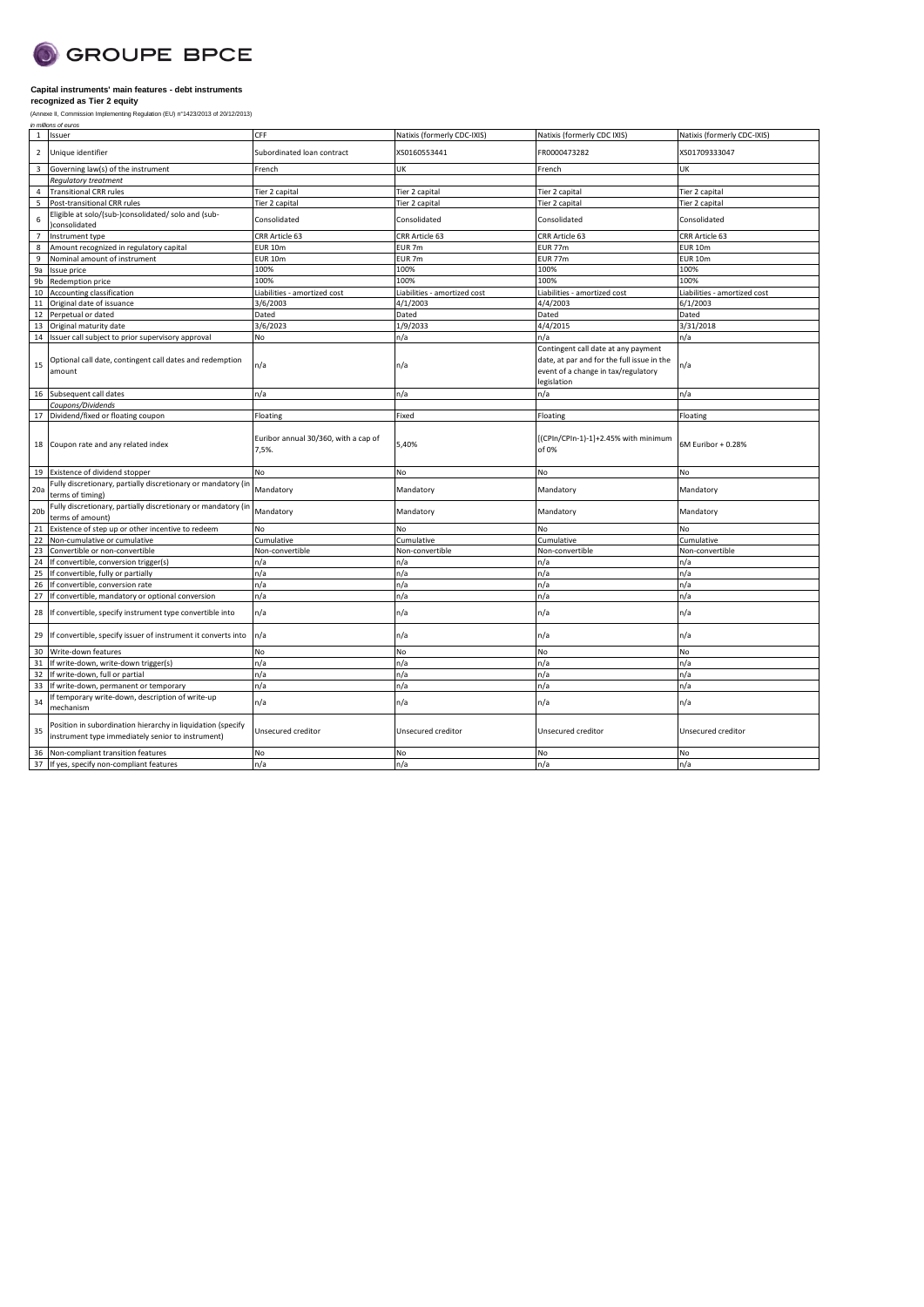

|                 | in millions of euros                                                                                             |                                                                    |                                                                    |                                                                    |                                                                    |
|-----------------|------------------------------------------------------------------------------------------------------------------|--------------------------------------------------------------------|--------------------------------------------------------------------|--------------------------------------------------------------------|--------------------------------------------------------------------|
| 1               | Issuer                                                                                                           | <b>BPCE (formerly CNCE)</b>                                        | <b>BPCE (formerly CNCE)</b>                                        | <b>BPCE (formerly CNCE)</b>                                        | <b>BPCE</b> (formerly CNCE)                                        |
| $\overline{2}$  | Unique identifier                                                                                                | FR0000189227                                                       | FR0010032581                                                       | FR0010049643                                                       | FR0010094722                                                       |
| $\overline{3}$  | Governing law(s) of the instrument                                                                               | French                                                             | French                                                             | French                                                             | French                                                             |
|                 | Regulatory treatment                                                                                             |                                                                    |                                                                    |                                                                    |                                                                    |
| 4               | <b>Transitional CRR rules</b>                                                                                    | Tier 2 capital                                                     | Tier 2 capital                                                     | Tier 2 capital                                                     | Tier 2 capital                                                     |
| 5               | Post-transitional CRR rules                                                                                      | Tier 2 capital                                                     | Tier 2 capital                                                     | Tier 2 capital                                                     | Tier 2 capital                                                     |
| 6               | Eligible at solo/(sub-)consolidated/ solo and (sub-<br>consolidated                                              | Consolidated                                                       | Consolidated                                                       | Consolidated                                                       | Consolidated                                                       |
| 7               | Instrument type                                                                                                  | CRR Article 63                                                     | CRR Article 63                                                     | CRR Article 63                                                     | CRR Article 63                                                     |
| 8               | Amount recognized in regulatory capital                                                                          | <b>EUR 450m</b>                                                    | <b>EUR 147m</b>                                                    | <b>EUR 308m</b>                                                    | <b>EUR 481m</b>                                                    |
| 9               | Nominal amount of instrument                                                                                     | <b>EUR 450m</b>                                                    | <b>EUR 147m</b>                                                    | <b>EUR 308m</b>                                                    | <b>EUR 481m</b>                                                    |
| 9a              |                                                                                                                  | 101,220%                                                           | 102,341%                                                           | 101,170%                                                           | 101,144%                                                           |
|                 | Issue price                                                                                                      |                                                                    |                                                                    |                                                                    |                                                                    |
| 9b              | Redemption price                                                                                                 | n/a                                                                | n/a                                                                | n/a                                                                | n/a                                                                |
| 10              | Accounting classification                                                                                        | Liabilities - amortized cost                                       | Liabilities - amortized cost                                       | Liabilities - amortized cost                                       | Liabilities - amortized cost                                       |
| 11              | Original date of issuance                                                                                        | 7/4/2003                                                           | 12/12/2003                                                         | 2/20/2004                                                          | 7/9/2004                                                           |
| 12              | Perpetual or dated                                                                                               | Dated                                                              | Dated                                                              | Dated                                                              | Dated                                                              |
| 13              | Original maturity date                                                                                           | 7/4/2015                                                           | 12/12/2015                                                         | 2/20/2016                                                          | 7/9/2016                                                           |
| 14              | Issuer call subject to prior supervisory approval                                                                | <b>No</b>                                                          | No                                                                 | No                                                                 | No                                                                 |
| 15              | Optional call date, contingent call dates and redemption<br>amount                                               | n/a                                                                | n/a                                                                | n/a                                                                | n/a                                                                |
| 16              | Subsequent call dates                                                                                            | n/a                                                                | n/a                                                                | n/a                                                                | n/a                                                                |
|                 | Coupons/Dividends                                                                                                |                                                                    |                                                                    |                                                                    |                                                                    |
| 17              | Dividend/fixed or floating coupon                                                                                | Fixed                                                              | Fixed                                                              | Fixed                                                              | Fixed                                                              |
| 18              | Coupon rate and any related index                                                                                | 4,10%                                                              | 4,80%                                                              | 4,60%                                                              | 4,80%                                                              |
| 19              | Existence of dividend stopper                                                                                    | No                                                                 | No                                                                 | No                                                                 | No                                                                 |
| 20a             | Fully discretionary, partially discretionary or mandatory (in<br>terms of timing)                                | Mandatory                                                          | Mandatory                                                          | Mandatory                                                          | Mandatory                                                          |
| 20 <sub>b</sub> | Fully discretionary, partially discretionary or mandatory (in<br>terms of amount)                                | Mandatory                                                          | Mandatory                                                          | Mandatory                                                          | Mandatory                                                          |
| 21              | Existence of step up or other incentive to redeem                                                                | No                                                                 | No                                                                 | No                                                                 | No                                                                 |
| 22              | Non-cumulative or cumulative                                                                                     | Cumulative                                                         | Cumulative                                                         | Cumulative                                                         | Cumulative                                                         |
| 23              | Convertible or non-convertible                                                                                   | Non-convertible                                                    | Non-convertible                                                    | Non-convertible                                                    | Non-convertible                                                    |
| 24              | If convertible, conversion trigger(s)                                                                            | n/a                                                                | n/a                                                                | n/a                                                                | n/a                                                                |
| 25              | If convertible, fully or partially                                                                               | n/a                                                                | n/a                                                                | n/a                                                                | n/a                                                                |
| 26              | If convertible, conversion rate                                                                                  | n/a                                                                | n/a                                                                | n/a                                                                | n/a                                                                |
| 27              | If convertible, mandatory or optional conversion                                                                 | n/a                                                                | n/a                                                                | n/a                                                                | n/a                                                                |
| 28              | If convertible, specify instrument type convertible into                                                         | n/a                                                                | n/a                                                                | n/a                                                                | n/a                                                                |
| 29              | If convertible, specify issuer of instrument it converts into                                                    | n/a                                                                | n/a                                                                | n/a                                                                | n/a                                                                |
| 30              | Write-down features                                                                                              | No                                                                 | No                                                                 | No                                                                 | No                                                                 |
| 31              | If write-down, write-down trigger(s)                                                                             | n/a                                                                | n/a                                                                | n/a                                                                | n/a                                                                |
| 32              | If write-down, full or partial                                                                                   | n/a                                                                | n/a                                                                | n/a                                                                | n/a                                                                |
| 33              | If write-down, permanent or temporary                                                                            | n/a                                                                | n/a                                                                | n/a                                                                | n/a                                                                |
| 34              | If temporary write-down, description of write-up<br>mechanism                                                    | n/a                                                                | n/a                                                                | n/a                                                                | n/a                                                                |
| 35              | Position in subordination hierarchy in liquidation (specify<br>instrument type immediately senior to instrument) | Instrument principal subordinated to<br>unsubordinated instruments | Instrument principal subordinated to<br>unsubordinated instruments | Instrument principal subordinated to<br>unsubordinated instruments | Instrument principal subordinated to<br>unsubordinated instruments |
| 36              | Non-compliant transition features<br>37 If yes, specify non-compliant features                                   | <b>No</b>                                                          | <b>No</b>                                                          | <b>No</b>                                                          | No                                                                 |
|                 |                                                                                                                  | n/a                                                                | n/a                                                                | n/a                                                                | n/a                                                                |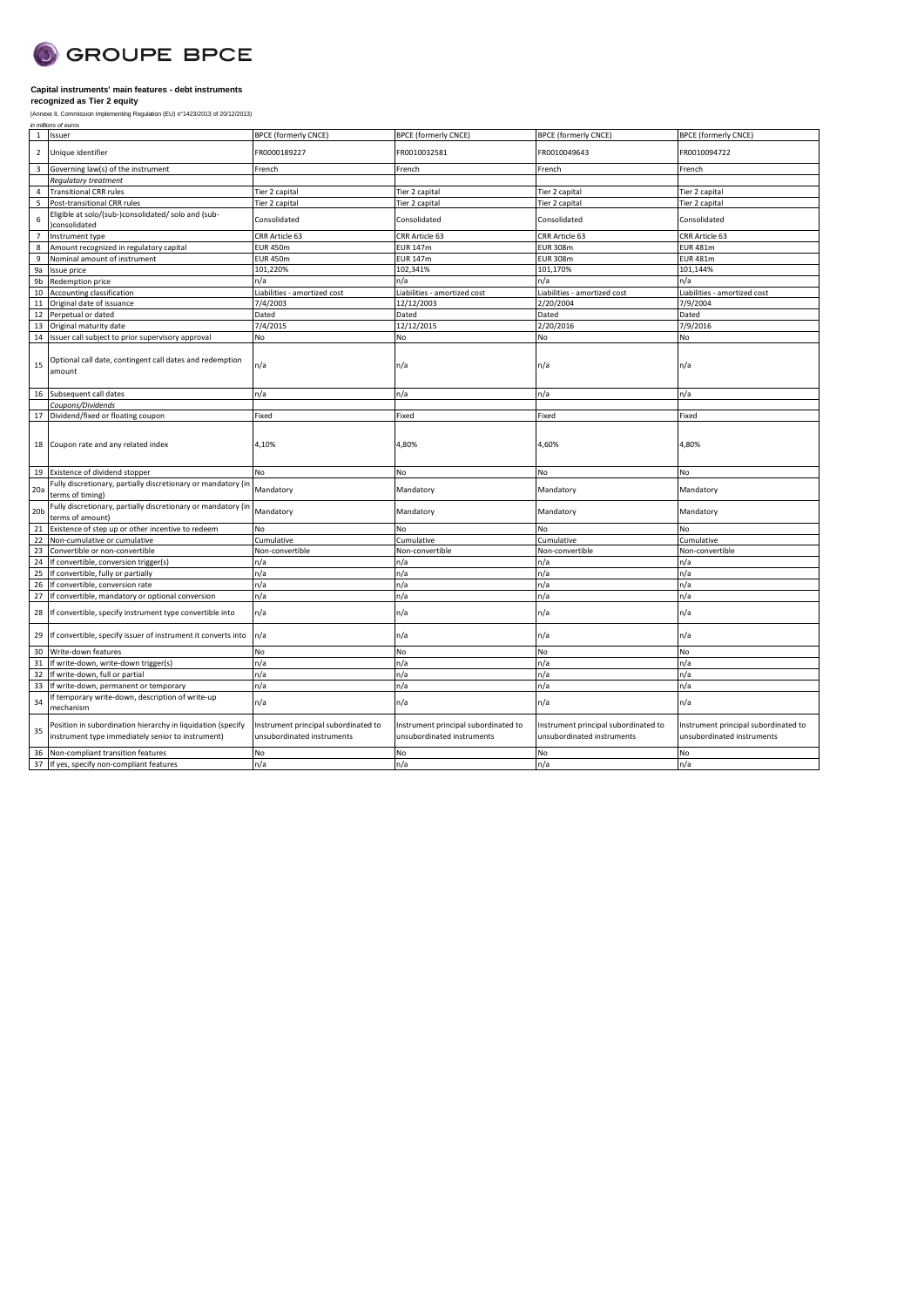

| in millions of euros<br>Issuer<br><b>BPCE (formerly CNCE)</b><br><b>BPCE (formerly CNCE)</b><br><b>BPCE (formerly BFBP)</b><br><b>BPCE (formerly CNCE)</b><br>1<br>Unique identifier<br>FR0010114991<br>FR0010135012<br>$\overline{2}$<br>FR0010134999<br>FR0010160440<br>Governing law(s) of the instrument<br>$\overline{3}$<br>French<br>French<br>French<br>French<br>Regulatory treatment<br><b>Transitional CRR rules</b><br>$\overline{4}$<br>Tier 2 capital<br>Tier 2 capital<br>Tier 2 capital<br>Tier 2 capital<br>5<br>Post-transitional CRR rules<br>Tier 2 capital<br>Tier 2 capital<br>Tier 2 capital<br>Tier 2 capital<br>Eligible at solo/(sub-)consolidated/ solo and (sub-<br>6<br>Consolidated<br>Consolidated<br>Consolidated<br>Consolidated<br>consolidated<br>CRR Article 63<br>CRR Article 63<br>CRR Article 63<br>CRR Article 63<br>Instrument type<br>$\overline{7}$<br>Amount recognized in regulatory capital<br>EUR 498m<br><b>EUR 252m</b><br>EUR <sub>45m</sub><br><b>EUR 498m</b><br>8<br>Nominal amount of instrument<br>9<br><b>EUR 498m</b><br><b>EUR 252m</b><br>EUR 45m<br><b>EUR 498m</b><br>101,863%<br>101,926%<br>100%<br>102,537%<br>9a<br>Issue price<br>9b<br>Redemption price<br>n/a<br>n/a<br>n/a<br>n/a<br>10<br>Liabilities - amortized cost<br>Liabilities - amortized cost<br>Liabilities - amortized cost<br>Accounting classification<br>Liabilities - amortized cost<br>12/20/2004<br>10/8/2004<br>12/17/2004<br>2/18/2005<br>11<br>Original date of issuance<br>Dated<br>Dated<br>Dated<br>Dated<br>12<br>Perpetual or dated<br>10/8/2016<br>12/17/2016<br>1/28/2015<br>2/18/2017<br>13<br>Original maturity date<br>No<br>14<br>Issuer call subject to prior supervisory approval<br>No<br>No<br>No<br>Optional call date, contingent call dates and redemption<br>n/a<br>n/a<br>n/a<br>15<br>n/a<br>amount<br>Subsequent call dates<br>n/a<br>n/a<br>n/a<br>n/a<br>16<br>Coupons/Dividends<br>Dividend/fixed or floating coupon<br>Fixed<br>Fixed<br>Fixed<br>Fixed<br>17<br>4,50%<br>4,20%<br>4,00%<br>18 Coupon rate and any related index<br>3,90%<br>19 Existence of dividend stopper<br><b>No</b><br>No<br>No<br>No<br>Fully discretionary, partially discretionary or mandatory (ir<br>Mandatory<br>Mandatory<br>Mandatory<br>Mandatory<br>20a<br>terms of timing)<br>Fully discretionary, partially discretionary or mandatory (in<br>20 <sub>b</sub><br>Mandatory<br>Mandatory<br>Mandatory<br>Mandatory<br>terms of amount)<br>Existence of step up or other incentive to redeem<br>No.<br><b>No</b><br>21<br>No<br>No<br>22<br>Non-cumulative or cumulative<br>Cumulative<br>Cumulative<br>Cumulative<br>Cumulative<br>23<br>Convertible or non-convertible<br>Non-convertible<br>Non-convertible<br>Non-convertible<br>Non-convertible<br>24<br>If convertible, conversion trigger(s)<br>n/a<br>n/a<br>n/a<br>n/a<br>25<br>If convertible, fully or partially<br>n/a<br>n/a<br>n/a<br>n/a<br>26<br>If convertible, conversion rate<br>n/a<br>n/a<br>n/a<br>n/a<br>n/a<br>n/a<br>27<br>n/a<br>n/a<br>If convertible, mandatory or optional conversion<br>n/a<br>If convertible, specify instrument type convertible into<br>n/a<br>n/a<br>n/a<br>28<br>n/a<br>n/a<br>n/a<br>If convertible, specify issuer of instrument it converts into<br>n/a<br>29<br>30<br>Write-down features<br>No<br>No<br>No<br>No<br>31<br>If write-down, write-down trigger(s)<br>n/a<br>n/a<br>n/a<br>n/a<br>If write-down, full or partial<br>n/a<br>n/a<br>n/a<br>n/a<br>32<br>If write-down, permanent or temporary<br>n/a<br>n/a<br>n/a<br>n/a<br>33<br>If temporary write-down, description of write-up<br>34<br>n/a<br>n/a<br>n/a<br>n/a<br>mechanism<br>Position in subordination hierarchy in liquidation (specify<br>Instrument principal subordinated to<br>Instrument principal subordinated to<br>Instrument principal subordinated to<br>Instrument principal subordinated to<br>35<br>instrument type immediately senior to instrument)<br>unsubordinated instruments<br>unsubordinated instruments<br>unsubordinated instruments<br>unsubordinated instruments<br>Non-compliant transition features<br>No<br>No<br>No<br>No<br>36 | (Annexe II, Commission Implementing Regulation (EU) n°1423/2013 of 20/12/2013) |     |     |     |     |
|------------------------------------------------------------------------------------------------------------------------------------------------------------------------------------------------------------------------------------------------------------------------------------------------------------------------------------------------------------------------------------------------------------------------------------------------------------------------------------------------------------------------------------------------------------------------------------------------------------------------------------------------------------------------------------------------------------------------------------------------------------------------------------------------------------------------------------------------------------------------------------------------------------------------------------------------------------------------------------------------------------------------------------------------------------------------------------------------------------------------------------------------------------------------------------------------------------------------------------------------------------------------------------------------------------------------------------------------------------------------------------------------------------------------------------------------------------------------------------------------------------------------------------------------------------------------------------------------------------------------------------------------------------------------------------------------------------------------------------------------------------------------------------------------------------------------------------------------------------------------------------------------------------------------------------------------------------------------------------------------------------------------------------------------------------------------------------------------------------------------------------------------------------------------------------------------------------------------------------------------------------------------------------------------------------------------------------------------------------------------------------------------------------------------------------------------------------------------------------------------------------------------------------------------------------------------------------------------------------------------------------------------------------------------------------------------------------------------------------------------------------------------------------------------------------------------------------------------------------------------------------------------------------------------------------------------------------------------------------------------------------------------------------------------------------------------------------------------------------------------------------------------------------------------------------------------------------------------------------------------------------------------------------------------------------------------------------------------------------------------------------------------------------------------------------------------------------------------------------------------------------------------------------------------------------------------------------------------------------------------------------------------------------------------------------------------------------------------------------------------------------------------------------------------------------------------------------------------------------------------------------------------------------------------------------------------------------------------------------------------------------------------------------------------------------------------------------------------------------------------------------------------------------------------------------------------|--------------------------------------------------------------------------------|-----|-----|-----|-----|
|                                                                                                                                                                                                                                                                                                                                                                                                                                                                                                                                                                                                                                                                                                                                                                                                                                                                                                                                                                                                                                                                                                                                                                                                                                                                                                                                                                                                                                                                                                                                                                                                                                                                                                                                                                                                                                                                                                                                                                                                                                                                                                                                                                                                                                                                                                                                                                                                                                                                                                                                                                                                                                                                                                                                                                                                                                                                                                                                                                                                                                                                                                                                                                                                                                                                                                                                                                                                                                                                                                                                                                                                                                                                                                                                                                                                                                                                                                                                                                                                                                                                                                                                                                                                |                                                                                |     |     |     |     |
|                                                                                                                                                                                                                                                                                                                                                                                                                                                                                                                                                                                                                                                                                                                                                                                                                                                                                                                                                                                                                                                                                                                                                                                                                                                                                                                                                                                                                                                                                                                                                                                                                                                                                                                                                                                                                                                                                                                                                                                                                                                                                                                                                                                                                                                                                                                                                                                                                                                                                                                                                                                                                                                                                                                                                                                                                                                                                                                                                                                                                                                                                                                                                                                                                                                                                                                                                                                                                                                                                                                                                                                                                                                                                                                                                                                                                                                                                                                                                                                                                                                                                                                                                                                                |                                                                                |     |     |     |     |
|                                                                                                                                                                                                                                                                                                                                                                                                                                                                                                                                                                                                                                                                                                                                                                                                                                                                                                                                                                                                                                                                                                                                                                                                                                                                                                                                                                                                                                                                                                                                                                                                                                                                                                                                                                                                                                                                                                                                                                                                                                                                                                                                                                                                                                                                                                                                                                                                                                                                                                                                                                                                                                                                                                                                                                                                                                                                                                                                                                                                                                                                                                                                                                                                                                                                                                                                                                                                                                                                                                                                                                                                                                                                                                                                                                                                                                                                                                                                                                                                                                                                                                                                                                                                |                                                                                |     |     |     |     |
|                                                                                                                                                                                                                                                                                                                                                                                                                                                                                                                                                                                                                                                                                                                                                                                                                                                                                                                                                                                                                                                                                                                                                                                                                                                                                                                                                                                                                                                                                                                                                                                                                                                                                                                                                                                                                                                                                                                                                                                                                                                                                                                                                                                                                                                                                                                                                                                                                                                                                                                                                                                                                                                                                                                                                                                                                                                                                                                                                                                                                                                                                                                                                                                                                                                                                                                                                                                                                                                                                                                                                                                                                                                                                                                                                                                                                                                                                                                                                                                                                                                                                                                                                                                                |                                                                                |     |     |     |     |
|                                                                                                                                                                                                                                                                                                                                                                                                                                                                                                                                                                                                                                                                                                                                                                                                                                                                                                                                                                                                                                                                                                                                                                                                                                                                                                                                                                                                                                                                                                                                                                                                                                                                                                                                                                                                                                                                                                                                                                                                                                                                                                                                                                                                                                                                                                                                                                                                                                                                                                                                                                                                                                                                                                                                                                                                                                                                                                                                                                                                                                                                                                                                                                                                                                                                                                                                                                                                                                                                                                                                                                                                                                                                                                                                                                                                                                                                                                                                                                                                                                                                                                                                                                                                |                                                                                |     |     |     |     |
|                                                                                                                                                                                                                                                                                                                                                                                                                                                                                                                                                                                                                                                                                                                                                                                                                                                                                                                                                                                                                                                                                                                                                                                                                                                                                                                                                                                                                                                                                                                                                                                                                                                                                                                                                                                                                                                                                                                                                                                                                                                                                                                                                                                                                                                                                                                                                                                                                                                                                                                                                                                                                                                                                                                                                                                                                                                                                                                                                                                                                                                                                                                                                                                                                                                                                                                                                                                                                                                                                                                                                                                                                                                                                                                                                                                                                                                                                                                                                                                                                                                                                                                                                                                                |                                                                                |     |     |     |     |
|                                                                                                                                                                                                                                                                                                                                                                                                                                                                                                                                                                                                                                                                                                                                                                                                                                                                                                                                                                                                                                                                                                                                                                                                                                                                                                                                                                                                                                                                                                                                                                                                                                                                                                                                                                                                                                                                                                                                                                                                                                                                                                                                                                                                                                                                                                                                                                                                                                                                                                                                                                                                                                                                                                                                                                                                                                                                                                                                                                                                                                                                                                                                                                                                                                                                                                                                                                                                                                                                                                                                                                                                                                                                                                                                                                                                                                                                                                                                                                                                                                                                                                                                                                                                |                                                                                |     |     |     |     |
|                                                                                                                                                                                                                                                                                                                                                                                                                                                                                                                                                                                                                                                                                                                                                                                                                                                                                                                                                                                                                                                                                                                                                                                                                                                                                                                                                                                                                                                                                                                                                                                                                                                                                                                                                                                                                                                                                                                                                                                                                                                                                                                                                                                                                                                                                                                                                                                                                                                                                                                                                                                                                                                                                                                                                                                                                                                                                                                                                                                                                                                                                                                                                                                                                                                                                                                                                                                                                                                                                                                                                                                                                                                                                                                                                                                                                                                                                                                                                                                                                                                                                                                                                                                                |                                                                                |     |     |     |     |
|                                                                                                                                                                                                                                                                                                                                                                                                                                                                                                                                                                                                                                                                                                                                                                                                                                                                                                                                                                                                                                                                                                                                                                                                                                                                                                                                                                                                                                                                                                                                                                                                                                                                                                                                                                                                                                                                                                                                                                                                                                                                                                                                                                                                                                                                                                                                                                                                                                                                                                                                                                                                                                                                                                                                                                                                                                                                                                                                                                                                                                                                                                                                                                                                                                                                                                                                                                                                                                                                                                                                                                                                                                                                                                                                                                                                                                                                                                                                                                                                                                                                                                                                                                                                |                                                                                |     |     |     |     |
|                                                                                                                                                                                                                                                                                                                                                                                                                                                                                                                                                                                                                                                                                                                                                                                                                                                                                                                                                                                                                                                                                                                                                                                                                                                                                                                                                                                                                                                                                                                                                                                                                                                                                                                                                                                                                                                                                                                                                                                                                                                                                                                                                                                                                                                                                                                                                                                                                                                                                                                                                                                                                                                                                                                                                                                                                                                                                                                                                                                                                                                                                                                                                                                                                                                                                                                                                                                                                                                                                                                                                                                                                                                                                                                                                                                                                                                                                                                                                                                                                                                                                                                                                                                                |                                                                                |     |     |     |     |
|                                                                                                                                                                                                                                                                                                                                                                                                                                                                                                                                                                                                                                                                                                                                                                                                                                                                                                                                                                                                                                                                                                                                                                                                                                                                                                                                                                                                                                                                                                                                                                                                                                                                                                                                                                                                                                                                                                                                                                                                                                                                                                                                                                                                                                                                                                                                                                                                                                                                                                                                                                                                                                                                                                                                                                                                                                                                                                                                                                                                                                                                                                                                                                                                                                                                                                                                                                                                                                                                                                                                                                                                                                                                                                                                                                                                                                                                                                                                                                                                                                                                                                                                                                                                |                                                                                |     |     |     |     |
|                                                                                                                                                                                                                                                                                                                                                                                                                                                                                                                                                                                                                                                                                                                                                                                                                                                                                                                                                                                                                                                                                                                                                                                                                                                                                                                                                                                                                                                                                                                                                                                                                                                                                                                                                                                                                                                                                                                                                                                                                                                                                                                                                                                                                                                                                                                                                                                                                                                                                                                                                                                                                                                                                                                                                                                                                                                                                                                                                                                                                                                                                                                                                                                                                                                                                                                                                                                                                                                                                                                                                                                                                                                                                                                                                                                                                                                                                                                                                                                                                                                                                                                                                                                                |                                                                                |     |     |     |     |
|                                                                                                                                                                                                                                                                                                                                                                                                                                                                                                                                                                                                                                                                                                                                                                                                                                                                                                                                                                                                                                                                                                                                                                                                                                                                                                                                                                                                                                                                                                                                                                                                                                                                                                                                                                                                                                                                                                                                                                                                                                                                                                                                                                                                                                                                                                                                                                                                                                                                                                                                                                                                                                                                                                                                                                                                                                                                                                                                                                                                                                                                                                                                                                                                                                                                                                                                                                                                                                                                                                                                                                                                                                                                                                                                                                                                                                                                                                                                                                                                                                                                                                                                                                                                |                                                                                |     |     |     |     |
|                                                                                                                                                                                                                                                                                                                                                                                                                                                                                                                                                                                                                                                                                                                                                                                                                                                                                                                                                                                                                                                                                                                                                                                                                                                                                                                                                                                                                                                                                                                                                                                                                                                                                                                                                                                                                                                                                                                                                                                                                                                                                                                                                                                                                                                                                                                                                                                                                                                                                                                                                                                                                                                                                                                                                                                                                                                                                                                                                                                                                                                                                                                                                                                                                                                                                                                                                                                                                                                                                                                                                                                                                                                                                                                                                                                                                                                                                                                                                                                                                                                                                                                                                                                                |                                                                                |     |     |     |     |
|                                                                                                                                                                                                                                                                                                                                                                                                                                                                                                                                                                                                                                                                                                                                                                                                                                                                                                                                                                                                                                                                                                                                                                                                                                                                                                                                                                                                                                                                                                                                                                                                                                                                                                                                                                                                                                                                                                                                                                                                                                                                                                                                                                                                                                                                                                                                                                                                                                                                                                                                                                                                                                                                                                                                                                                                                                                                                                                                                                                                                                                                                                                                                                                                                                                                                                                                                                                                                                                                                                                                                                                                                                                                                                                                                                                                                                                                                                                                                                                                                                                                                                                                                                                                |                                                                                |     |     |     |     |
|                                                                                                                                                                                                                                                                                                                                                                                                                                                                                                                                                                                                                                                                                                                                                                                                                                                                                                                                                                                                                                                                                                                                                                                                                                                                                                                                                                                                                                                                                                                                                                                                                                                                                                                                                                                                                                                                                                                                                                                                                                                                                                                                                                                                                                                                                                                                                                                                                                                                                                                                                                                                                                                                                                                                                                                                                                                                                                                                                                                                                                                                                                                                                                                                                                                                                                                                                                                                                                                                                                                                                                                                                                                                                                                                                                                                                                                                                                                                                                                                                                                                                                                                                                                                |                                                                                |     |     |     |     |
|                                                                                                                                                                                                                                                                                                                                                                                                                                                                                                                                                                                                                                                                                                                                                                                                                                                                                                                                                                                                                                                                                                                                                                                                                                                                                                                                                                                                                                                                                                                                                                                                                                                                                                                                                                                                                                                                                                                                                                                                                                                                                                                                                                                                                                                                                                                                                                                                                                                                                                                                                                                                                                                                                                                                                                                                                                                                                                                                                                                                                                                                                                                                                                                                                                                                                                                                                                                                                                                                                                                                                                                                                                                                                                                                                                                                                                                                                                                                                                                                                                                                                                                                                                                                |                                                                                |     |     |     |     |
|                                                                                                                                                                                                                                                                                                                                                                                                                                                                                                                                                                                                                                                                                                                                                                                                                                                                                                                                                                                                                                                                                                                                                                                                                                                                                                                                                                                                                                                                                                                                                                                                                                                                                                                                                                                                                                                                                                                                                                                                                                                                                                                                                                                                                                                                                                                                                                                                                                                                                                                                                                                                                                                                                                                                                                                                                                                                                                                                                                                                                                                                                                                                                                                                                                                                                                                                                                                                                                                                                                                                                                                                                                                                                                                                                                                                                                                                                                                                                                                                                                                                                                                                                                                                |                                                                                |     |     |     |     |
|                                                                                                                                                                                                                                                                                                                                                                                                                                                                                                                                                                                                                                                                                                                                                                                                                                                                                                                                                                                                                                                                                                                                                                                                                                                                                                                                                                                                                                                                                                                                                                                                                                                                                                                                                                                                                                                                                                                                                                                                                                                                                                                                                                                                                                                                                                                                                                                                                                                                                                                                                                                                                                                                                                                                                                                                                                                                                                                                                                                                                                                                                                                                                                                                                                                                                                                                                                                                                                                                                                                                                                                                                                                                                                                                                                                                                                                                                                                                                                                                                                                                                                                                                                                                |                                                                                |     |     |     |     |
|                                                                                                                                                                                                                                                                                                                                                                                                                                                                                                                                                                                                                                                                                                                                                                                                                                                                                                                                                                                                                                                                                                                                                                                                                                                                                                                                                                                                                                                                                                                                                                                                                                                                                                                                                                                                                                                                                                                                                                                                                                                                                                                                                                                                                                                                                                                                                                                                                                                                                                                                                                                                                                                                                                                                                                                                                                                                                                                                                                                                                                                                                                                                                                                                                                                                                                                                                                                                                                                                                                                                                                                                                                                                                                                                                                                                                                                                                                                                                                                                                                                                                                                                                                                                |                                                                                |     |     |     |     |
|                                                                                                                                                                                                                                                                                                                                                                                                                                                                                                                                                                                                                                                                                                                                                                                                                                                                                                                                                                                                                                                                                                                                                                                                                                                                                                                                                                                                                                                                                                                                                                                                                                                                                                                                                                                                                                                                                                                                                                                                                                                                                                                                                                                                                                                                                                                                                                                                                                                                                                                                                                                                                                                                                                                                                                                                                                                                                                                                                                                                                                                                                                                                                                                                                                                                                                                                                                                                                                                                                                                                                                                                                                                                                                                                                                                                                                                                                                                                                                                                                                                                                                                                                                                                |                                                                                |     |     |     |     |
|                                                                                                                                                                                                                                                                                                                                                                                                                                                                                                                                                                                                                                                                                                                                                                                                                                                                                                                                                                                                                                                                                                                                                                                                                                                                                                                                                                                                                                                                                                                                                                                                                                                                                                                                                                                                                                                                                                                                                                                                                                                                                                                                                                                                                                                                                                                                                                                                                                                                                                                                                                                                                                                                                                                                                                                                                                                                                                                                                                                                                                                                                                                                                                                                                                                                                                                                                                                                                                                                                                                                                                                                                                                                                                                                                                                                                                                                                                                                                                                                                                                                                                                                                                                                |                                                                                |     |     |     |     |
|                                                                                                                                                                                                                                                                                                                                                                                                                                                                                                                                                                                                                                                                                                                                                                                                                                                                                                                                                                                                                                                                                                                                                                                                                                                                                                                                                                                                                                                                                                                                                                                                                                                                                                                                                                                                                                                                                                                                                                                                                                                                                                                                                                                                                                                                                                                                                                                                                                                                                                                                                                                                                                                                                                                                                                                                                                                                                                                                                                                                                                                                                                                                                                                                                                                                                                                                                                                                                                                                                                                                                                                                                                                                                                                                                                                                                                                                                                                                                                                                                                                                                                                                                                                                |                                                                                |     |     |     |     |
|                                                                                                                                                                                                                                                                                                                                                                                                                                                                                                                                                                                                                                                                                                                                                                                                                                                                                                                                                                                                                                                                                                                                                                                                                                                                                                                                                                                                                                                                                                                                                                                                                                                                                                                                                                                                                                                                                                                                                                                                                                                                                                                                                                                                                                                                                                                                                                                                                                                                                                                                                                                                                                                                                                                                                                                                                                                                                                                                                                                                                                                                                                                                                                                                                                                                                                                                                                                                                                                                                                                                                                                                                                                                                                                                                                                                                                                                                                                                                                                                                                                                                                                                                                                                |                                                                                |     |     |     |     |
|                                                                                                                                                                                                                                                                                                                                                                                                                                                                                                                                                                                                                                                                                                                                                                                                                                                                                                                                                                                                                                                                                                                                                                                                                                                                                                                                                                                                                                                                                                                                                                                                                                                                                                                                                                                                                                                                                                                                                                                                                                                                                                                                                                                                                                                                                                                                                                                                                                                                                                                                                                                                                                                                                                                                                                                                                                                                                                                                                                                                                                                                                                                                                                                                                                                                                                                                                                                                                                                                                                                                                                                                                                                                                                                                                                                                                                                                                                                                                                                                                                                                                                                                                                                                |                                                                                |     |     |     |     |
|                                                                                                                                                                                                                                                                                                                                                                                                                                                                                                                                                                                                                                                                                                                                                                                                                                                                                                                                                                                                                                                                                                                                                                                                                                                                                                                                                                                                                                                                                                                                                                                                                                                                                                                                                                                                                                                                                                                                                                                                                                                                                                                                                                                                                                                                                                                                                                                                                                                                                                                                                                                                                                                                                                                                                                                                                                                                                                                                                                                                                                                                                                                                                                                                                                                                                                                                                                                                                                                                                                                                                                                                                                                                                                                                                                                                                                                                                                                                                                                                                                                                                                                                                                                                |                                                                                |     |     |     |     |
|                                                                                                                                                                                                                                                                                                                                                                                                                                                                                                                                                                                                                                                                                                                                                                                                                                                                                                                                                                                                                                                                                                                                                                                                                                                                                                                                                                                                                                                                                                                                                                                                                                                                                                                                                                                                                                                                                                                                                                                                                                                                                                                                                                                                                                                                                                                                                                                                                                                                                                                                                                                                                                                                                                                                                                                                                                                                                                                                                                                                                                                                                                                                                                                                                                                                                                                                                                                                                                                                                                                                                                                                                                                                                                                                                                                                                                                                                                                                                                                                                                                                                                                                                                                                |                                                                                |     |     |     |     |
|                                                                                                                                                                                                                                                                                                                                                                                                                                                                                                                                                                                                                                                                                                                                                                                                                                                                                                                                                                                                                                                                                                                                                                                                                                                                                                                                                                                                                                                                                                                                                                                                                                                                                                                                                                                                                                                                                                                                                                                                                                                                                                                                                                                                                                                                                                                                                                                                                                                                                                                                                                                                                                                                                                                                                                                                                                                                                                                                                                                                                                                                                                                                                                                                                                                                                                                                                                                                                                                                                                                                                                                                                                                                                                                                                                                                                                                                                                                                                                                                                                                                                                                                                                                                |                                                                                |     |     |     |     |
|                                                                                                                                                                                                                                                                                                                                                                                                                                                                                                                                                                                                                                                                                                                                                                                                                                                                                                                                                                                                                                                                                                                                                                                                                                                                                                                                                                                                                                                                                                                                                                                                                                                                                                                                                                                                                                                                                                                                                                                                                                                                                                                                                                                                                                                                                                                                                                                                                                                                                                                                                                                                                                                                                                                                                                                                                                                                                                                                                                                                                                                                                                                                                                                                                                                                                                                                                                                                                                                                                                                                                                                                                                                                                                                                                                                                                                                                                                                                                                                                                                                                                                                                                                                                |                                                                                |     |     |     |     |
|                                                                                                                                                                                                                                                                                                                                                                                                                                                                                                                                                                                                                                                                                                                                                                                                                                                                                                                                                                                                                                                                                                                                                                                                                                                                                                                                                                                                                                                                                                                                                                                                                                                                                                                                                                                                                                                                                                                                                                                                                                                                                                                                                                                                                                                                                                                                                                                                                                                                                                                                                                                                                                                                                                                                                                                                                                                                                                                                                                                                                                                                                                                                                                                                                                                                                                                                                                                                                                                                                                                                                                                                                                                                                                                                                                                                                                                                                                                                                                                                                                                                                                                                                                                                |                                                                                |     |     |     |     |
|                                                                                                                                                                                                                                                                                                                                                                                                                                                                                                                                                                                                                                                                                                                                                                                                                                                                                                                                                                                                                                                                                                                                                                                                                                                                                                                                                                                                                                                                                                                                                                                                                                                                                                                                                                                                                                                                                                                                                                                                                                                                                                                                                                                                                                                                                                                                                                                                                                                                                                                                                                                                                                                                                                                                                                                                                                                                                                                                                                                                                                                                                                                                                                                                                                                                                                                                                                                                                                                                                                                                                                                                                                                                                                                                                                                                                                                                                                                                                                                                                                                                                                                                                                                                |                                                                                |     |     |     |     |
|                                                                                                                                                                                                                                                                                                                                                                                                                                                                                                                                                                                                                                                                                                                                                                                                                                                                                                                                                                                                                                                                                                                                                                                                                                                                                                                                                                                                                                                                                                                                                                                                                                                                                                                                                                                                                                                                                                                                                                                                                                                                                                                                                                                                                                                                                                                                                                                                                                                                                                                                                                                                                                                                                                                                                                                                                                                                                                                                                                                                                                                                                                                                                                                                                                                                                                                                                                                                                                                                                                                                                                                                                                                                                                                                                                                                                                                                                                                                                                                                                                                                                                                                                                                                |                                                                                |     |     |     |     |
|                                                                                                                                                                                                                                                                                                                                                                                                                                                                                                                                                                                                                                                                                                                                                                                                                                                                                                                                                                                                                                                                                                                                                                                                                                                                                                                                                                                                                                                                                                                                                                                                                                                                                                                                                                                                                                                                                                                                                                                                                                                                                                                                                                                                                                                                                                                                                                                                                                                                                                                                                                                                                                                                                                                                                                                                                                                                                                                                                                                                                                                                                                                                                                                                                                                                                                                                                                                                                                                                                                                                                                                                                                                                                                                                                                                                                                                                                                                                                                                                                                                                                                                                                                                                |                                                                                |     |     |     |     |
|                                                                                                                                                                                                                                                                                                                                                                                                                                                                                                                                                                                                                                                                                                                                                                                                                                                                                                                                                                                                                                                                                                                                                                                                                                                                                                                                                                                                                                                                                                                                                                                                                                                                                                                                                                                                                                                                                                                                                                                                                                                                                                                                                                                                                                                                                                                                                                                                                                                                                                                                                                                                                                                                                                                                                                                                                                                                                                                                                                                                                                                                                                                                                                                                                                                                                                                                                                                                                                                                                                                                                                                                                                                                                                                                                                                                                                                                                                                                                                                                                                                                                                                                                                                                |                                                                                |     |     |     |     |
|                                                                                                                                                                                                                                                                                                                                                                                                                                                                                                                                                                                                                                                                                                                                                                                                                                                                                                                                                                                                                                                                                                                                                                                                                                                                                                                                                                                                                                                                                                                                                                                                                                                                                                                                                                                                                                                                                                                                                                                                                                                                                                                                                                                                                                                                                                                                                                                                                                                                                                                                                                                                                                                                                                                                                                                                                                                                                                                                                                                                                                                                                                                                                                                                                                                                                                                                                                                                                                                                                                                                                                                                                                                                                                                                                                                                                                                                                                                                                                                                                                                                                                                                                                                                |                                                                                |     |     |     |     |
|                                                                                                                                                                                                                                                                                                                                                                                                                                                                                                                                                                                                                                                                                                                                                                                                                                                                                                                                                                                                                                                                                                                                                                                                                                                                                                                                                                                                                                                                                                                                                                                                                                                                                                                                                                                                                                                                                                                                                                                                                                                                                                                                                                                                                                                                                                                                                                                                                                                                                                                                                                                                                                                                                                                                                                                                                                                                                                                                                                                                                                                                                                                                                                                                                                                                                                                                                                                                                                                                                                                                                                                                                                                                                                                                                                                                                                                                                                                                                                                                                                                                                                                                                                                                |                                                                                |     |     |     |     |
|                                                                                                                                                                                                                                                                                                                                                                                                                                                                                                                                                                                                                                                                                                                                                                                                                                                                                                                                                                                                                                                                                                                                                                                                                                                                                                                                                                                                                                                                                                                                                                                                                                                                                                                                                                                                                                                                                                                                                                                                                                                                                                                                                                                                                                                                                                                                                                                                                                                                                                                                                                                                                                                                                                                                                                                                                                                                                                                                                                                                                                                                                                                                                                                                                                                                                                                                                                                                                                                                                                                                                                                                                                                                                                                                                                                                                                                                                                                                                                                                                                                                                                                                                                                                |                                                                                |     |     |     |     |
|                                                                                                                                                                                                                                                                                                                                                                                                                                                                                                                                                                                                                                                                                                                                                                                                                                                                                                                                                                                                                                                                                                                                                                                                                                                                                                                                                                                                                                                                                                                                                                                                                                                                                                                                                                                                                                                                                                                                                                                                                                                                                                                                                                                                                                                                                                                                                                                                                                                                                                                                                                                                                                                                                                                                                                                                                                                                                                                                                                                                                                                                                                                                                                                                                                                                                                                                                                                                                                                                                                                                                                                                                                                                                                                                                                                                                                                                                                                                                                                                                                                                                                                                                                                                |                                                                                |     |     |     |     |
|                                                                                                                                                                                                                                                                                                                                                                                                                                                                                                                                                                                                                                                                                                                                                                                                                                                                                                                                                                                                                                                                                                                                                                                                                                                                                                                                                                                                                                                                                                                                                                                                                                                                                                                                                                                                                                                                                                                                                                                                                                                                                                                                                                                                                                                                                                                                                                                                                                                                                                                                                                                                                                                                                                                                                                                                                                                                                                                                                                                                                                                                                                                                                                                                                                                                                                                                                                                                                                                                                                                                                                                                                                                                                                                                                                                                                                                                                                                                                                                                                                                                                                                                                                                                |                                                                                |     |     |     |     |
|                                                                                                                                                                                                                                                                                                                                                                                                                                                                                                                                                                                                                                                                                                                                                                                                                                                                                                                                                                                                                                                                                                                                                                                                                                                                                                                                                                                                                                                                                                                                                                                                                                                                                                                                                                                                                                                                                                                                                                                                                                                                                                                                                                                                                                                                                                                                                                                                                                                                                                                                                                                                                                                                                                                                                                                                                                                                                                                                                                                                                                                                                                                                                                                                                                                                                                                                                                                                                                                                                                                                                                                                                                                                                                                                                                                                                                                                                                                                                                                                                                                                                                                                                                                                |                                                                                |     |     |     |     |
|                                                                                                                                                                                                                                                                                                                                                                                                                                                                                                                                                                                                                                                                                                                                                                                                                                                                                                                                                                                                                                                                                                                                                                                                                                                                                                                                                                                                                                                                                                                                                                                                                                                                                                                                                                                                                                                                                                                                                                                                                                                                                                                                                                                                                                                                                                                                                                                                                                                                                                                                                                                                                                                                                                                                                                                                                                                                                                                                                                                                                                                                                                                                                                                                                                                                                                                                                                                                                                                                                                                                                                                                                                                                                                                                                                                                                                                                                                                                                                                                                                                                                                                                                                                                |                                                                                |     |     |     |     |
|                                                                                                                                                                                                                                                                                                                                                                                                                                                                                                                                                                                                                                                                                                                                                                                                                                                                                                                                                                                                                                                                                                                                                                                                                                                                                                                                                                                                                                                                                                                                                                                                                                                                                                                                                                                                                                                                                                                                                                                                                                                                                                                                                                                                                                                                                                                                                                                                                                                                                                                                                                                                                                                                                                                                                                                                                                                                                                                                                                                                                                                                                                                                                                                                                                                                                                                                                                                                                                                                                                                                                                                                                                                                                                                                                                                                                                                                                                                                                                                                                                                                                                                                                                                                |                                                                                |     |     |     |     |
|                                                                                                                                                                                                                                                                                                                                                                                                                                                                                                                                                                                                                                                                                                                                                                                                                                                                                                                                                                                                                                                                                                                                                                                                                                                                                                                                                                                                                                                                                                                                                                                                                                                                                                                                                                                                                                                                                                                                                                                                                                                                                                                                                                                                                                                                                                                                                                                                                                                                                                                                                                                                                                                                                                                                                                                                                                                                                                                                                                                                                                                                                                                                                                                                                                                                                                                                                                                                                                                                                                                                                                                                                                                                                                                                                                                                                                                                                                                                                                                                                                                                                                                                                                                                |                                                                                |     |     |     |     |
|                                                                                                                                                                                                                                                                                                                                                                                                                                                                                                                                                                                                                                                                                                                                                                                                                                                                                                                                                                                                                                                                                                                                                                                                                                                                                                                                                                                                                                                                                                                                                                                                                                                                                                                                                                                                                                                                                                                                                                                                                                                                                                                                                                                                                                                                                                                                                                                                                                                                                                                                                                                                                                                                                                                                                                                                                                                                                                                                                                                                                                                                                                                                                                                                                                                                                                                                                                                                                                                                                                                                                                                                                                                                                                                                                                                                                                                                                                                                                                                                                                                                                                                                                                                                |                                                                                |     |     |     |     |
|                                                                                                                                                                                                                                                                                                                                                                                                                                                                                                                                                                                                                                                                                                                                                                                                                                                                                                                                                                                                                                                                                                                                                                                                                                                                                                                                                                                                                                                                                                                                                                                                                                                                                                                                                                                                                                                                                                                                                                                                                                                                                                                                                                                                                                                                                                                                                                                                                                                                                                                                                                                                                                                                                                                                                                                                                                                                                                                                                                                                                                                                                                                                                                                                                                                                                                                                                                                                                                                                                                                                                                                                                                                                                                                                                                                                                                                                                                                                                                                                                                                                                                                                                                                                | 37 If yes, specify non-compliant features                                      | n/a | n/a | n/a | n/a |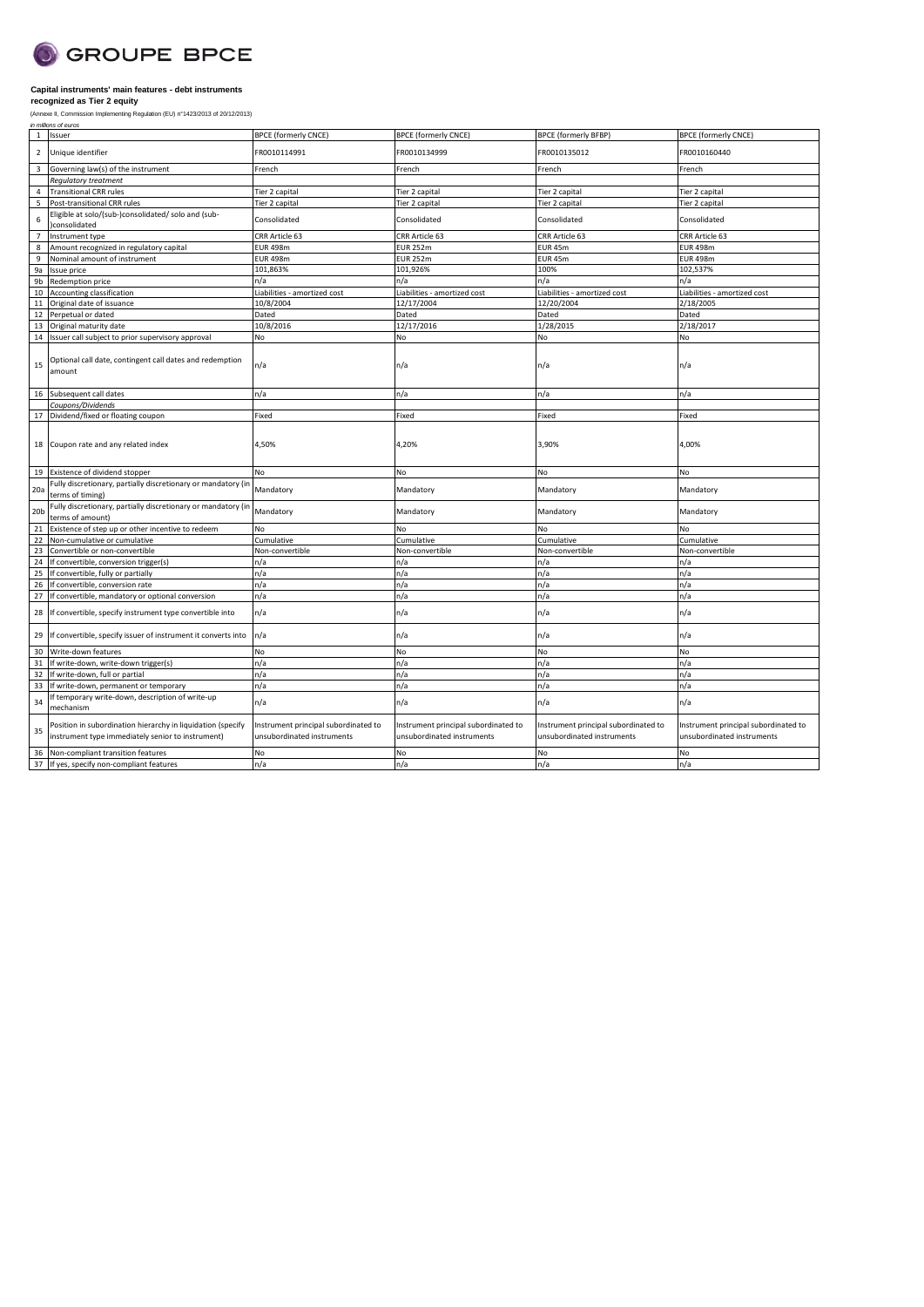

| $\mathbf{1}$    | Issuer                                                                                                           | <b>BPCE (formerly BFBP)</b>                                        | <b>BPCE</b> (formerly CNCE)                                        | <b>BPCE (formerly CNCE)</b>                                        | <b>BPCE (formerly BFBP)</b>                                        |
|-----------------|------------------------------------------------------------------------------------------------------------------|--------------------------------------------------------------------|--------------------------------------------------------------------|--------------------------------------------------------------------|--------------------------------------------------------------------|
| $\overline{2}$  | Unique identifier                                                                                                | FR0010194597                                                       | FR0010206474                                                       | FR0010231191                                                       | FR0010230995                                                       |
| $\overline{3}$  | Governing law(s) of the instrument                                                                               | French                                                             | French                                                             | French                                                             | French                                                             |
|                 | Regulatory treatment                                                                                             |                                                                    |                                                                    |                                                                    |                                                                    |
| $\overline{4}$  | <b>Transitional CRR rules</b>                                                                                    | Tier 2 capital                                                     | Tier 2 capital                                                     | Tier 2 capital                                                     | Tier 2 capital                                                     |
| 5               | Post-transitional CRR rules                                                                                      | Tier 2 capital                                                     | Tier 2 capital                                                     | Tier 2 capital                                                     | Tier 2 capital                                                     |
| 6               | Eligible at solo/(sub-)consolidated/ solo and (sub-<br>consolidated                                              | Consolidated                                                       | Consolidated                                                       | Consolidated                                                       | Consolidated                                                       |
| $\overline{7}$  | Instrument type                                                                                                  | CRR Article 63                                                     | CRR Article 63                                                     | CRR Article 63                                                     | CRR Article 63                                                     |
| 8               | Amount recognized in regulatory capital                                                                          | EUR 59m                                                            | <b>EUR 211m</b>                                                    | <b>EUR 203m</b>                                                    | <b>EUR 51m</b>                                                     |
| 9               | Nominal amount of instrument                                                                                     | EUR 59m                                                            | <b>EUR 211m</b>                                                    | <b>EUR 203m</b>                                                    | <b>EUR 51m</b>                                                     |
| 9a              | Issue price                                                                                                      | 100%                                                               | 102,087%                                                           | 101,855%                                                           | 100%                                                               |
| 9b              | Redemption price                                                                                                 | n/a                                                                | n/a                                                                | n/a                                                                | n/a                                                                |
| 10              | Accounting classification                                                                                        | Liabilities - amortized cost                                       | Liabilities - amortized cost                                       | Liabilities - amortized cost                                       | Liabilities - amortized cost                                       |
| 11              | Original date of issuance                                                                                        | 1/20/2005                                                          | 7/8/2005                                                           | 9/21/2005                                                          | 10/3/2005                                                          |
| 12              | Perpetual or dated                                                                                               | Dated                                                              | Dated                                                              | Dated                                                              | Dated                                                              |
| 13              | Original maturity date                                                                                           | 8/23/2015                                                          | 7/8/2017                                                           | 9/21/2017                                                          | 11/29/2015                                                         |
| 14              | Issuer call subject to prior supervisory approval                                                                | No                                                                 | No                                                                 | No                                                                 | No                                                                 |
| 15              | Optional call date, contingent call dates and redemption<br>amount                                               | n/a                                                                | n/a                                                                | n/a                                                                | n/a                                                                |
| 16              | Subsequent call dates                                                                                            | n/a                                                                | n/a                                                                | n/a                                                                | n/a                                                                |
|                 | Coupons/Dividends                                                                                                |                                                                    |                                                                    |                                                                    |                                                                    |
| 17              | Dividend/fixed or floating coupon                                                                                | Fixed                                                              | Fixed                                                              | Fixed                                                              | Fixed                                                              |
| 18              | Coupon rate and any related index                                                                                | 3,50%                                                              | 3,60%                                                              | 3,50%                                                              | 3,30%                                                              |
| 19              | Existence of dividend stopper                                                                                    | No                                                                 | No                                                                 | No                                                                 | No                                                                 |
| 20a             | Fully discretionary, partially discretionary or mandatory (in<br>terms of timing)                                | Mandatory                                                          | Mandatory                                                          | Mandatory                                                          | Mandatory                                                          |
| 20 <sub>b</sub> | Fully discretionary, partially discretionary or mandatory (in<br>terms of amount)                                | Mandatory                                                          | Mandatory                                                          | Mandatory                                                          | Mandatory                                                          |
| 21              | Existence of step up or other incentive to redeem                                                                | No                                                                 | No                                                                 | No                                                                 | No                                                                 |
| 22              | Non-cumulative or cumulative                                                                                     | Cumulative                                                         | Cumulative                                                         | Cumulative                                                         | Cumulative                                                         |
| 23              | Convertible or non-convertible                                                                                   | Non-convertible                                                    | Non-convertible                                                    | Non-convertible                                                    | Non-convertible                                                    |
| 24              | If convertible, conversion trigger(s)                                                                            | n/a                                                                | n/a                                                                | n/a                                                                | n/a                                                                |
| 25              | If convertible, fully or partially                                                                               | n/a                                                                | n/a                                                                | n/a                                                                | n/a                                                                |
| 26              | If convertible, conversion rate                                                                                  | n/a                                                                | n/a                                                                | n/a                                                                | n/a                                                                |
| 27              | If convertible, mandatory or optional conversion                                                                 | n/a                                                                | n/a                                                                | n/a                                                                | n/a                                                                |
| 28              | If convertible, specify instrument type convertible into                                                         | n/a                                                                | n/a                                                                | n/a                                                                | n/a                                                                |
| 29              | If convertible, specify issuer of instrument it converts into                                                    | n/a                                                                | n/a                                                                | n/a                                                                | n/a                                                                |
| 30              | Write-down features                                                                                              | No                                                                 | No                                                                 | No                                                                 | No                                                                 |
| 31              | If write-down, write-down trigger(s)                                                                             | n/a                                                                | n/a                                                                | n/a                                                                | n/a                                                                |
| 32              | If write-down, full or partial                                                                                   | n/a                                                                | n/a                                                                | n/a                                                                | n/a                                                                |
| 33              | If write-down, permanent or temporary                                                                            | n/a                                                                | n/a                                                                | n/a                                                                | n/a                                                                |
| 34              | f temporary write-down, description of write-up<br>mechanism                                                     | n/a                                                                | n/a                                                                | n/a                                                                | n/a                                                                |
| 35              | Position in subordination hierarchy in liquidation (specify<br>instrument type immediately senior to instrument) | Instrument principal subordinated to<br>unsubordinated instruments | Instrument principal subordinated to<br>unsubordinated instruments | Instrument principal subordinated to<br>unsubordinated instruments | Instrument principal subordinated to<br>unsubordinated instruments |
| 36              | Non-compliant transition features                                                                                | No                                                                 | No                                                                 | No                                                                 | No                                                                 |
|                 | 37 If yes, specify non-compliant features                                                                        | n/a                                                                | n/a                                                                | n/a                                                                | n/a                                                                |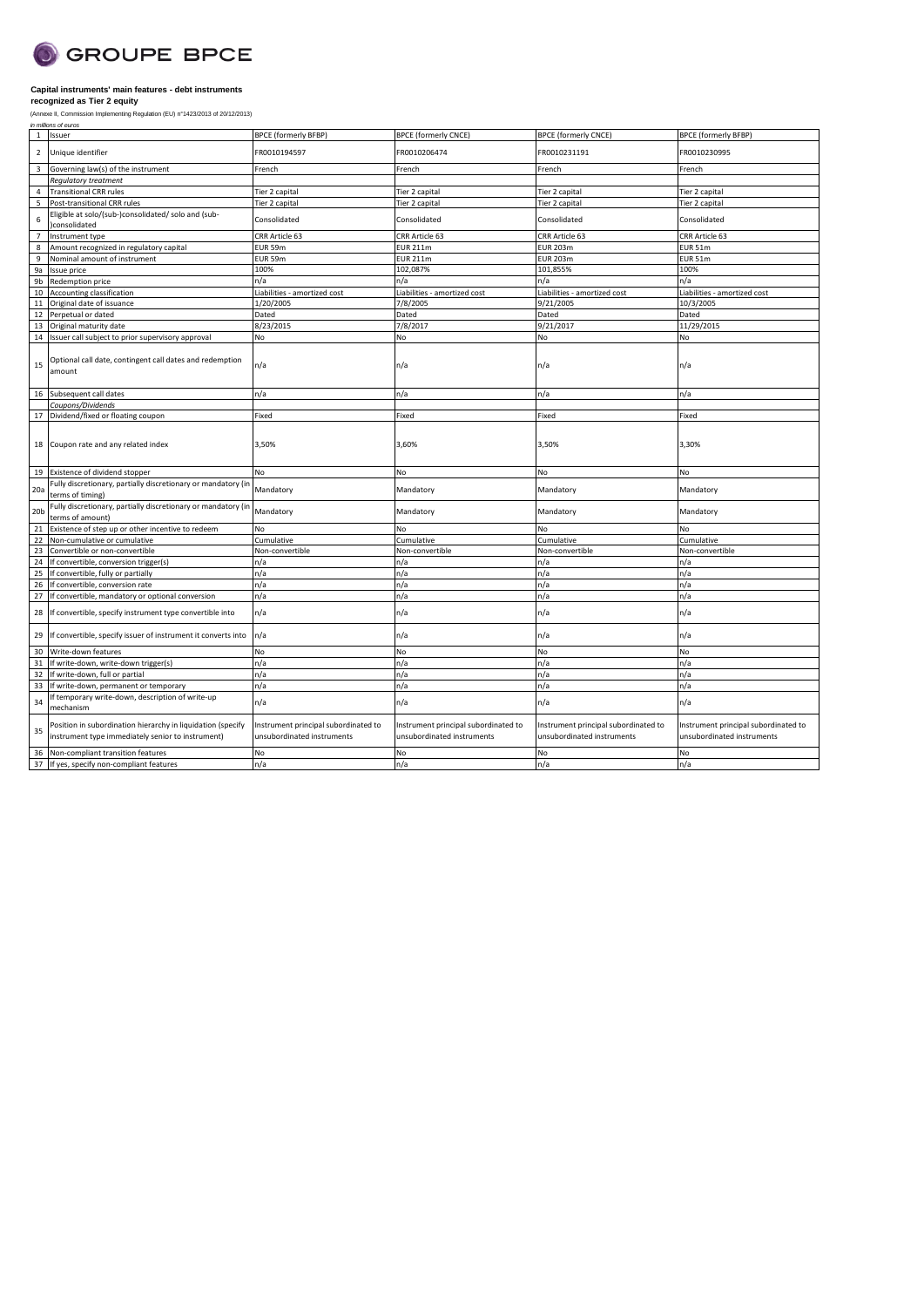

| Unique identifier<br>FR0010255422<br>FR0010318808<br>FR0010376392<br>$\overline{2}$<br>Subordinated loan contract<br>Governing law(s) of the instrument<br>$\overline{3}$<br>French<br>French<br>French<br>French<br>Regulatory treatment<br><b>Transitional CRR rules</b><br>Tier 2 capital<br>Tier 2 capital<br>Tier 2 capital<br>Tier 2 capital<br>$\overline{4}$<br>Post-transitional CRR rules<br>Tier 2 capital<br>5<br>Tier 2 capital<br>Tier 2 capital<br>Tier 2 capital<br>Eligible at solo/(sub-)consolidated/ solo and (sub-<br>Consolidated<br>Consolidated<br>Consolidated<br>Consolidated<br>6<br>consolidated<br>CRR Article 63<br>CRR Article 63<br>CRR Article 63<br>CRR Article 63 |  |
|------------------------------------------------------------------------------------------------------------------------------------------------------------------------------------------------------------------------------------------------------------------------------------------------------------------------------------------------------------------------------------------------------------------------------------------------------------------------------------------------------------------------------------------------------------------------------------------------------------------------------------------------------------------------------------------------------|--|
|                                                                                                                                                                                                                                                                                                                                                                                                                                                                                                                                                                                                                                                                                                      |  |
|                                                                                                                                                                                                                                                                                                                                                                                                                                                                                                                                                                                                                                                                                                      |  |
|                                                                                                                                                                                                                                                                                                                                                                                                                                                                                                                                                                                                                                                                                                      |  |
|                                                                                                                                                                                                                                                                                                                                                                                                                                                                                                                                                                                                                                                                                                      |  |
|                                                                                                                                                                                                                                                                                                                                                                                                                                                                                                                                                                                                                                                                                                      |  |
|                                                                                                                                                                                                                                                                                                                                                                                                                                                                                                                                                                                                                                                                                                      |  |
| Instrument type<br>$\overline{7}$                                                                                                                                                                                                                                                                                                                                                                                                                                                                                                                                                                                                                                                                    |  |
| Amount recognized in regulatory capital<br>EUR <sub>42m</sub><br><b>EUR 73m</b><br><b>EUR 61m</b><br>EUR 40m<br>8                                                                                                                                                                                                                                                                                                                                                                                                                                                                                                                                                                                    |  |
| Nominal amount of instrument<br>EUR 42m<br>EUR 73m<br>EUR 40m<br>9<br><b>EUR 61m</b>                                                                                                                                                                                                                                                                                                                                                                                                                                                                                                                                                                                                                 |  |
| 100%<br>100%<br>100%<br>99,861%<br>9a<br>Issue price                                                                                                                                                                                                                                                                                                                                                                                                                                                                                                                                                                                                                                                 |  |
| 9 <sub>b</sub><br>Redemption price<br>n/a<br>n/a<br>n/a<br>100%                                                                                                                                                                                                                                                                                                                                                                                                                                                                                                                                                                                                                                      |  |
| Accounting classification<br>10<br>Liabilities - amortized cost<br>Liabilities - amortized cost<br>Liabilities - amortized cost<br>Liabilities - amortized cost                                                                                                                                                                                                                                                                                                                                                                                                                                                                                                                                      |  |
| 12/12/2005<br>5/23/2006<br>10/23/2006<br>11/17/2006<br>11<br>Original date of issuance                                                                                                                                                                                                                                                                                                                                                                                                                                                                                                                                                                                                               |  |
| Dated<br>Dated<br>Dated<br>Dated<br>12<br>Perpetual or dated                                                                                                                                                                                                                                                                                                                                                                                                                                                                                                                                                                                                                                         |  |
| 1/5/2016<br>7/22/2016<br>11/4/2016<br>11/17/2016<br>Original maturity date<br>13                                                                                                                                                                                                                                                                                                                                                                                                                                                                                                                                                                                                                     |  |
| 14<br>Issuer call subject to prior supervisory approval<br>No<br>No<br>No<br>No                                                                                                                                                                                                                                                                                                                                                                                                                                                                                                                                                                                                                      |  |
| Optional call date, contingent call dates and redemption<br>n/a<br>15<br>n/a<br>n/a<br>n/a<br>amount                                                                                                                                                                                                                                                                                                                                                                                                                                                                                                                                                                                                 |  |
| Subsequent call dates<br>n/a<br>16<br>n/a<br>n/a<br>n/a                                                                                                                                                                                                                                                                                                                                                                                                                                                                                                                                                                                                                                              |  |
| Coupons/Dividends                                                                                                                                                                                                                                                                                                                                                                                                                                                                                                                                                                                                                                                                                    |  |
| Fixed<br>Fixed<br>Fixed<br>Fixed<br>17<br>Dividend/fixed or floating coupon                                                                                                                                                                                                                                                                                                                                                                                                                                                                                                                                                                                                                          |  |
| Coupon rate and any related index<br>3,60%<br>4,20%<br>3,80%<br>4,17%<br>18                                                                                                                                                                                                                                                                                                                                                                                                                                                                                                                                                                                                                          |  |
| Existence of dividend stopper<br>No<br>No<br>19<br>No<br>No                                                                                                                                                                                                                                                                                                                                                                                                                                                                                                                                                                                                                                          |  |
| Fully discretionary, partially discretionary or mandatory (in<br>Mandatory<br>20a<br>Mandatory<br>Mandatory<br>Mandatory<br>terms of timing)                                                                                                                                                                                                                                                                                                                                                                                                                                                                                                                                                         |  |
| Fully discretionary, partially discretionary or mandatory (ir<br>Mandatory<br>20 <sub>b</sub><br>Mandatory<br>Mandatory<br>Mandatory<br>terms of amount)                                                                                                                                                                                                                                                                                                                                                                                                                                                                                                                                             |  |
| Existence of step up or other incentive to redeem<br>No<br>No<br>21<br>No<br>No                                                                                                                                                                                                                                                                                                                                                                                                                                                                                                                                                                                                                      |  |
| 22<br>Non-cumulative or cumulative<br>Cumulative<br>Cumulative<br>Cumulative<br>Cumulative                                                                                                                                                                                                                                                                                                                                                                                                                                                                                                                                                                                                           |  |
| 23<br>Convertible or non-convertible<br>Non-convertible<br>Non-convertible<br>Non-convertible<br>Non-convertible                                                                                                                                                                                                                                                                                                                                                                                                                                                                                                                                                                                     |  |
| 24<br>If convertible, conversion trigger(s)<br>n/a<br>n/a<br>n/a<br>n/a                                                                                                                                                                                                                                                                                                                                                                                                                                                                                                                                                                                                                              |  |
| n/a<br>25<br>If convertible, fully or partially<br>n/a<br>n/a<br>n/a                                                                                                                                                                                                                                                                                                                                                                                                                                                                                                                                                                                                                                 |  |
| 26<br>If convertible, conversion rate<br>n/a<br>n/a<br>n/a<br>n/a                                                                                                                                                                                                                                                                                                                                                                                                                                                                                                                                                                                                                                    |  |
| 27<br>n/a<br>n/a<br>If convertible, mandatory or optional conversion<br>n/a<br>n/a                                                                                                                                                                                                                                                                                                                                                                                                                                                                                                                                                                                                                   |  |
| n/a<br>n/a<br>If convertible, specify instrument type convertible into<br>n/a<br>n/a<br>28                                                                                                                                                                                                                                                                                                                                                                                                                                                                                                                                                                                                           |  |
| n/a<br>If convertible, specify issuer of instrument it converts into<br>n/a<br>n/a<br>n/a<br>29                                                                                                                                                                                                                                                                                                                                                                                                                                                                                                                                                                                                      |  |
| 30<br>Write-down features<br>No<br>No<br>No<br>No                                                                                                                                                                                                                                                                                                                                                                                                                                                                                                                                                                                                                                                    |  |
| n/a<br>n/a<br>n/a<br>n/a<br>31<br>If write-down, write-down trigger(s)                                                                                                                                                                                                                                                                                                                                                                                                                                                                                                                                                                                                                               |  |
| n/a<br>n/a<br>32<br>If write-down, full or partial<br>n/a<br>n/a                                                                                                                                                                                                                                                                                                                                                                                                                                                                                                                                                                                                                                     |  |
| n/a<br>n/a<br>n/a<br>n/a<br>33<br>If write-down, permanent or temporary                                                                                                                                                                                                                                                                                                                                                                                                                                                                                                                                                                                                                              |  |
| f temporary write-down, description of write-up<br>34<br>n/a<br>n/a<br>n/a<br>n/a<br>mechanism                                                                                                                                                                                                                                                                                                                                                                                                                                                                                                                                                                                                       |  |
| Position in subordination hierarchy in liquidation (specify<br>Instrument principal subordinated to<br>Instrument principal subordinated to<br>Instrument principal subordinated to<br>Unsecured creditor<br>35<br>instrument type immediately senior to instrument)<br>unsubordinated instruments<br>unsubordinated instruments<br>unsubordinated instruments                                                                                                                                                                                                                                                                                                                                       |  |
|                                                                                                                                                                                                                                                                                                                                                                                                                                                                                                                                                                                                                                                                                                      |  |
| Non-compliant transition features<br>No<br>No<br>No<br>No<br>36<br>n/a<br>n/a<br>n/a<br>n/a                                                                                                                                                                                                                                                                                                                                                                                                                                                                                                                                                                                                          |  |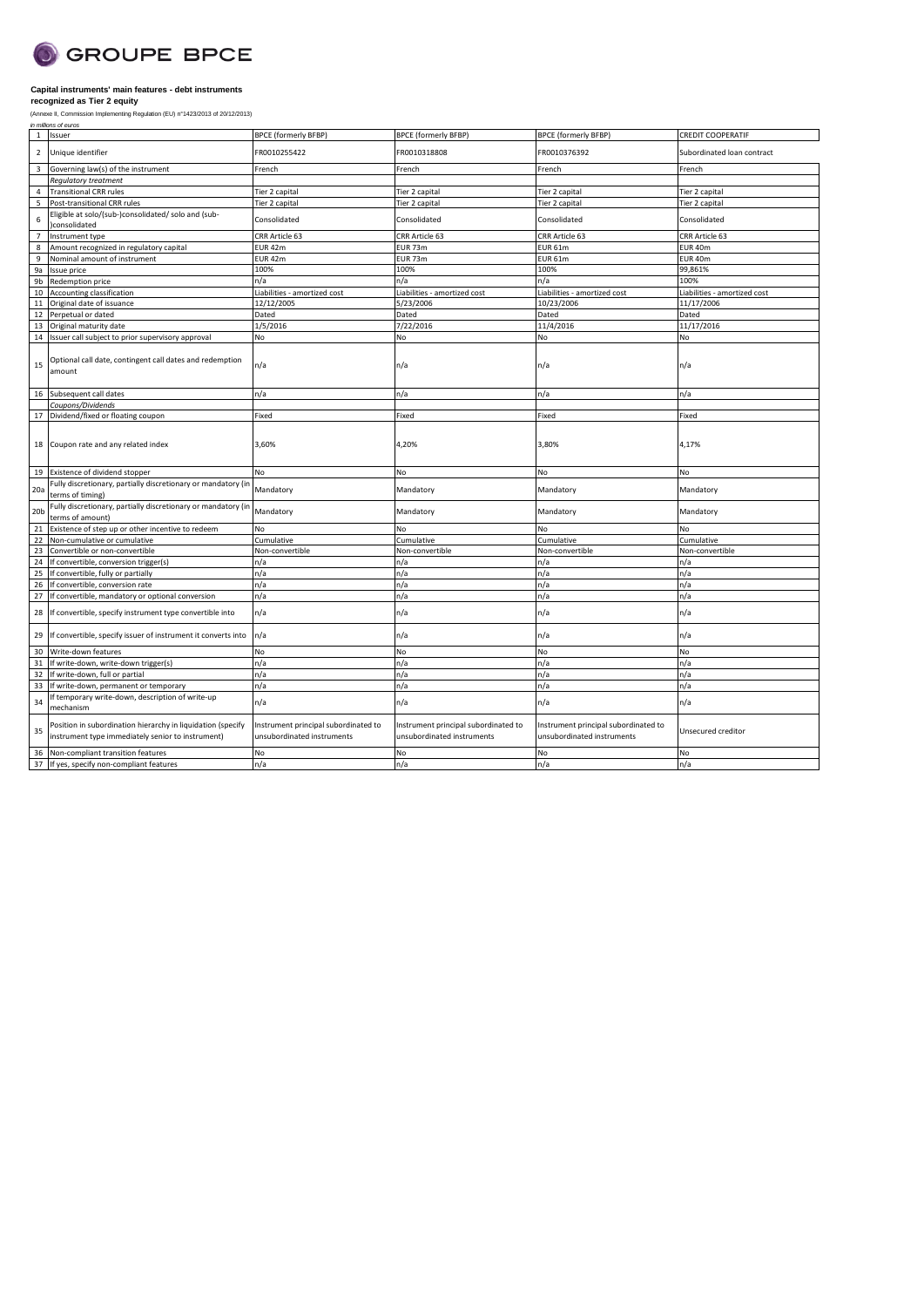

| 1 Issuer<br>Natixis<br>Natixis (formerly NBP)<br><b>BPCE (formerly BFBP)</b><br>Natixis<br>Unique identifier<br>FR0010405894<br>FR0010410068<br>FR0010422766<br>XS0301168281<br>$\overline{2}$<br>Governing law(s) of the instrument<br>UK<br>3<br>French<br>French<br>UK<br><b>Requlatory treatment</b><br><b>Transitional CRR rules</b><br>Tier 2 capital<br>Tier 2 capital<br>Tier 2 capital<br>Tier 2 capital<br>4<br>Post-transitional CRR rules<br>Tier 2 capital<br>Tier 2 capital<br>5<br>Tier 2 capital<br>Tier 2 capital<br>Eligible at solo/(sub-)consolidated/ solo and (sub-<br>Consolidated<br>Consolidated<br>Consolidated<br>Consolidated<br>6<br>consolidated<br>7<br>Instrument type<br>CRR Article 63<br>CRR Article 63<br>CRR Article 63<br>CRR Article 63<br>Amount recognized in regulatory capital<br><b>EUR 500m</b><br><b>EUR 495m</b><br>EUR 70m<br><b>EUR 100m</b><br>8<br>Nominal amount of instrument<br><b>EUR 495m</b><br>EUR 70m<br><b>EUR 100m</b><br>9<br><b>EUR 500m</b><br>100,000%<br>98,977%<br>100%<br>100%<br>9а<br>Issue price<br>100%<br>100%<br>n/a<br>100%<br>9b<br>Redemption price<br>10 Accounting classification<br>Liabilities - amortized cost<br>Liabilities - amortized cost<br>Liabilities - amortized cost<br>Liabilities - fair value option<br>12/22/2006<br>2/19/2007<br>5/31/2007<br>12/15/2006<br>11<br>Original date of issuance<br>Dated<br>Dated<br>Dated<br>Dated<br>12<br>Perpetual or dated<br>1/20/2017<br>3/13/2017<br>5/31/2022<br>12/15/2021<br>Original maturity date<br>13<br>n/a<br>n/a<br>14 Issuer call subject to prior supervisory approval<br>n/a<br>No<br>Contingent call date at any time, at par<br>Contingent call date at any time, at par<br>Optional call date, contingent call dates and redemption<br>15<br>n/a<br>n/a<br>and for the full issue in the event of a<br>and for the full issue in the event of a<br>amount<br>change in tax legislation<br>change in tax legislation<br>16 Subsequent call dates<br>n/a<br>n/a<br>n/a<br>n/a<br>Coupons/Dividends<br>Fixed<br>17 Dividend/fixed or floating coupon<br>Floating<br>Fixed<br>Floating<br>18 Coupon rate and any related index<br>10y CMS<br>4,125%<br>4,20%<br>10y CMS<br>Existence of dividend stopper<br>19<br>No<br>No<br>No<br>No<br>Fully discretionary, partially discretionary or mandatory (in<br>Mandatory<br>20a<br>Mandatory<br>Mandatory<br>Mandatory<br>terms of timing)<br>Fully discretionary, partially discretionary or mandatory (in<br>Mandatory<br>20 <sub>b</sub><br>Mandatory<br>Mandatory<br>Mandatory<br>terms of amount)<br>21<br>Existence of step up or other incentive to redeem<br>No<br>No<br>No<br>No<br>22<br>Cumulative<br>Cumulative<br>Non-cumulative or cumulative<br>Cumulative<br>Cumulative<br>23<br>Convertible or non-convertible<br>Non-convertible<br>Non-convertible<br>Non-convertible<br>Non-convertible<br>If convertible, conversion trigger(s)<br>n/a<br>n/a<br>n/a<br>n/a<br>24<br>If convertible, fully or partially<br>n/a<br>n/a<br>n/a<br>n/a<br>25<br>If convertible, conversion rate<br>n/a<br>n/a<br>n/a<br>n/a<br>26<br>27<br>n/a<br>n/a<br>If convertible, mandatory or optional conversion<br>n/a<br>n/a<br>n/a<br>28 If convertible, specify instrument type convertible into<br>n/a<br>n/a<br>n/a<br>n/a<br>If convertible, specify issuer of instrument it converts into<br>n/a<br>n/a<br>n/a<br>29<br>No<br>30<br>Write-down features<br>No<br>No<br>No<br>n/a<br>n/a<br>n/a<br>n/a<br>31<br>If write-down, write-down trigger(s)<br>32<br>If write-down, full or partial<br>n/a<br>n/a<br>n/a<br>n/a<br>n/a<br>n/a<br>33<br>If write-down, permanent or temporary<br>n/a<br>n/a<br>If temporary write-down, description of write-up<br>n/a<br>n/a<br>n/a<br>34<br>n/a<br>mechanism<br>Position in subordination hierarchy in liquidation (specify<br>Instrument principal subordinated to<br>35<br>Unsecured creditor<br>Unsecured creditor<br>Unsecured creditor<br>instrument type immediately senior to instrument)<br>unsubordinated instruments<br>No<br>Non-compliant transition features<br>No<br>No<br>No<br>36<br>n/a<br>n/a<br>n/a<br>n/a<br>37 If yes, specify non-compliant features |  |  |  |
|---------------------------------------------------------------------------------------------------------------------------------------------------------------------------------------------------------------------------------------------------------------------------------------------------------------------------------------------------------------------------------------------------------------------------------------------------------------------------------------------------------------------------------------------------------------------------------------------------------------------------------------------------------------------------------------------------------------------------------------------------------------------------------------------------------------------------------------------------------------------------------------------------------------------------------------------------------------------------------------------------------------------------------------------------------------------------------------------------------------------------------------------------------------------------------------------------------------------------------------------------------------------------------------------------------------------------------------------------------------------------------------------------------------------------------------------------------------------------------------------------------------------------------------------------------------------------------------------------------------------------------------------------------------------------------------------------------------------------------------------------------------------------------------------------------------------------------------------------------------------------------------------------------------------------------------------------------------------------------------------------------------------------------------------------------------------------------------------------------------------------------------------------------------------------------------------------------------------------------------------------------------------------------------------------------------------------------------------------------------------------------------------------------------------------------------------------------------------------------------------------------------------------------------------------------------------------------------------------------------------------------------------------------------------------------------------------------------------------------------------------------------------------------------------------------------------------------------------------------------------------------------------------------------------------------------------------------------------------------------------------------------------------------------------------------------------------------------------------------------------------------------------------------------------------------------------------------------------------------------------------------------------------------------------------------------------------------------------------------------------------------------------------------------------------------------------------------------------------------------------------------------------------------------------------------------------------------------------------------------------------------------------------------------------------------------------------------------------------------------------------------------------------------------------------------------------------------------------------------------------------------------------------------------------------------------------------------------------------------------------------------------------------------------------------------------------------------------------------------------------------------------------------------------------------------------------------------------------|--|--|--|
|                                                                                                                                                                                                                                                                                                                                                                                                                                                                                                                                                                                                                                                                                                                                                                                                                                                                                                                                                                                                                                                                                                                                                                                                                                                                                                                                                                                                                                                                                                                                                                                                                                                                                                                                                                                                                                                                                                                                                                                                                                                                                                                                                                                                                                                                                                                                                                                                                                                                                                                                                                                                                                                                                                                                                                                                                                                                                                                                                                                                                                                                                                                                                                                                                                                                                                                                                                                                                                                                                                                                                                                                                                                                                                                                                                                                                                                                                                                                                                                                                                                                                                                                                                                                                     |  |  |  |
|                                                                                                                                                                                                                                                                                                                                                                                                                                                                                                                                                                                                                                                                                                                                                                                                                                                                                                                                                                                                                                                                                                                                                                                                                                                                                                                                                                                                                                                                                                                                                                                                                                                                                                                                                                                                                                                                                                                                                                                                                                                                                                                                                                                                                                                                                                                                                                                                                                                                                                                                                                                                                                                                                                                                                                                                                                                                                                                                                                                                                                                                                                                                                                                                                                                                                                                                                                                                                                                                                                                                                                                                                                                                                                                                                                                                                                                                                                                                                                                                                                                                                                                                                                                                                     |  |  |  |
|                                                                                                                                                                                                                                                                                                                                                                                                                                                                                                                                                                                                                                                                                                                                                                                                                                                                                                                                                                                                                                                                                                                                                                                                                                                                                                                                                                                                                                                                                                                                                                                                                                                                                                                                                                                                                                                                                                                                                                                                                                                                                                                                                                                                                                                                                                                                                                                                                                                                                                                                                                                                                                                                                                                                                                                                                                                                                                                                                                                                                                                                                                                                                                                                                                                                                                                                                                                                                                                                                                                                                                                                                                                                                                                                                                                                                                                                                                                                                                                                                                                                                                                                                                                                                     |  |  |  |
|                                                                                                                                                                                                                                                                                                                                                                                                                                                                                                                                                                                                                                                                                                                                                                                                                                                                                                                                                                                                                                                                                                                                                                                                                                                                                                                                                                                                                                                                                                                                                                                                                                                                                                                                                                                                                                                                                                                                                                                                                                                                                                                                                                                                                                                                                                                                                                                                                                                                                                                                                                                                                                                                                                                                                                                                                                                                                                                                                                                                                                                                                                                                                                                                                                                                                                                                                                                                                                                                                                                                                                                                                                                                                                                                                                                                                                                                                                                                                                                                                                                                                                                                                                                                                     |  |  |  |
|                                                                                                                                                                                                                                                                                                                                                                                                                                                                                                                                                                                                                                                                                                                                                                                                                                                                                                                                                                                                                                                                                                                                                                                                                                                                                                                                                                                                                                                                                                                                                                                                                                                                                                                                                                                                                                                                                                                                                                                                                                                                                                                                                                                                                                                                                                                                                                                                                                                                                                                                                                                                                                                                                                                                                                                                                                                                                                                                                                                                                                                                                                                                                                                                                                                                                                                                                                                                                                                                                                                                                                                                                                                                                                                                                                                                                                                                                                                                                                                                                                                                                                                                                                                                                     |  |  |  |
|                                                                                                                                                                                                                                                                                                                                                                                                                                                                                                                                                                                                                                                                                                                                                                                                                                                                                                                                                                                                                                                                                                                                                                                                                                                                                                                                                                                                                                                                                                                                                                                                                                                                                                                                                                                                                                                                                                                                                                                                                                                                                                                                                                                                                                                                                                                                                                                                                                                                                                                                                                                                                                                                                                                                                                                                                                                                                                                                                                                                                                                                                                                                                                                                                                                                                                                                                                                                                                                                                                                                                                                                                                                                                                                                                                                                                                                                                                                                                                                                                                                                                                                                                                                                                     |  |  |  |
|                                                                                                                                                                                                                                                                                                                                                                                                                                                                                                                                                                                                                                                                                                                                                                                                                                                                                                                                                                                                                                                                                                                                                                                                                                                                                                                                                                                                                                                                                                                                                                                                                                                                                                                                                                                                                                                                                                                                                                                                                                                                                                                                                                                                                                                                                                                                                                                                                                                                                                                                                                                                                                                                                                                                                                                                                                                                                                                                                                                                                                                                                                                                                                                                                                                                                                                                                                                                                                                                                                                                                                                                                                                                                                                                                                                                                                                                                                                                                                                                                                                                                                                                                                                                                     |  |  |  |
|                                                                                                                                                                                                                                                                                                                                                                                                                                                                                                                                                                                                                                                                                                                                                                                                                                                                                                                                                                                                                                                                                                                                                                                                                                                                                                                                                                                                                                                                                                                                                                                                                                                                                                                                                                                                                                                                                                                                                                                                                                                                                                                                                                                                                                                                                                                                                                                                                                                                                                                                                                                                                                                                                                                                                                                                                                                                                                                                                                                                                                                                                                                                                                                                                                                                                                                                                                                                                                                                                                                                                                                                                                                                                                                                                                                                                                                                                                                                                                                                                                                                                                                                                                                                                     |  |  |  |
|                                                                                                                                                                                                                                                                                                                                                                                                                                                                                                                                                                                                                                                                                                                                                                                                                                                                                                                                                                                                                                                                                                                                                                                                                                                                                                                                                                                                                                                                                                                                                                                                                                                                                                                                                                                                                                                                                                                                                                                                                                                                                                                                                                                                                                                                                                                                                                                                                                                                                                                                                                                                                                                                                                                                                                                                                                                                                                                                                                                                                                                                                                                                                                                                                                                                                                                                                                                                                                                                                                                                                                                                                                                                                                                                                                                                                                                                                                                                                                                                                                                                                                                                                                                                                     |  |  |  |
|                                                                                                                                                                                                                                                                                                                                                                                                                                                                                                                                                                                                                                                                                                                                                                                                                                                                                                                                                                                                                                                                                                                                                                                                                                                                                                                                                                                                                                                                                                                                                                                                                                                                                                                                                                                                                                                                                                                                                                                                                                                                                                                                                                                                                                                                                                                                                                                                                                                                                                                                                                                                                                                                                                                                                                                                                                                                                                                                                                                                                                                                                                                                                                                                                                                                                                                                                                                                                                                                                                                                                                                                                                                                                                                                                                                                                                                                                                                                                                                                                                                                                                                                                                                                                     |  |  |  |
|                                                                                                                                                                                                                                                                                                                                                                                                                                                                                                                                                                                                                                                                                                                                                                                                                                                                                                                                                                                                                                                                                                                                                                                                                                                                                                                                                                                                                                                                                                                                                                                                                                                                                                                                                                                                                                                                                                                                                                                                                                                                                                                                                                                                                                                                                                                                                                                                                                                                                                                                                                                                                                                                                                                                                                                                                                                                                                                                                                                                                                                                                                                                                                                                                                                                                                                                                                                                                                                                                                                                                                                                                                                                                                                                                                                                                                                                                                                                                                                                                                                                                                                                                                                                                     |  |  |  |
|                                                                                                                                                                                                                                                                                                                                                                                                                                                                                                                                                                                                                                                                                                                                                                                                                                                                                                                                                                                                                                                                                                                                                                                                                                                                                                                                                                                                                                                                                                                                                                                                                                                                                                                                                                                                                                                                                                                                                                                                                                                                                                                                                                                                                                                                                                                                                                                                                                                                                                                                                                                                                                                                                                                                                                                                                                                                                                                                                                                                                                                                                                                                                                                                                                                                                                                                                                                                                                                                                                                                                                                                                                                                                                                                                                                                                                                                                                                                                                                                                                                                                                                                                                                                                     |  |  |  |
|                                                                                                                                                                                                                                                                                                                                                                                                                                                                                                                                                                                                                                                                                                                                                                                                                                                                                                                                                                                                                                                                                                                                                                                                                                                                                                                                                                                                                                                                                                                                                                                                                                                                                                                                                                                                                                                                                                                                                                                                                                                                                                                                                                                                                                                                                                                                                                                                                                                                                                                                                                                                                                                                                                                                                                                                                                                                                                                                                                                                                                                                                                                                                                                                                                                                                                                                                                                                                                                                                                                                                                                                                                                                                                                                                                                                                                                                                                                                                                                                                                                                                                                                                                                                                     |  |  |  |
|                                                                                                                                                                                                                                                                                                                                                                                                                                                                                                                                                                                                                                                                                                                                                                                                                                                                                                                                                                                                                                                                                                                                                                                                                                                                                                                                                                                                                                                                                                                                                                                                                                                                                                                                                                                                                                                                                                                                                                                                                                                                                                                                                                                                                                                                                                                                                                                                                                                                                                                                                                                                                                                                                                                                                                                                                                                                                                                                                                                                                                                                                                                                                                                                                                                                                                                                                                                                                                                                                                                                                                                                                                                                                                                                                                                                                                                                                                                                                                                                                                                                                                                                                                                                                     |  |  |  |
|                                                                                                                                                                                                                                                                                                                                                                                                                                                                                                                                                                                                                                                                                                                                                                                                                                                                                                                                                                                                                                                                                                                                                                                                                                                                                                                                                                                                                                                                                                                                                                                                                                                                                                                                                                                                                                                                                                                                                                                                                                                                                                                                                                                                                                                                                                                                                                                                                                                                                                                                                                                                                                                                                                                                                                                                                                                                                                                                                                                                                                                                                                                                                                                                                                                                                                                                                                                                                                                                                                                                                                                                                                                                                                                                                                                                                                                                                                                                                                                                                                                                                                                                                                                                                     |  |  |  |
|                                                                                                                                                                                                                                                                                                                                                                                                                                                                                                                                                                                                                                                                                                                                                                                                                                                                                                                                                                                                                                                                                                                                                                                                                                                                                                                                                                                                                                                                                                                                                                                                                                                                                                                                                                                                                                                                                                                                                                                                                                                                                                                                                                                                                                                                                                                                                                                                                                                                                                                                                                                                                                                                                                                                                                                                                                                                                                                                                                                                                                                                                                                                                                                                                                                                                                                                                                                                                                                                                                                                                                                                                                                                                                                                                                                                                                                                                                                                                                                                                                                                                                                                                                                                                     |  |  |  |
|                                                                                                                                                                                                                                                                                                                                                                                                                                                                                                                                                                                                                                                                                                                                                                                                                                                                                                                                                                                                                                                                                                                                                                                                                                                                                                                                                                                                                                                                                                                                                                                                                                                                                                                                                                                                                                                                                                                                                                                                                                                                                                                                                                                                                                                                                                                                                                                                                                                                                                                                                                                                                                                                                                                                                                                                                                                                                                                                                                                                                                                                                                                                                                                                                                                                                                                                                                                                                                                                                                                                                                                                                                                                                                                                                                                                                                                                                                                                                                                                                                                                                                                                                                                                                     |  |  |  |
|                                                                                                                                                                                                                                                                                                                                                                                                                                                                                                                                                                                                                                                                                                                                                                                                                                                                                                                                                                                                                                                                                                                                                                                                                                                                                                                                                                                                                                                                                                                                                                                                                                                                                                                                                                                                                                                                                                                                                                                                                                                                                                                                                                                                                                                                                                                                                                                                                                                                                                                                                                                                                                                                                                                                                                                                                                                                                                                                                                                                                                                                                                                                                                                                                                                                                                                                                                                                                                                                                                                                                                                                                                                                                                                                                                                                                                                                                                                                                                                                                                                                                                                                                                                                                     |  |  |  |
|                                                                                                                                                                                                                                                                                                                                                                                                                                                                                                                                                                                                                                                                                                                                                                                                                                                                                                                                                                                                                                                                                                                                                                                                                                                                                                                                                                                                                                                                                                                                                                                                                                                                                                                                                                                                                                                                                                                                                                                                                                                                                                                                                                                                                                                                                                                                                                                                                                                                                                                                                                                                                                                                                                                                                                                                                                                                                                                                                                                                                                                                                                                                                                                                                                                                                                                                                                                                                                                                                                                                                                                                                                                                                                                                                                                                                                                                                                                                                                                                                                                                                                                                                                                                                     |  |  |  |
|                                                                                                                                                                                                                                                                                                                                                                                                                                                                                                                                                                                                                                                                                                                                                                                                                                                                                                                                                                                                                                                                                                                                                                                                                                                                                                                                                                                                                                                                                                                                                                                                                                                                                                                                                                                                                                                                                                                                                                                                                                                                                                                                                                                                                                                                                                                                                                                                                                                                                                                                                                                                                                                                                                                                                                                                                                                                                                                                                                                                                                                                                                                                                                                                                                                                                                                                                                                                                                                                                                                                                                                                                                                                                                                                                                                                                                                                                                                                                                                                                                                                                                                                                                                                                     |  |  |  |
|                                                                                                                                                                                                                                                                                                                                                                                                                                                                                                                                                                                                                                                                                                                                                                                                                                                                                                                                                                                                                                                                                                                                                                                                                                                                                                                                                                                                                                                                                                                                                                                                                                                                                                                                                                                                                                                                                                                                                                                                                                                                                                                                                                                                                                                                                                                                                                                                                                                                                                                                                                                                                                                                                                                                                                                                                                                                                                                                                                                                                                                                                                                                                                                                                                                                                                                                                                                                                                                                                                                                                                                                                                                                                                                                                                                                                                                                                                                                                                                                                                                                                                                                                                                                                     |  |  |  |
|                                                                                                                                                                                                                                                                                                                                                                                                                                                                                                                                                                                                                                                                                                                                                                                                                                                                                                                                                                                                                                                                                                                                                                                                                                                                                                                                                                                                                                                                                                                                                                                                                                                                                                                                                                                                                                                                                                                                                                                                                                                                                                                                                                                                                                                                                                                                                                                                                                                                                                                                                                                                                                                                                                                                                                                                                                                                                                                                                                                                                                                                                                                                                                                                                                                                                                                                                                                                                                                                                                                                                                                                                                                                                                                                                                                                                                                                                                                                                                                                                                                                                                                                                                                                                     |  |  |  |
|                                                                                                                                                                                                                                                                                                                                                                                                                                                                                                                                                                                                                                                                                                                                                                                                                                                                                                                                                                                                                                                                                                                                                                                                                                                                                                                                                                                                                                                                                                                                                                                                                                                                                                                                                                                                                                                                                                                                                                                                                                                                                                                                                                                                                                                                                                                                                                                                                                                                                                                                                                                                                                                                                                                                                                                                                                                                                                                                                                                                                                                                                                                                                                                                                                                                                                                                                                                                                                                                                                                                                                                                                                                                                                                                                                                                                                                                                                                                                                                                                                                                                                                                                                                                                     |  |  |  |
|                                                                                                                                                                                                                                                                                                                                                                                                                                                                                                                                                                                                                                                                                                                                                                                                                                                                                                                                                                                                                                                                                                                                                                                                                                                                                                                                                                                                                                                                                                                                                                                                                                                                                                                                                                                                                                                                                                                                                                                                                                                                                                                                                                                                                                                                                                                                                                                                                                                                                                                                                                                                                                                                                                                                                                                                                                                                                                                                                                                                                                                                                                                                                                                                                                                                                                                                                                                                                                                                                                                                                                                                                                                                                                                                                                                                                                                                                                                                                                                                                                                                                                                                                                                                                     |  |  |  |
|                                                                                                                                                                                                                                                                                                                                                                                                                                                                                                                                                                                                                                                                                                                                                                                                                                                                                                                                                                                                                                                                                                                                                                                                                                                                                                                                                                                                                                                                                                                                                                                                                                                                                                                                                                                                                                                                                                                                                                                                                                                                                                                                                                                                                                                                                                                                                                                                                                                                                                                                                                                                                                                                                                                                                                                                                                                                                                                                                                                                                                                                                                                                                                                                                                                                                                                                                                                                                                                                                                                                                                                                                                                                                                                                                                                                                                                                                                                                                                                                                                                                                                                                                                                                                     |  |  |  |
|                                                                                                                                                                                                                                                                                                                                                                                                                                                                                                                                                                                                                                                                                                                                                                                                                                                                                                                                                                                                                                                                                                                                                                                                                                                                                                                                                                                                                                                                                                                                                                                                                                                                                                                                                                                                                                                                                                                                                                                                                                                                                                                                                                                                                                                                                                                                                                                                                                                                                                                                                                                                                                                                                                                                                                                                                                                                                                                                                                                                                                                                                                                                                                                                                                                                                                                                                                                                                                                                                                                                                                                                                                                                                                                                                                                                                                                                                                                                                                                                                                                                                                                                                                                                                     |  |  |  |
|                                                                                                                                                                                                                                                                                                                                                                                                                                                                                                                                                                                                                                                                                                                                                                                                                                                                                                                                                                                                                                                                                                                                                                                                                                                                                                                                                                                                                                                                                                                                                                                                                                                                                                                                                                                                                                                                                                                                                                                                                                                                                                                                                                                                                                                                                                                                                                                                                                                                                                                                                                                                                                                                                                                                                                                                                                                                                                                                                                                                                                                                                                                                                                                                                                                                                                                                                                                                                                                                                                                                                                                                                                                                                                                                                                                                                                                                                                                                                                                                                                                                                                                                                                                                                     |  |  |  |
|                                                                                                                                                                                                                                                                                                                                                                                                                                                                                                                                                                                                                                                                                                                                                                                                                                                                                                                                                                                                                                                                                                                                                                                                                                                                                                                                                                                                                                                                                                                                                                                                                                                                                                                                                                                                                                                                                                                                                                                                                                                                                                                                                                                                                                                                                                                                                                                                                                                                                                                                                                                                                                                                                                                                                                                                                                                                                                                                                                                                                                                                                                                                                                                                                                                                                                                                                                                                                                                                                                                                                                                                                                                                                                                                                                                                                                                                                                                                                                                                                                                                                                                                                                                                                     |  |  |  |
|                                                                                                                                                                                                                                                                                                                                                                                                                                                                                                                                                                                                                                                                                                                                                                                                                                                                                                                                                                                                                                                                                                                                                                                                                                                                                                                                                                                                                                                                                                                                                                                                                                                                                                                                                                                                                                                                                                                                                                                                                                                                                                                                                                                                                                                                                                                                                                                                                                                                                                                                                                                                                                                                                                                                                                                                                                                                                                                                                                                                                                                                                                                                                                                                                                                                                                                                                                                                                                                                                                                                                                                                                                                                                                                                                                                                                                                                                                                                                                                                                                                                                                                                                                                                                     |  |  |  |
|                                                                                                                                                                                                                                                                                                                                                                                                                                                                                                                                                                                                                                                                                                                                                                                                                                                                                                                                                                                                                                                                                                                                                                                                                                                                                                                                                                                                                                                                                                                                                                                                                                                                                                                                                                                                                                                                                                                                                                                                                                                                                                                                                                                                                                                                                                                                                                                                                                                                                                                                                                                                                                                                                                                                                                                                                                                                                                                                                                                                                                                                                                                                                                                                                                                                                                                                                                                                                                                                                                                                                                                                                                                                                                                                                                                                                                                                                                                                                                                                                                                                                                                                                                                                                     |  |  |  |
|                                                                                                                                                                                                                                                                                                                                                                                                                                                                                                                                                                                                                                                                                                                                                                                                                                                                                                                                                                                                                                                                                                                                                                                                                                                                                                                                                                                                                                                                                                                                                                                                                                                                                                                                                                                                                                                                                                                                                                                                                                                                                                                                                                                                                                                                                                                                                                                                                                                                                                                                                                                                                                                                                                                                                                                                                                                                                                                                                                                                                                                                                                                                                                                                                                                                                                                                                                                                                                                                                                                                                                                                                                                                                                                                                                                                                                                                                                                                                                                                                                                                                                                                                                                                                     |  |  |  |
|                                                                                                                                                                                                                                                                                                                                                                                                                                                                                                                                                                                                                                                                                                                                                                                                                                                                                                                                                                                                                                                                                                                                                                                                                                                                                                                                                                                                                                                                                                                                                                                                                                                                                                                                                                                                                                                                                                                                                                                                                                                                                                                                                                                                                                                                                                                                                                                                                                                                                                                                                                                                                                                                                                                                                                                                                                                                                                                                                                                                                                                                                                                                                                                                                                                                                                                                                                                                                                                                                                                                                                                                                                                                                                                                                                                                                                                                                                                                                                                                                                                                                                                                                                                                                     |  |  |  |
|                                                                                                                                                                                                                                                                                                                                                                                                                                                                                                                                                                                                                                                                                                                                                                                                                                                                                                                                                                                                                                                                                                                                                                                                                                                                                                                                                                                                                                                                                                                                                                                                                                                                                                                                                                                                                                                                                                                                                                                                                                                                                                                                                                                                                                                                                                                                                                                                                                                                                                                                                                                                                                                                                                                                                                                                                                                                                                                                                                                                                                                                                                                                                                                                                                                                                                                                                                                                                                                                                                                                                                                                                                                                                                                                                                                                                                                                                                                                                                                                                                                                                                                                                                                                                     |  |  |  |
|                                                                                                                                                                                                                                                                                                                                                                                                                                                                                                                                                                                                                                                                                                                                                                                                                                                                                                                                                                                                                                                                                                                                                                                                                                                                                                                                                                                                                                                                                                                                                                                                                                                                                                                                                                                                                                                                                                                                                                                                                                                                                                                                                                                                                                                                                                                                                                                                                                                                                                                                                                                                                                                                                                                                                                                                                                                                                                                                                                                                                                                                                                                                                                                                                                                                                                                                                                                                                                                                                                                                                                                                                                                                                                                                                                                                                                                                                                                                                                                                                                                                                                                                                                                                                     |  |  |  |
|                                                                                                                                                                                                                                                                                                                                                                                                                                                                                                                                                                                                                                                                                                                                                                                                                                                                                                                                                                                                                                                                                                                                                                                                                                                                                                                                                                                                                                                                                                                                                                                                                                                                                                                                                                                                                                                                                                                                                                                                                                                                                                                                                                                                                                                                                                                                                                                                                                                                                                                                                                                                                                                                                                                                                                                                                                                                                                                                                                                                                                                                                                                                                                                                                                                                                                                                                                                                                                                                                                                                                                                                                                                                                                                                                                                                                                                                                                                                                                                                                                                                                                                                                                                                                     |  |  |  |
|                                                                                                                                                                                                                                                                                                                                                                                                                                                                                                                                                                                                                                                                                                                                                                                                                                                                                                                                                                                                                                                                                                                                                                                                                                                                                                                                                                                                                                                                                                                                                                                                                                                                                                                                                                                                                                                                                                                                                                                                                                                                                                                                                                                                                                                                                                                                                                                                                                                                                                                                                                                                                                                                                                                                                                                                                                                                                                                                                                                                                                                                                                                                                                                                                                                                                                                                                                                                                                                                                                                                                                                                                                                                                                                                                                                                                                                                                                                                                                                                                                                                                                                                                                                                                     |  |  |  |
|                                                                                                                                                                                                                                                                                                                                                                                                                                                                                                                                                                                                                                                                                                                                                                                                                                                                                                                                                                                                                                                                                                                                                                                                                                                                                                                                                                                                                                                                                                                                                                                                                                                                                                                                                                                                                                                                                                                                                                                                                                                                                                                                                                                                                                                                                                                                                                                                                                                                                                                                                                                                                                                                                                                                                                                                                                                                                                                                                                                                                                                                                                                                                                                                                                                                                                                                                                                                                                                                                                                                                                                                                                                                                                                                                                                                                                                                                                                                                                                                                                                                                                                                                                                                                     |  |  |  |
|                                                                                                                                                                                                                                                                                                                                                                                                                                                                                                                                                                                                                                                                                                                                                                                                                                                                                                                                                                                                                                                                                                                                                                                                                                                                                                                                                                                                                                                                                                                                                                                                                                                                                                                                                                                                                                                                                                                                                                                                                                                                                                                                                                                                                                                                                                                                                                                                                                                                                                                                                                                                                                                                                                                                                                                                                                                                                                                                                                                                                                                                                                                                                                                                                                                                                                                                                                                                                                                                                                                                                                                                                                                                                                                                                                                                                                                                                                                                                                                                                                                                                                                                                                                                                     |  |  |  |
|                                                                                                                                                                                                                                                                                                                                                                                                                                                                                                                                                                                                                                                                                                                                                                                                                                                                                                                                                                                                                                                                                                                                                                                                                                                                                                                                                                                                                                                                                                                                                                                                                                                                                                                                                                                                                                                                                                                                                                                                                                                                                                                                                                                                                                                                                                                                                                                                                                                                                                                                                                                                                                                                                                                                                                                                                                                                                                                                                                                                                                                                                                                                                                                                                                                                                                                                                                                                                                                                                                                                                                                                                                                                                                                                                                                                                                                                                                                                                                                                                                                                                                                                                                                                                     |  |  |  |
|                                                                                                                                                                                                                                                                                                                                                                                                                                                                                                                                                                                                                                                                                                                                                                                                                                                                                                                                                                                                                                                                                                                                                                                                                                                                                                                                                                                                                                                                                                                                                                                                                                                                                                                                                                                                                                                                                                                                                                                                                                                                                                                                                                                                                                                                                                                                                                                                                                                                                                                                                                                                                                                                                                                                                                                                                                                                                                                                                                                                                                                                                                                                                                                                                                                                                                                                                                                                                                                                                                                                                                                                                                                                                                                                                                                                                                                                                                                                                                                                                                                                                                                                                                                                                     |  |  |  |
|                                                                                                                                                                                                                                                                                                                                                                                                                                                                                                                                                                                                                                                                                                                                                                                                                                                                                                                                                                                                                                                                                                                                                                                                                                                                                                                                                                                                                                                                                                                                                                                                                                                                                                                                                                                                                                                                                                                                                                                                                                                                                                                                                                                                                                                                                                                                                                                                                                                                                                                                                                                                                                                                                                                                                                                                                                                                                                                                                                                                                                                                                                                                                                                                                                                                                                                                                                                                                                                                                                                                                                                                                                                                                                                                                                                                                                                                                                                                                                                                                                                                                                                                                                                                                     |  |  |  |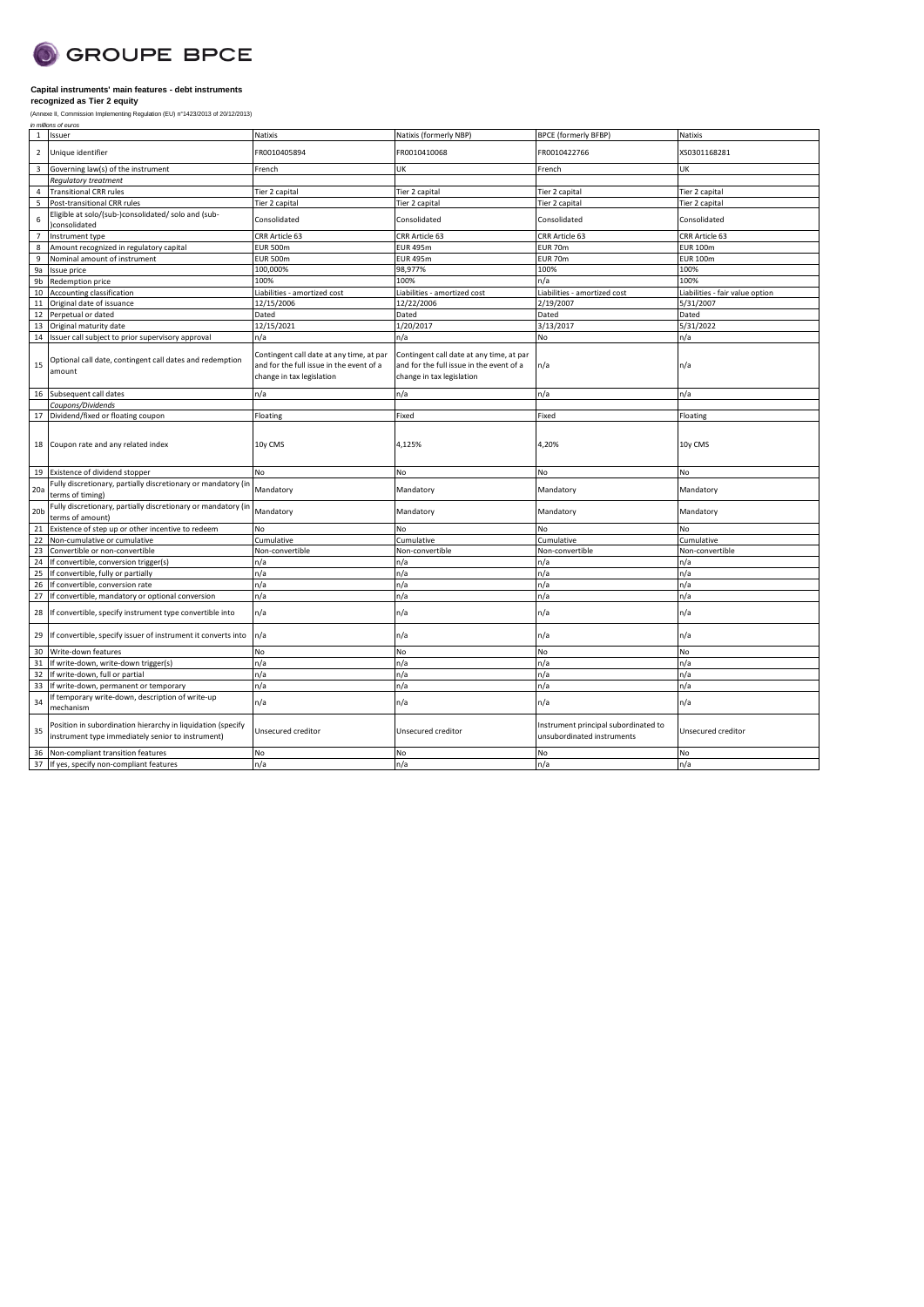

| in millions of euros<br>Issuer<br><b>BPCE (formerly BFBP)</b><br><b>BPCE (formerly BFBP)</b><br><b>BPCE (formerly BFBP)</b><br><b>BRED</b><br>1<br>Unique identifier<br>FR0010479774<br>FR0010550806<br>$\overline{2}$<br>FR0010522342<br>Subordinated loan contract<br>$\overline{3}$<br>Governing law(s) of the instrument<br>French<br>French<br>French<br>French<br>Regulatory treatment<br><b>Transitional CRR rules</b><br>Tier 2 capital<br>Tier 2 capital<br>Tier 2 capital<br>Tier 2 capital<br>4<br>5<br>Post-transitional CRR rules<br>Tier 2 capital<br>Tier 2 capital<br>Tier 2 capital<br>Tier 2 capital<br>Eligible at solo/(sub-)consolidated/ solo and (sub-<br>Consolidated<br>6<br>Consolidated<br>Consolidated<br>Consolidated<br>consolidated<br>CRR Article 63<br>CRR Article 63<br>CRR Article 63<br>Instrument type<br>CRR Article 63<br>$\overline{7}$<br>EUR 79m<br>EUR 90m<br>EUR 54m<br>8<br>Amount recognized in regulatory capital<br><b>EUR 186m</b><br>9<br>Nominal amount of instrument<br>EUR 79m<br>EUR 90m<br><b>EUR 54m</b><br><b>EUR 186m</b><br>99,680%<br>100%<br>100%<br>100%<br>9a<br>Issue price<br>9b<br>Redemption price<br>100%<br>n/a<br>n/a<br>n/a<br>10<br>Liabilities - amortized cost<br>Accounting classification<br>Liabilities - amortized cost<br>Liabilities - amortized cost<br>Liabilities - amortized cost<br>6/25/2007<br>11/4/2007<br>12/28/2007<br>6/18/2008<br>11<br>Original date of issuance<br>Dated<br>Dated<br>Perpetual or dated<br>Dated<br>Dated<br>12<br>7/10/2017<br>12/7/2017<br>1/28/2018<br>6/18/2018<br>13<br>Original maturity date<br><b>No</b><br>Issuer call subject to prior supervisory approval<br>N <sub>o</sub><br>No<br>N <sub>o</sub><br>14<br>Optional call date, contingent call dates and redemption<br>n/a<br>15<br>n/a<br>n/a<br>n/a<br>amount<br>Subsequent call dates<br>n/a<br>n/a<br>n/a<br>n/a<br>16<br>Coupons/Dividends<br>Dividend/fixed or floating coupon<br>Fixed<br>Fixed<br>Fixed<br>Fixed<br>17<br>4,50%<br>Coupon rate and any related index<br>4,60%<br>4,60%<br>6,437%<br>18<br>Existence of dividend stopper<br>No<br>No<br>No<br>No<br>19<br>Fully discretionary, partially discretionary or mandatory (ir<br>Mandatory<br>Mandatory<br>20a<br>Mandatory<br>Mandatory<br>terms of timing)<br>Fully discretionary, partially discretionary or mandatory (in<br>Mandatory<br>20 <sub>b</sub><br>Mandatory<br>Mandatory<br>Mandatory<br>terms of amount)<br>Existence of step up or other incentive to redeem<br>No<br>No<br>21<br>No<br>No<br>22<br>Non-cumulative or cumulative<br>Cumulative<br>Cumulative<br>Cumulative<br>Cumulative<br>23<br>Non-convertible<br>Non-convertible<br>Convertible or non-convertible<br>Non-convertible<br>Non-convertible<br>If convertible, conversion trigger(s)<br>24<br>n/a<br>n/a<br>n/a<br>n/a<br>25<br>If convertible, fully or partially<br>n/a<br>n/a<br>n/a<br>n/a<br>n/a<br>n/a<br>26<br>If convertible, conversion rate<br>n/a<br>n/a<br>n/a<br>27<br>If convertible, mandatory or optional conversion<br>n/a<br>n/a<br>n/a<br>If convertible, specify instrument type convertible into<br>n/a<br>n/a<br>n/a<br>n/a<br>28<br>n/a<br>If convertible, specify issuer of instrument it converts into<br>n/a<br>n/a<br>n/a<br>29<br>N <sub>o</sub><br>30<br>Write-down features<br>No<br>No<br>No<br>31<br>If write-down, write-down trigger(s)<br>n/a<br>n/a<br>n/a<br>n/a<br>32<br>If write-down, full or partial<br>n/a<br>n/a<br>n/a<br>n/a<br>33<br>If write-down, permanent or temporary<br>n/a<br>n/a<br>n/a<br>n/a<br>If temporary write-down, description of write-up<br>n/a<br>n/a<br>34<br>n/a<br>n/a<br>mechanism<br>Position in subordination hierarchy in liquidation (specify<br>Instrument principal subordinated to<br>Instrument principal subordinated to<br>Instrument principal subordinated to<br>35<br>Unsecured creditor<br>instrument type immediately senior to instrument)<br>unsubordinated instruments<br>unsubordinated instruments<br>unsubordinated instruments<br>No<br><b>No</b><br>Non-compliant transition features<br>No<br>No<br>36<br>n/a<br>n/a<br>37 If yes, specify non-compliant features<br>n/a<br>n/a | (Annexe II, Commission Implementing Regulation (EU) n°1423/2013 of 20/12/2013) |  |  |
|-------------------------------------------------------------------------------------------------------------------------------------------------------------------------------------------------------------------------------------------------------------------------------------------------------------------------------------------------------------------------------------------------------------------------------------------------------------------------------------------------------------------------------------------------------------------------------------------------------------------------------------------------------------------------------------------------------------------------------------------------------------------------------------------------------------------------------------------------------------------------------------------------------------------------------------------------------------------------------------------------------------------------------------------------------------------------------------------------------------------------------------------------------------------------------------------------------------------------------------------------------------------------------------------------------------------------------------------------------------------------------------------------------------------------------------------------------------------------------------------------------------------------------------------------------------------------------------------------------------------------------------------------------------------------------------------------------------------------------------------------------------------------------------------------------------------------------------------------------------------------------------------------------------------------------------------------------------------------------------------------------------------------------------------------------------------------------------------------------------------------------------------------------------------------------------------------------------------------------------------------------------------------------------------------------------------------------------------------------------------------------------------------------------------------------------------------------------------------------------------------------------------------------------------------------------------------------------------------------------------------------------------------------------------------------------------------------------------------------------------------------------------------------------------------------------------------------------------------------------------------------------------------------------------------------------------------------------------------------------------------------------------------------------------------------------------------------------------------------------------------------------------------------------------------------------------------------------------------------------------------------------------------------------------------------------------------------------------------------------------------------------------------------------------------------------------------------------------------------------------------------------------------------------------------------------------------------------------------------------------------------------------------------------------------------------------------------------------------------------------------------------------------------------------------------------------------------------------------------------------------------------------------------------------------------------------------------------------------------------------------------------------------------------------------------------------------------------------------------------------------------------------------------------------------------------------------------------|--------------------------------------------------------------------------------|--|--|
|                                                                                                                                                                                                                                                                                                                                                                                                                                                                                                                                                                                                                                                                                                                                                                                                                                                                                                                                                                                                                                                                                                                                                                                                                                                                                                                                                                                                                                                                                                                                                                                                                                                                                                                                                                                                                                                                                                                                                                                                                                                                                                                                                                                                                                                                                                                                                                                                                                                                                                                                                                                                                                                                                                                                                                                                                                                                                                                                                                                                                                                                                                                                                                                                                                                                                                                                                                                                                                                                                                                                                                                                                                                                                                                                                                                                                                                                                                                                                                                                                                                                                                                                                                                                             |                                                                                |  |  |
|                                                                                                                                                                                                                                                                                                                                                                                                                                                                                                                                                                                                                                                                                                                                                                                                                                                                                                                                                                                                                                                                                                                                                                                                                                                                                                                                                                                                                                                                                                                                                                                                                                                                                                                                                                                                                                                                                                                                                                                                                                                                                                                                                                                                                                                                                                                                                                                                                                                                                                                                                                                                                                                                                                                                                                                                                                                                                                                                                                                                                                                                                                                                                                                                                                                                                                                                                                                                                                                                                                                                                                                                                                                                                                                                                                                                                                                                                                                                                                                                                                                                                                                                                                                                             |                                                                                |  |  |
|                                                                                                                                                                                                                                                                                                                                                                                                                                                                                                                                                                                                                                                                                                                                                                                                                                                                                                                                                                                                                                                                                                                                                                                                                                                                                                                                                                                                                                                                                                                                                                                                                                                                                                                                                                                                                                                                                                                                                                                                                                                                                                                                                                                                                                                                                                                                                                                                                                                                                                                                                                                                                                                                                                                                                                                                                                                                                                                                                                                                                                                                                                                                                                                                                                                                                                                                                                                                                                                                                                                                                                                                                                                                                                                                                                                                                                                                                                                                                                                                                                                                                                                                                                                                             |                                                                                |  |  |
|                                                                                                                                                                                                                                                                                                                                                                                                                                                                                                                                                                                                                                                                                                                                                                                                                                                                                                                                                                                                                                                                                                                                                                                                                                                                                                                                                                                                                                                                                                                                                                                                                                                                                                                                                                                                                                                                                                                                                                                                                                                                                                                                                                                                                                                                                                                                                                                                                                                                                                                                                                                                                                                                                                                                                                                                                                                                                                                                                                                                                                                                                                                                                                                                                                                                                                                                                                                                                                                                                                                                                                                                                                                                                                                                                                                                                                                                                                                                                                                                                                                                                                                                                                                                             |                                                                                |  |  |
|                                                                                                                                                                                                                                                                                                                                                                                                                                                                                                                                                                                                                                                                                                                                                                                                                                                                                                                                                                                                                                                                                                                                                                                                                                                                                                                                                                                                                                                                                                                                                                                                                                                                                                                                                                                                                                                                                                                                                                                                                                                                                                                                                                                                                                                                                                                                                                                                                                                                                                                                                                                                                                                                                                                                                                                                                                                                                                                                                                                                                                                                                                                                                                                                                                                                                                                                                                                                                                                                                                                                                                                                                                                                                                                                                                                                                                                                                                                                                                                                                                                                                                                                                                                                             |                                                                                |  |  |
|                                                                                                                                                                                                                                                                                                                                                                                                                                                                                                                                                                                                                                                                                                                                                                                                                                                                                                                                                                                                                                                                                                                                                                                                                                                                                                                                                                                                                                                                                                                                                                                                                                                                                                                                                                                                                                                                                                                                                                                                                                                                                                                                                                                                                                                                                                                                                                                                                                                                                                                                                                                                                                                                                                                                                                                                                                                                                                                                                                                                                                                                                                                                                                                                                                                                                                                                                                                                                                                                                                                                                                                                                                                                                                                                                                                                                                                                                                                                                                                                                                                                                                                                                                                                             |                                                                                |  |  |
|                                                                                                                                                                                                                                                                                                                                                                                                                                                                                                                                                                                                                                                                                                                                                                                                                                                                                                                                                                                                                                                                                                                                                                                                                                                                                                                                                                                                                                                                                                                                                                                                                                                                                                                                                                                                                                                                                                                                                                                                                                                                                                                                                                                                                                                                                                                                                                                                                                                                                                                                                                                                                                                                                                                                                                                                                                                                                                                                                                                                                                                                                                                                                                                                                                                                                                                                                                                                                                                                                                                                                                                                                                                                                                                                                                                                                                                                                                                                                                                                                                                                                                                                                                                                             |                                                                                |  |  |
|                                                                                                                                                                                                                                                                                                                                                                                                                                                                                                                                                                                                                                                                                                                                                                                                                                                                                                                                                                                                                                                                                                                                                                                                                                                                                                                                                                                                                                                                                                                                                                                                                                                                                                                                                                                                                                                                                                                                                                                                                                                                                                                                                                                                                                                                                                                                                                                                                                                                                                                                                                                                                                                                                                                                                                                                                                                                                                                                                                                                                                                                                                                                                                                                                                                                                                                                                                                                                                                                                                                                                                                                                                                                                                                                                                                                                                                                                                                                                                                                                                                                                                                                                                                                             |                                                                                |  |  |
|                                                                                                                                                                                                                                                                                                                                                                                                                                                                                                                                                                                                                                                                                                                                                                                                                                                                                                                                                                                                                                                                                                                                                                                                                                                                                                                                                                                                                                                                                                                                                                                                                                                                                                                                                                                                                                                                                                                                                                                                                                                                                                                                                                                                                                                                                                                                                                                                                                                                                                                                                                                                                                                                                                                                                                                                                                                                                                                                                                                                                                                                                                                                                                                                                                                                                                                                                                                                                                                                                                                                                                                                                                                                                                                                                                                                                                                                                                                                                                                                                                                                                                                                                                                                             |                                                                                |  |  |
|                                                                                                                                                                                                                                                                                                                                                                                                                                                                                                                                                                                                                                                                                                                                                                                                                                                                                                                                                                                                                                                                                                                                                                                                                                                                                                                                                                                                                                                                                                                                                                                                                                                                                                                                                                                                                                                                                                                                                                                                                                                                                                                                                                                                                                                                                                                                                                                                                                                                                                                                                                                                                                                                                                                                                                                                                                                                                                                                                                                                                                                                                                                                                                                                                                                                                                                                                                                                                                                                                                                                                                                                                                                                                                                                                                                                                                                                                                                                                                                                                                                                                                                                                                                                             |                                                                                |  |  |
|                                                                                                                                                                                                                                                                                                                                                                                                                                                                                                                                                                                                                                                                                                                                                                                                                                                                                                                                                                                                                                                                                                                                                                                                                                                                                                                                                                                                                                                                                                                                                                                                                                                                                                                                                                                                                                                                                                                                                                                                                                                                                                                                                                                                                                                                                                                                                                                                                                                                                                                                                                                                                                                                                                                                                                                                                                                                                                                                                                                                                                                                                                                                                                                                                                                                                                                                                                                                                                                                                                                                                                                                                                                                                                                                                                                                                                                                                                                                                                                                                                                                                                                                                                                                             |                                                                                |  |  |
|                                                                                                                                                                                                                                                                                                                                                                                                                                                                                                                                                                                                                                                                                                                                                                                                                                                                                                                                                                                                                                                                                                                                                                                                                                                                                                                                                                                                                                                                                                                                                                                                                                                                                                                                                                                                                                                                                                                                                                                                                                                                                                                                                                                                                                                                                                                                                                                                                                                                                                                                                                                                                                                                                                                                                                                                                                                                                                                                                                                                                                                                                                                                                                                                                                                                                                                                                                                                                                                                                                                                                                                                                                                                                                                                                                                                                                                                                                                                                                                                                                                                                                                                                                                                             |                                                                                |  |  |
|                                                                                                                                                                                                                                                                                                                                                                                                                                                                                                                                                                                                                                                                                                                                                                                                                                                                                                                                                                                                                                                                                                                                                                                                                                                                                                                                                                                                                                                                                                                                                                                                                                                                                                                                                                                                                                                                                                                                                                                                                                                                                                                                                                                                                                                                                                                                                                                                                                                                                                                                                                                                                                                                                                                                                                                                                                                                                                                                                                                                                                                                                                                                                                                                                                                                                                                                                                                                                                                                                                                                                                                                                                                                                                                                                                                                                                                                                                                                                                                                                                                                                                                                                                                                             |                                                                                |  |  |
|                                                                                                                                                                                                                                                                                                                                                                                                                                                                                                                                                                                                                                                                                                                                                                                                                                                                                                                                                                                                                                                                                                                                                                                                                                                                                                                                                                                                                                                                                                                                                                                                                                                                                                                                                                                                                                                                                                                                                                                                                                                                                                                                                                                                                                                                                                                                                                                                                                                                                                                                                                                                                                                                                                                                                                                                                                                                                                                                                                                                                                                                                                                                                                                                                                                                                                                                                                                                                                                                                                                                                                                                                                                                                                                                                                                                                                                                                                                                                                                                                                                                                                                                                                                                             |                                                                                |  |  |
|                                                                                                                                                                                                                                                                                                                                                                                                                                                                                                                                                                                                                                                                                                                                                                                                                                                                                                                                                                                                                                                                                                                                                                                                                                                                                                                                                                                                                                                                                                                                                                                                                                                                                                                                                                                                                                                                                                                                                                                                                                                                                                                                                                                                                                                                                                                                                                                                                                                                                                                                                                                                                                                                                                                                                                                                                                                                                                                                                                                                                                                                                                                                                                                                                                                                                                                                                                                                                                                                                                                                                                                                                                                                                                                                                                                                                                                                                                                                                                                                                                                                                                                                                                                                             |                                                                                |  |  |
|                                                                                                                                                                                                                                                                                                                                                                                                                                                                                                                                                                                                                                                                                                                                                                                                                                                                                                                                                                                                                                                                                                                                                                                                                                                                                                                                                                                                                                                                                                                                                                                                                                                                                                                                                                                                                                                                                                                                                                                                                                                                                                                                                                                                                                                                                                                                                                                                                                                                                                                                                                                                                                                                                                                                                                                                                                                                                                                                                                                                                                                                                                                                                                                                                                                                                                                                                                                                                                                                                                                                                                                                                                                                                                                                                                                                                                                                                                                                                                                                                                                                                                                                                                                                             |                                                                                |  |  |
|                                                                                                                                                                                                                                                                                                                                                                                                                                                                                                                                                                                                                                                                                                                                                                                                                                                                                                                                                                                                                                                                                                                                                                                                                                                                                                                                                                                                                                                                                                                                                                                                                                                                                                                                                                                                                                                                                                                                                                                                                                                                                                                                                                                                                                                                                                                                                                                                                                                                                                                                                                                                                                                                                                                                                                                                                                                                                                                                                                                                                                                                                                                                                                                                                                                                                                                                                                                                                                                                                                                                                                                                                                                                                                                                                                                                                                                                                                                                                                                                                                                                                                                                                                                                             |                                                                                |  |  |
|                                                                                                                                                                                                                                                                                                                                                                                                                                                                                                                                                                                                                                                                                                                                                                                                                                                                                                                                                                                                                                                                                                                                                                                                                                                                                                                                                                                                                                                                                                                                                                                                                                                                                                                                                                                                                                                                                                                                                                                                                                                                                                                                                                                                                                                                                                                                                                                                                                                                                                                                                                                                                                                                                                                                                                                                                                                                                                                                                                                                                                                                                                                                                                                                                                                                                                                                                                                                                                                                                                                                                                                                                                                                                                                                                                                                                                                                                                                                                                                                                                                                                                                                                                                                             |                                                                                |  |  |
|                                                                                                                                                                                                                                                                                                                                                                                                                                                                                                                                                                                                                                                                                                                                                                                                                                                                                                                                                                                                                                                                                                                                                                                                                                                                                                                                                                                                                                                                                                                                                                                                                                                                                                                                                                                                                                                                                                                                                                                                                                                                                                                                                                                                                                                                                                                                                                                                                                                                                                                                                                                                                                                                                                                                                                                                                                                                                                                                                                                                                                                                                                                                                                                                                                                                                                                                                                                                                                                                                                                                                                                                                                                                                                                                                                                                                                                                                                                                                                                                                                                                                                                                                                                                             |                                                                                |  |  |
|                                                                                                                                                                                                                                                                                                                                                                                                                                                                                                                                                                                                                                                                                                                                                                                                                                                                                                                                                                                                                                                                                                                                                                                                                                                                                                                                                                                                                                                                                                                                                                                                                                                                                                                                                                                                                                                                                                                                                                                                                                                                                                                                                                                                                                                                                                                                                                                                                                                                                                                                                                                                                                                                                                                                                                                                                                                                                                                                                                                                                                                                                                                                                                                                                                                                                                                                                                                                                                                                                                                                                                                                                                                                                                                                                                                                                                                                                                                                                                                                                                                                                                                                                                                                             |                                                                                |  |  |
|                                                                                                                                                                                                                                                                                                                                                                                                                                                                                                                                                                                                                                                                                                                                                                                                                                                                                                                                                                                                                                                                                                                                                                                                                                                                                                                                                                                                                                                                                                                                                                                                                                                                                                                                                                                                                                                                                                                                                                                                                                                                                                                                                                                                                                                                                                                                                                                                                                                                                                                                                                                                                                                                                                                                                                                                                                                                                                                                                                                                                                                                                                                                                                                                                                                                                                                                                                                                                                                                                                                                                                                                                                                                                                                                                                                                                                                                                                                                                                                                                                                                                                                                                                                                             |                                                                                |  |  |
|                                                                                                                                                                                                                                                                                                                                                                                                                                                                                                                                                                                                                                                                                                                                                                                                                                                                                                                                                                                                                                                                                                                                                                                                                                                                                                                                                                                                                                                                                                                                                                                                                                                                                                                                                                                                                                                                                                                                                                                                                                                                                                                                                                                                                                                                                                                                                                                                                                                                                                                                                                                                                                                                                                                                                                                                                                                                                                                                                                                                                                                                                                                                                                                                                                                                                                                                                                                                                                                                                                                                                                                                                                                                                                                                                                                                                                                                                                                                                                                                                                                                                                                                                                                                             |                                                                                |  |  |
|                                                                                                                                                                                                                                                                                                                                                                                                                                                                                                                                                                                                                                                                                                                                                                                                                                                                                                                                                                                                                                                                                                                                                                                                                                                                                                                                                                                                                                                                                                                                                                                                                                                                                                                                                                                                                                                                                                                                                                                                                                                                                                                                                                                                                                                                                                                                                                                                                                                                                                                                                                                                                                                                                                                                                                                                                                                                                                                                                                                                                                                                                                                                                                                                                                                                                                                                                                                                                                                                                                                                                                                                                                                                                                                                                                                                                                                                                                                                                                                                                                                                                                                                                                                                             |                                                                                |  |  |
|                                                                                                                                                                                                                                                                                                                                                                                                                                                                                                                                                                                                                                                                                                                                                                                                                                                                                                                                                                                                                                                                                                                                                                                                                                                                                                                                                                                                                                                                                                                                                                                                                                                                                                                                                                                                                                                                                                                                                                                                                                                                                                                                                                                                                                                                                                                                                                                                                                                                                                                                                                                                                                                                                                                                                                                                                                                                                                                                                                                                                                                                                                                                                                                                                                                                                                                                                                                                                                                                                                                                                                                                                                                                                                                                                                                                                                                                                                                                                                                                                                                                                                                                                                                                             |                                                                                |  |  |
|                                                                                                                                                                                                                                                                                                                                                                                                                                                                                                                                                                                                                                                                                                                                                                                                                                                                                                                                                                                                                                                                                                                                                                                                                                                                                                                                                                                                                                                                                                                                                                                                                                                                                                                                                                                                                                                                                                                                                                                                                                                                                                                                                                                                                                                                                                                                                                                                                                                                                                                                                                                                                                                                                                                                                                                                                                                                                                                                                                                                                                                                                                                                                                                                                                                                                                                                                                                                                                                                                                                                                                                                                                                                                                                                                                                                                                                                                                                                                                                                                                                                                                                                                                                                             |                                                                                |  |  |
|                                                                                                                                                                                                                                                                                                                                                                                                                                                                                                                                                                                                                                                                                                                                                                                                                                                                                                                                                                                                                                                                                                                                                                                                                                                                                                                                                                                                                                                                                                                                                                                                                                                                                                                                                                                                                                                                                                                                                                                                                                                                                                                                                                                                                                                                                                                                                                                                                                                                                                                                                                                                                                                                                                                                                                                                                                                                                                                                                                                                                                                                                                                                                                                                                                                                                                                                                                                                                                                                                                                                                                                                                                                                                                                                                                                                                                                                                                                                                                                                                                                                                                                                                                                                             |                                                                                |  |  |
|                                                                                                                                                                                                                                                                                                                                                                                                                                                                                                                                                                                                                                                                                                                                                                                                                                                                                                                                                                                                                                                                                                                                                                                                                                                                                                                                                                                                                                                                                                                                                                                                                                                                                                                                                                                                                                                                                                                                                                                                                                                                                                                                                                                                                                                                                                                                                                                                                                                                                                                                                                                                                                                                                                                                                                                                                                                                                                                                                                                                                                                                                                                                                                                                                                                                                                                                                                                                                                                                                                                                                                                                                                                                                                                                                                                                                                                                                                                                                                                                                                                                                                                                                                                                             |                                                                                |  |  |
|                                                                                                                                                                                                                                                                                                                                                                                                                                                                                                                                                                                                                                                                                                                                                                                                                                                                                                                                                                                                                                                                                                                                                                                                                                                                                                                                                                                                                                                                                                                                                                                                                                                                                                                                                                                                                                                                                                                                                                                                                                                                                                                                                                                                                                                                                                                                                                                                                                                                                                                                                                                                                                                                                                                                                                                                                                                                                                                                                                                                                                                                                                                                                                                                                                                                                                                                                                                                                                                                                                                                                                                                                                                                                                                                                                                                                                                                                                                                                                                                                                                                                                                                                                                                             |                                                                                |  |  |
|                                                                                                                                                                                                                                                                                                                                                                                                                                                                                                                                                                                                                                                                                                                                                                                                                                                                                                                                                                                                                                                                                                                                                                                                                                                                                                                                                                                                                                                                                                                                                                                                                                                                                                                                                                                                                                                                                                                                                                                                                                                                                                                                                                                                                                                                                                                                                                                                                                                                                                                                                                                                                                                                                                                                                                                                                                                                                                                                                                                                                                                                                                                                                                                                                                                                                                                                                                                                                                                                                                                                                                                                                                                                                                                                                                                                                                                                                                                                                                                                                                                                                                                                                                                                             |                                                                                |  |  |
|                                                                                                                                                                                                                                                                                                                                                                                                                                                                                                                                                                                                                                                                                                                                                                                                                                                                                                                                                                                                                                                                                                                                                                                                                                                                                                                                                                                                                                                                                                                                                                                                                                                                                                                                                                                                                                                                                                                                                                                                                                                                                                                                                                                                                                                                                                                                                                                                                                                                                                                                                                                                                                                                                                                                                                                                                                                                                                                                                                                                                                                                                                                                                                                                                                                                                                                                                                                                                                                                                                                                                                                                                                                                                                                                                                                                                                                                                                                                                                                                                                                                                                                                                                                                             |                                                                                |  |  |
|                                                                                                                                                                                                                                                                                                                                                                                                                                                                                                                                                                                                                                                                                                                                                                                                                                                                                                                                                                                                                                                                                                                                                                                                                                                                                                                                                                                                                                                                                                                                                                                                                                                                                                                                                                                                                                                                                                                                                                                                                                                                                                                                                                                                                                                                                                                                                                                                                                                                                                                                                                                                                                                                                                                                                                                                                                                                                                                                                                                                                                                                                                                                                                                                                                                                                                                                                                                                                                                                                                                                                                                                                                                                                                                                                                                                                                                                                                                                                                                                                                                                                                                                                                                                             |                                                                                |  |  |
|                                                                                                                                                                                                                                                                                                                                                                                                                                                                                                                                                                                                                                                                                                                                                                                                                                                                                                                                                                                                                                                                                                                                                                                                                                                                                                                                                                                                                                                                                                                                                                                                                                                                                                                                                                                                                                                                                                                                                                                                                                                                                                                                                                                                                                                                                                                                                                                                                                                                                                                                                                                                                                                                                                                                                                                                                                                                                                                                                                                                                                                                                                                                                                                                                                                                                                                                                                                                                                                                                                                                                                                                                                                                                                                                                                                                                                                                                                                                                                                                                                                                                                                                                                                                             |                                                                                |  |  |
|                                                                                                                                                                                                                                                                                                                                                                                                                                                                                                                                                                                                                                                                                                                                                                                                                                                                                                                                                                                                                                                                                                                                                                                                                                                                                                                                                                                                                                                                                                                                                                                                                                                                                                                                                                                                                                                                                                                                                                                                                                                                                                                                                                                                                                                                                                                                                                                                                                                                                                                                                                                                                                                                                                                                                                                                                                                                                                                                                                                                                                                                                                                                                                                                                                                                                                                                                                                                                                                                                                                                                                                                                                                                                                                                                                                                                                                                                                                                                                                                                                                                                                                                                                                                             |                                                                                |  |  |
|                                                                                                                                                                                                                                                                                                                                                                                                                                                                                                                                                                                                                                                                                                                                                                                                                                                                                                                                                                                                                                                                                                                                                                                                                                                                                                                                                                                                                                                                                                                                                                                                                                                                                                                                                                                                                                                                                                                                                                                                                                                                                                                                                                                                                                                                                                                                                                                                                                                                                                                                                                                                                                                                                                                                                                                                                                                                                                                                                                                                                                                                                                                                                                                                                                                                                                                                                                                                                                                                                                                                                                                                                                                                                                                                                                                                                                                                                                                                                                                                                                                                                                                                                                                                             |                                                                                |  |  |
|                                                                                                                                                                                                                                                                                                                                                                                                                                                                                                                                                                                                                                                                                                                                                                                                                                                                                                                                                                                                                                                                                                                                                                                                                                                                                                                                                                                                                                                                                                                                                                                                                                                                                                                                                                                                                                                                                                                                                                                                                                                                                                                                                                                                                                                                                                                                                                                                                                                                                                                                                                                                                                                                                                                                                                                                                                                                                                                                                                                                                                                                                                                                                                                                                                                                                                                                                                                                                                                                                                                                                                                                                                                                                                                                                                                                                                                                                                                                                                                                                                                                                                                                                                                                             |                                                                                |  |  |
|                                                                                                                                                                                                                                                                                                                                                                                                                                                                                                                                                                                                                                                                                                                                                                                                                                                                                                                                                                                                                                                                                                                                                                                                                                                                                                                                                                                                                                                                                                                                                                                                                                                                                                                                                                                                                                                                                                                                                                                                                                                                                                                                                                                                                                                                                                                                                                                                                                                                                                                                                                                                                                                                                                                                                                                                                                                                                                                                                                                                                                                                                                                                                                                                                                                                                                                                                                                                                                                                                                                                                                                                                                                                                                                                                                                                                                                                                                                                                                                                                                                                                                                                                                                                             |                                                                                |  |  |
|                                                                                                                                                                                                                                                                                                                                                                                                                                                                                                                                                                                                                                                                                                                                                                                                                                                                                                                                                                                                                                                                                                                                                                                                                                                                                                                                                                                                                                                                                                                                                                                                                                                                                                                                                                                                                                                                                                                                                                                                                                                                                                                                                                                                                                                                                                                                                                                                                                                                                                                                                                                                                                                                                                                                                                                                                                                                                                                                                                                                                                                                                                                                                                                                                                                                                                                                                                                                                                                                                                                                                                                                                                                                                                                                                                                                                                                                                                                                                                                                                                                                                                                                                                                                             |                                                                                |  |  |
|                                                                                                                                                                                                                                                                                                                                                                                                                                                                                                                                                                                                                                                                                                                                                                                                                                                                                                                                                                                                                                                                                                                                                                                                                                                                                                                                                                                                                                                                                                                                                                                                                                                                                                                                                                                                                                                                                                                                                                                                                                                                                                                                                                                                                                                                                                                                                                                                                                                                                                                                                                                                                                                                                                                                                                                                                                                                                                                                                                                                                                                                                                                                                                                                                                                                                                                                                                                                                                                                                                                                                                                                                                                                                                                                                                                                                                                                                                                                                                                                                                                                                                                                                                                                             |                                                                                |  |  |
|                                                                                                                                                                                                                                                                                                                                                                                                                                                                                                                                                                                                                                                                                                                                                                                                                                                                                                                                                                                                                                                                                                                                                                                                                                                                                                                                                                                                                                                                                                                                                                                                                                                                                                                                                                                                                                                                                                                                                                                                                                                                                                                                                                                                                                                                                                                                                                                                                                                                                                                                                                                                                                                                                                                                                                                                                                                                                                                                                                                                                                                                                                                                                                                                                                                                                                                                                                                                                                                                                                                                                                                                                                                                                                                                                                                                                                                                                                                                                                                                                                                                                                                                                                                                             |                                                                                |  |  |
|                                                                                                                                                                                                                                                                                                                                                                                                                                                                                                                                                                                                                                                                                                                                                                                                                                                                                                                                                                                                                                                                                                                                                                                                                                                                                                                                                                                                                                                                                                                                                                                                                                                                                                                                                                                                                                                                                                                                                                                                                                                                                                                                                                                                                                                                                                                                                                                                                                                                                                                                                                                                                                                                                                                                                                                                                                                                                                                                                                                                                                                                                                                                                                                                                                                                                                                                                                                                                                                                                                                                                                                                                                                                                                                                                                                                                                                                                                                                                                                                                                                                                                                                                                                                             |                                                                                |  |  |
|                                                                                                                                                                                                                                                                                                                                                                                                                                                                                                                                                                                                                                                                                                                                                                                                                                                                                                                                                                                                                                                                                                                                                                                                                                                                                                                                                                                                                                                                                                                                                                                                                                                                                                                                                                                                                                                                                                                                                                                                                                                                                                                                                                                                                                                                                                                                                                                                                                                                                                                                                                                                                                                                                                                                                                                                                                                                                                                                                                                                                                                                                                                                                                                                                                                                                                                                                                                                                                                                                                                                                                                                                                                                                                                                                                                                                                                                                                                                                                                                                                                                                                                                                                                                             |                                                                                |  |  |
|                                                                                                                                                                                                                                                                                                                                                                                                                                                                                                                                                                                                                                                                                                                                                                                                                                                                                                                                                                                                                                                                                                                                                                                                                                                                                                                                                                                                                                                                                                                                                                                                                                                                                                                                                                                                                                                                                                                                                                                                                                                                                                                                                                                                                                                                                                                                                                                                                                                                                                                                                                                                                                                                                                                                                                                                                                                                                                                                                                                                                                                                                                                                                                                                                                                                                                                                                                                                                                                                                                                                                                                                                                                                                                                                                                                                                                                                                                                                                                                                                                                                                                                                                                                                             |                                                                                |  |  |
|                                                                                                                                                                                                                                                                                                                                                                                                                                                                                                                                                                                                                                                                                                                                                                                                                                                                                                                                                                                                                                                                                                                                                                                                                                                                                                                                                                                                                                                                                                                                                                                                                                                                                                                                                                                                                                                                                                                                                                                                                                                                                                                                                                                                                                                                                                                                                                                                                                                                                                                                                                                                                                                                                                                                                                                                                                                                                                                                                                                                                                                                                                                                                                                                                                                                                                                                                                                                                                                                                                                                                                                                                                                                                                                                                                                                                                                                                                                                                                                                                                                                                                                                                                                                             |                                                                                |  |  |
|                                                                                                                                                                                                                                                                                                                                                                                                                                                                                                                                                                                                                                                                                                                                                                                                                                                                                                                                                                                                                                                                                                                                                                                                                                                                                                                                                                                                                                                                                                                                                                                                                                                                                                                                                                                                                                                                                                                                                                                                                                                                                                                                                                                                                                                                                                                                                                                                                                                                                                                                                                                                                                                                                                                                                                                                                                                                                                                                                                                                                                                                                                                                                                                                                                                                                                                                                                                                                                                                                                                                                                                                                                                                                                                                                                                                                                                                                                                                                                                                                                                                                                                                                                                                             |                                                                                |  |  |
|                                                                                                                                                                                                                                                                                                                                                                                                                                                                                                                                                                                                                                                                                                                                                                                                                                                                                                                                                                                                                                                                                                                                                                                                                                                                                                                                                                                                                                                                                                                                                                                                                                                                                                                                                                                                                                                                                                                                                                                                                                                                                                                                                                                                                                                                                                                                                                                                                                                                                                                                                                                                                                                                                                                                                                                                                                                                                                                                                                                                                                                                                                                                                                                                                                                                                                                                                                                                                                                                                                                                                                                                                                                                                                                                                                                                                                                                                                                                                                                                                                                                                                                                                                                                             |                                                                                |  |  |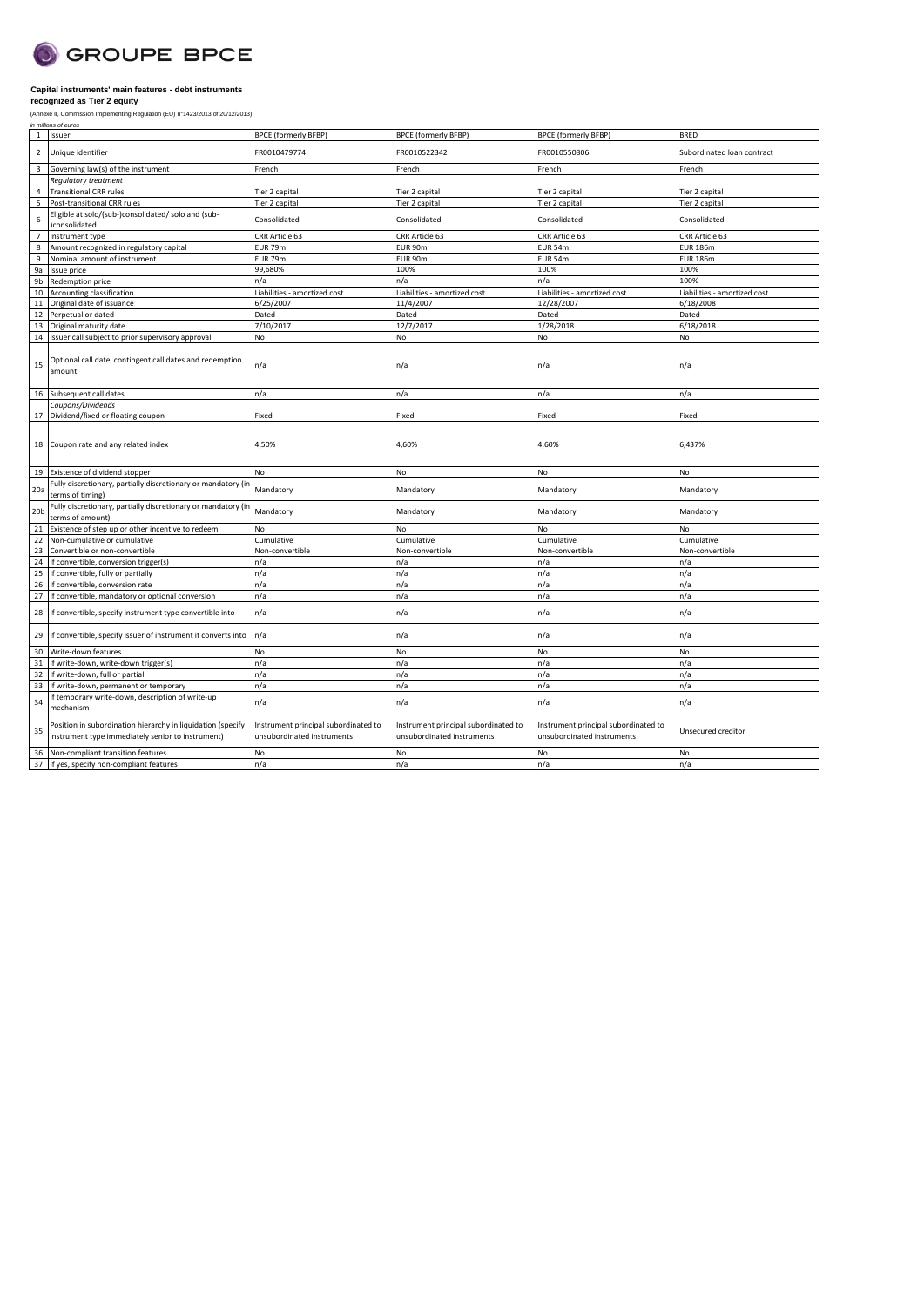

| in millions of euros<br>Issuer<br><b>BPCE (formerly CNCE)</b><br><b>BPCE</b><br><b>BPCE</b><br><b>BPCE</b><br>1<br>144A: US05578QAA13 / Reg S:<br>144A: US05578QAB95 / Reg S:<br>Unique identifier<br>FR0010712935<br>FR0011538222<br>$\overline{2}$<br>US05578UAA25<br>US05578UAB08<br>New York State<br>$\overline{3}$<br>Governing law(s) of the instrument<br>French<br>New York State<br>French<br>Regulatory treatment<br><b>Transitional CRR rules</b><br>Tier 2 capital<br>Tier 2 capital<br>Tier 2 capital<br>Tier 2 capital<br>4<br>5<br>Post-transitional CRR rules<br>Tier 2 capital<br>Tier 2 capital<br>Tier 2 capital<br>Tier 2 capital<br>Eligible at solo/(sub-)consolidated/ solo and (sub-<br>6<br>Consolidated<br>Consolidated<br>Consolidated<br>Consolidated<br>consolidated<br>CRR Article 63<br>CRR Article 63<br>Instrument type<br>CRR Article 63<br>CRR Article 63<br>$\overline{7}$<br><b>EUR 546m</b><br>EUR 1,240m<br>8<br>Amount recognized in regulatory capital<br>EUR 1,000m<br>EUR 1,240m<br>9<br>Nominal amount of instrument<br><b>EUR 546m</b><br>EUR 1,000m<br>USD 1,500m<br>USD 1,500m<br>100,913%<br>99,834%<br>100%<br>99,815%<br>9a<br>Issue price<br>9b<br>Redemption price<br>n/a<br>n/a<br>n/a<br>n/a<br>10<br>Liabilities - amortized cost<br>Liabilities - amortized cost<br>Accounting classification<br>Liabilities - amortized cost<br>Liabilities - amortized cost<br>2/13/2009<br>7/18/2013<br>10/22/2013<br>1/21/2014<br>11<br>Original date of issuance<br>Dated<br>Dated<br>Dated<br>Dated<br>Perpetual or dated<br>12<br>2/13/2019<br>7/18/2023<br>10/22/2023<br>7/21/2024<br>13<br>Original maturity date<br>Issuer call subject to prior supervisory approval<br><b>No</b><br>No<br>No<br>No<br>14<br>Optional call date, contingent call dates and redemption<br>n/a<br>n/a<br>15<br>n/a<br>n/a<br>amount<br>Subsequent call dates<br>n/a<br>n/a<br>n/a<br>n/a<br>16 |
|----------------------------------------------------------------------------------------------------------------------------------------------------------------------------------------------------------------------------------------------------------------------------------------------------------------------------------------------------------------------------------------------------------------------------------------------------------------------------------------------------------------------------------------------------------------------------------------------------------------------------------------------------------------------------------------------------------------------------------------------------------------------------------------------------------------------------------------------------------------------------------------------------------------------------------------------------------------------------------------------------------------------------------------------------------------------------------------------------------------------------------------------------------------------------------------------------------------------------------------------------------------------------------------------------------------------------------------------------------------------------------------------------------------------------------------------------------------------------------------------------------------------------------------------------------------------------------------------------------------------------------------------------------------------------------------------------------------------------------------------------------------------------------------------------------------------------------------------------------------------------------------------------------------------------------|
|                                                                                                                                                                                                                                                                                                                                                                                                                                                                                                                                                                                                                                                                                                                                                                                                                                                                                                                                                                                                                                                                                                                                                                                                                                                                                                                                                                                                                                                                                                                                                                                                                                                                                                                                                                                                                                                                                                                                  |
|                                                                                                                                                                                                                                                                                                                                                                                                                                                                                                                                                                                                                                                                                                                                                                                                                                                                                                                                                                                                                                                                                                                                                                                                                                                                                                                                                                                                                                                                                                                                                                                                                                                                                                                                                                                                                                                                                                                                  |
|                                                                                                                                                                                                                                                                                                                                                                                                                                                                                                                                                                                                                                                                                                                                                                                                                                                                                                                                                                                                                                                                                                                                                                                                                                                                                                                                                                                                                                                                                                                                                                                                                                                                                                                                                                                                                                                                                                                                  |
|                                                                                                                                                                                                                                                                                                                                                                                                                                                                                                                                                                                                                                                                                                                                                                                                                                                                                                                                                                                                                                                                                                                                                                                                                                                                                                                                                                                                                                                                                                                                                                                                                                                                                                                                                                                                                                                                                                                                  |
|                                                                                                                                                                                                                                                                                                                                                                                                                                                                                                                                                                                                                                                                                                                                                                                                                                                                                                                                                                                                                                                                                                                                                                                                                                                                                                                                                                                                                                                                                                                                                                                                                                                                                                                                                                                                                                                                                                                                  |
|                                                                                                                                                                                                                                                                                                                                                                                                                                                                                                                                                                                                                                                                                                                                                                                                                                                                                                                                                                                                                                                                                                                                                                                                                                                                                                                                                                                                                                                                                                                                                                                                                                                                                                                                                                                                                                                                                                                                  |
|                                                                                                                                                                                                                                                                                                                                                                                                                                                                                                                                                                                                                                                                                                                                                                                                                                                                                                                                                                                                                                                                                                                                                                                                                                                                                                                                                                                                                                                                                                                                                                                                                                                                                                                                                                                                                                                                                                                                  |
|                                                                                                                                                                                                                                                                                                                                                                                                                                                                                                                                                                                                                                                                                                                                                                                                                                                                                                                                                                                                                                                                                                                                                                                                                                                                                                                                                                                                                                                                                                                                                                                                                                                                                                                                                                                                                                                                                                                                  |
|                                                                                                                                                                                                                                                                                                                                                                                                                                                                                                                                                                                                                                                                                                                                                                                                                                                                                                                                                                                                                                                                                                                                                                                                                                                                                                                                                                                                                                                                                                                                                                                                                                                                                                                                                                                                                                                                                                                                  |
|                                                                                                                                                                                                                                                                                                                                                                                                                                                                                                                                                                                                                                                                                                                                                                                                                                                                                                                                                                                                                                                                                                                                                                                                                                                                                                                                                                                                                                                                                                                                                                                                                                                                                                                                                                                                                                                                                                                                  |
|                                                                                                                                                                                                                                                                                                                                                                                                                                                                                                                                                                                                                                                                                                                                                                                                                                                                                                                                                                                                                                                                                                                                                                                                                                                                                                                                                                                                                                                                                                                                                                                                                                                                                                                                                                                                                                                                                                                                  |
|                                                                                                                                                                                                                                                                                                                                                                                                                                                                                                                                                                                                                                                                                                                                                                                                                                                                                                                                                                                                                                                                                                                                                                                                                                                                                                                                                                                                                                                                                                                                                                                                                                                                                                                                                                                                                                                                                                                                  |
|                                                                                                                                                                                                                                                                                                                                                                                                                                                                                                                                                                                                                                                                                                                                                                                                                                                                                                                                                                                                                                                                                                                                                                                                                                                                                                                                                                                                                                                                                                                                                                                                                                                                                                                                                                                                                                                                                                                                  |
|                                                                                                                                                                                                                                                                                                                                                                                                                                                                                                                                                                                                                                                                                                                                                                                                                                                                                                                                                                                                                                                                                                                                                                                                                                                                                                                                                                                                                                                                                                                                                                                                                                                                                                                                                                                                                                                                                                                                  |
|                                                                                                                                                                                                                                                                                                                                                                                                                                                                                                                                                                                                                                                                                                                                                                                                                                                                                                                                                                                                                                                                                                                                                                                                                                                                                                                                                                                                                                                                                                                                                                                                                                                                                                                                                                                                                                                                                                                                  |
|                                                                                                                                                                                                                                                                                                                                                                                                                                                                                                                                                                                                                                                                                                                                                                                                                                                                                                                                                                                                                                                                                                                                                                                                                                                                                                                                                                                                                                                                                                                                                                                                                                                                                                                                                                                                                                                                                                                                  |
|                                                                                                                                                                                                                                                                                                                                                                                                                                                                                                                                                                                                                                                                                                                                                                                                                                                                                                                                                                                                                                                                                                                                                                                                                                                                                                                                                                                                                                                                                                                                                                                                                                                                                                                                                                                                                                                                                                                                  |
|                                                                                                                                                                                                                                                                                                                                                                                                                                                                                                                                                                                                                                                                                                                                                                                                                                                                                                                                                                                                                                                                                                                                                                                                                                                                                                                                                                                                                                                                                                                                                                                                                                                                                                                                                                                                                                                                                                                                  |
|                                                                                                                                                                                                                                                                                                                                                                                                                                                                                                                                                                                                                                                                                                                                                                                                                                                                                                                                                                                                                                                                                                                                                                                                                                                                                                                                                                                                                                                                                                                                                                                                                                                                                                                                                                                                                                                                                                                                  |
|                                                                                                                                                                                                                                                                                                                                                                                                                                                                                                                                                                                                                                                                                                                                                                                                                                                                                                                                                                                                                                                                                                                                                                                                                                                                                                                                                                                                                                                                                                                                                                                                                                                                                                                                                                                                                                                                                                                                  |
|                                                                                                                                                                                                                                                                                                                                                                                                                                                                                                                                                                                                                                                                                                                                                                                                                                                                                                                                                                                                                                                                                                                                                                                                                                                                                                                                                                                                                                                                                                                                                                                                                                                                                                                                                                                                                                                                                                                                  |
| Coupons/Dividends                                                                                                                                                                                                                                                                                                                                                                                                                                                                                                                                                                                                                                                                                                                                                                                                                                                                                                                                                                                                                                                                                                                                                                                                                                                                                                                                                                                                                                                                                                                                                                                                                                                                                                                                                                                                                                                                                                                |
| Fixed<br>Dividend/fixed or floating coupon<br>Fixed<br>Fixed<br>Fixed<br>17                                                                                                                                                                                                                                                                                                                                                                                                                                                                                                                                                                                                                                                                                                                                                                                                                                                                                                                                                                                                                                                                                                                                                                                                                                                                                                                                                                                                                                                                                                                                                                                                                                                                                                                                                                                                                                                      |
| Coupon rate and any related index<br>5,75%<br>4,625%<br>5,70%<br>5,15%<br>18                                                                                                                                                                                                                                                                                                                                                                                                                                                                                                                                                                                                                                                                                                                                                                                                                                                                                                                                                                                                                                                                                                                                                                                                                                                                                                                                                                                                                                                                                                                                                                                                                                                                                                                                                                                                                                                     |
| Existence of dividend stopper<br>No<br>No<br>No<br>No<br>19                                                                                                                                                                                                                                                                                                                                                                                                                                                                                                                                                                                                                                                                                                                                                                                                                                                                                                                                                                                                                                                                                                                                                                                                                                                                                                                                                                                                                                                                                                                                                                                                                                                                                                                                                                                                                                                                      |
| Fully discretionary, partially discretionary or mandatory (in<br>Mandatory<br>Mandatory<br>Mandatory<br>20a<br>Mandatory<br>terms of timing)                                                                                                                                                                                                                                                                                                                                                                                                                                                                                                                                                                                                                                                                                                                                                                                                                                                                                                                                                                                                                                                                                                                                                                                                                                                                                                                                                                                                                                                                                                                                                                                                                                                                                                                                                                                     |
| Fully discretionary, partially discretionary or mandatory (in<br>Mandatory<br>20 <sub>b</sub><br>Mandatory<br>Mandatory<br>Mandatory<br>terms of amount)                                                                                                                                                                                                                                                                                                                                                                                                                                                                                                                                                                                                                                                                                                                                                                                                                                                                                                                                                                                                                                                                                                                                                                                                                                                                                                                                                                                                                                                                                                                                                                                                                                                                                                                                                                         |
| Existence of step up or other incentive to redeem<br>No<br>No<br>No<br>No<br>21                                                                                                                                                                                                                                                                                                                                                                                                                                                                                                                                                                                                                                                                                                                                                                                                                                                                                                                                                                                                                                                                                                                                                                                                                                                                                                                                                                                                                                                                                                                                                                                                                                                                                                                                                                                                                                                  |
| 22<br>Non-cumulative or cumulative<br>Cumulative<br>Cumulative<br>Cumulative<br>Cumulative                                                                                                                                                                                                                                                                                                                                                                                                                                                                                                                                                                                                                                                                                                                                                                                                                                                                                                                                                                                                                                                                                                                                                                                                                                                                                                                                                                                                                                                                                                                                                                                                                                                                                                                                                                                                                                       |
| 23<br>Non-convertible<br>Non-convertible<br>Non-convertible<br>Convertible or non-convertible<br>Non-convertible                                                                                                                                                                                                                                                                                                                                                                                                                                                                                                                                                                                                                                                                                                                                                                                                                                                                                                                                                                                                                                                                                                                                                                                                                                                                                                                                                                                                                                                                                                                                                                                                                                                                                                                                                                                                                 |
| 24<br>If convertible, conversion trigger(s)<br>n/a<br>n/a<br>n/a<br>n/a                                                                                                                                                                                                                                                                                                                                                                                                                                                                                                                                                                                                                                                                                                                                                                                                                                                                                                                                                                                                                                                                                                                                                                                                                                                                                                                                                                                                                                                                                                                                                                                                                                                                                                                                                                                                                                                          |
| If convertible, fully or partially<br>n/a<br>n/a<br>n/a<br>n/a<br>25                                                                                                                                                                                                                                                                                                                                                                                                                                                                                                                                                                                                                                                                                                                                                                                                                                                                                                                                                                                                                                                                                                                                                                                                                                                                                                                                                                                                                                                                                                                                                                                                                                                                                                                                                                                                                                                             |
| n/a<br>n/a<br>26<br>If convertible, conversion rate<br>n/a<br>n/a                                                                                                                                                                                                                                                                                                                                                                                                                                                                                                                                                                                                                                                                                                                                                                                                                                                                                                                                                                                                                                                                                                                                                                                                                                                                                                                                                                                                                                                                                                                                                                                                                                                                                                                                                                                                                                                                |
| n/a<br>27<br>If convertible, mandatory or optional conversion<br>n/a<br>n/a<br>n/a                                                                                                                                                                                                                                                                                                                                                                                                                                                                                                                                                                                                                                                                                                                                                                                                                                                                                                                                                                                                                                                                                                                                                                                                                                                                                                                                                                                                                                                                                                                                                                                                                                                                                                                                                                                                                                               |
| If convertible, specify instrument type convertible into<br>n/a<br>n/a<br>n/a<br>n/a<br>28                                                                                                                                                                                                                                                                                                                                                                                                                                                                                                                                                                                                                                                                                                                                                                                                                                                                                                                                                                                                                                                                                                                                                                                                                                                                                                                                                                                                                                                                                                                                                                                                                                                                                                                                                                                                                                       |
| If convertible, specify issuer of instrument it converts into<br>n/a<br>n/a<br>n/a<br>n/a<br>29                                                                                                                                                                                                                                                                                                                                                                                                                                                                                                                                                                                                                                                                                                                                                                                                                                                                                                                                                                                                                                                                                                                                                                                                                                                                                                                                                                                                                                                                                                                                                                                                                                                                                                                                                                                                                                  |
| <b>No</b><br>No<br>30<br>Write-down features<br>No<br>No                                                                                                                                                                                                                                                                                                                                                                                                                                                                                                                                                                                                                                                                                                                                                                                                                                                                                                                                                                                                                                                                                                                                                                                                                                                                                                                                                                                                                                                                                                                                                                                                                                                                                                                                                                                                                                                                         |
| 31<br>If write-down, write-down trigger(s)<br>n/a<br>n/a<br>n/a<br>n/a                                                                                                                                                                                                                                                                                                                                                                                                                                                                                                                                                                                                                                                                                                                                                                                                                                                                                                                                                                                                                                                                                                                                                                                                                                                                                                                                                                                                                                                                                                                                                                                                                                                                                                                                                                                                                                                           |
| 32<br>If write-down, full or partial<br>n/a<br>n/a<br>n/a<br>n/a                                                                                                                                                                                                                                                                                                                                                                                                                                                                                                                                                                                                                                                                                                                                                                                                                                                                                                                                                                                                                                                                                                                                                                                                                                                                                                                                                                                                                                                                                                                                                                                                                                                                                                                                                                                                                                                                 |
| 33<br>If write-down, permanent or temporary<br>n/a<br>n/a<br>n/a<br>n/a                                                                                                                                                                                                                                                                                                                                                                                                                                                                                                                                                                                                                                                                                                                                                                                                                                                                                                                                                                                                                                                                                                                                                                                                                                                                                                                                                                                                                                                                                                                                                                                                                                                                                                                                                                                                                                                          |
| f temporary write-down, description of write-up<br>34<br>n/a<br>n/a<br>n/a<br>n/a<br>mechanism                                                                                                                                                                                                                                                                                                                                                                                                                                                                                                                                                                                                                                                                                                                                                                                                                                                                                                                                                                                                                                                                                                                                                                                                                                                                                                                                                                                                                                                                                                                                                                                                                                                                                                                                                                                                                                   |
| Position in subordination hierarchy in liquidation (specify<br>Instrument principal subordinated to<br>Instrument principal subordinated to<br>Instrument principal subordinated to<br>Instrument principal subordinated to<br>35<br>instrument type immediately senior to instrument)<br>unsubordinated instruments<br>unsubordinated instruments<br>unsubordinated instruments<br>unsubordinated instruments                                                                                                                                                                                                                                                                                                                                                                                                                                                                                                                                                                                                                                                                                                                                                                                                                                                                                                                                                                                                                                                                                                                                                                                                                                                                                                                                                                                                                                                                                                                   |
| No<br>No<br><b>No</b><br>Non-compliant transition features<br>No<br>36                                                                                                                                                                                                                                                                                                                                                                                                                                                                                                                                                                                                                                                                                                                                                                                                                                                                                                                                                                                                                                                                                                                                                                                                                                                                                                                                                                                                                                                                                                                                                                                                                                                                                                                                                                                                                                                           |
| n/a<br>n/a<br>n/a<br>37 If yes, specify non-compliant features<br>n/a                                                                                                                                                                                                                                                                                                                                                                                                                                                                                                                                                                                                                                                                                                                                                                                                                                                                                                                                                                                                                                                                                                                                                                                                                                                                                                                                                                                                                                                                                                                                                                                                                                                                                                                                                                                                                                                            |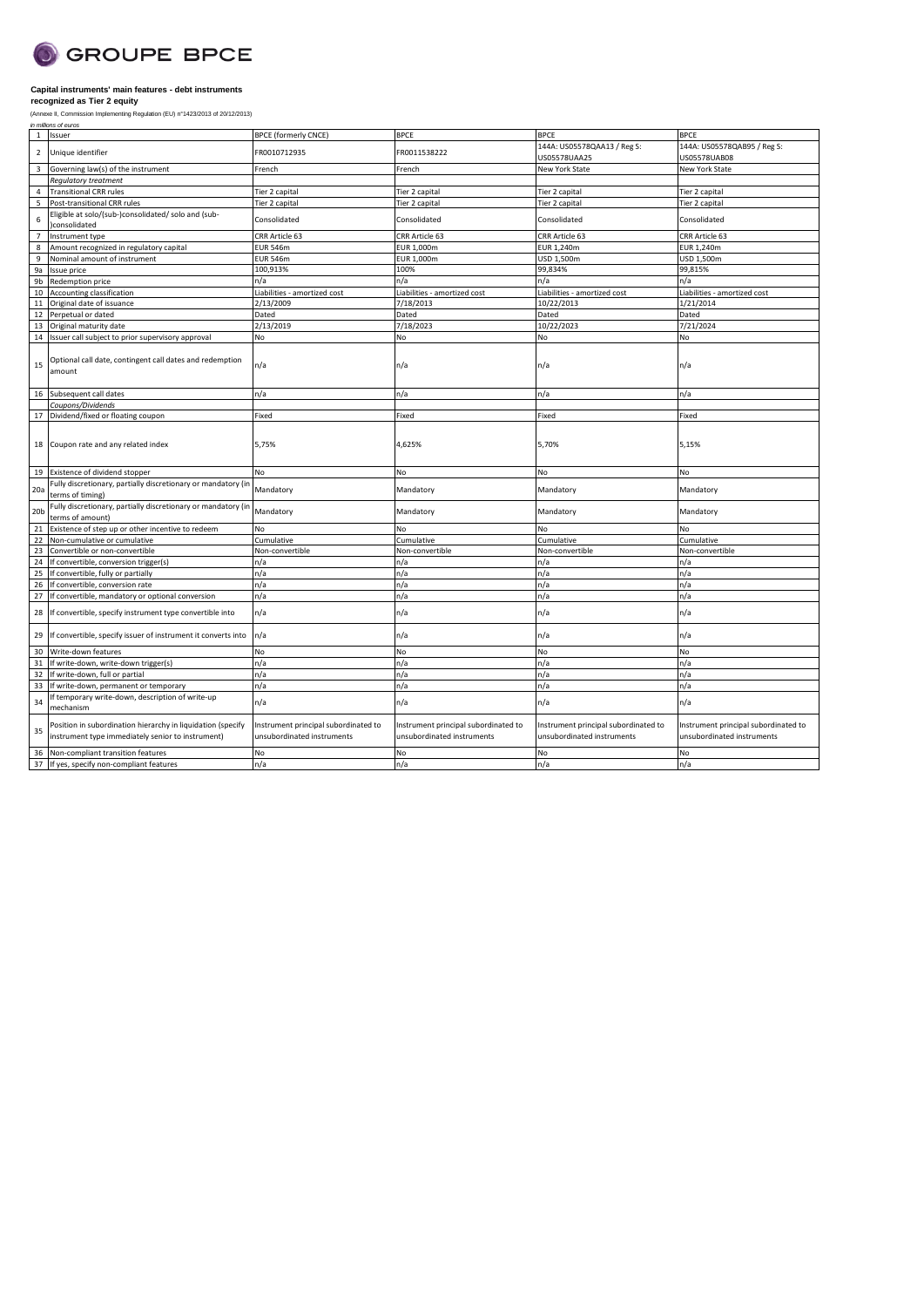

| $\mathbf{1}$    | Issuer                                                                                                           | <b>BPCE</b>                                                        | <b>BPCE</b>                                                                                                                                    | <b>BPCE</b>                                                                          | <b>BPCE</b>                                                                          |
|-----------------|------------------------------------------------------------------------------------------------------------------|--------------------------------------------------------------------|------------------------------------------------------------------------------------------------------------------------------------------------|--------------------------------------------------------------------------------------|--------------------------------------------------------------------------------------|
| $\overline{2}$  | Unique identifier                                                                                                | FR0011855287                                                       | FR0012018851                                                                                                                                   | 144A: US05578QAC78 / Reg S:<br>US05578UAC80                                          | FR0011952621                                                                         |
| $\overline{3}$  | Governing law(s) of the instrument                                                                               | French                                                             | French                                                                                                                                         | <b>New York State</b>                                                                | French                                                                               |
|                 | Regulatory treatment                                                                                             |                                                                    |                                                                                                                                                |                                                                                      |                                                                                      |
| $\overline{4}$  | <b>Transitional CRR rules</b>                                                                                    | Tier 2 capital                                                     | Tier 2 capital                                                                                                                                 | Tier 2 capital                                                                       | Tier 2 capital                                                                       |
| 5               | Post-transitional CRR rules                                                                                      | Tier 2 capital                                                     | Tier 2 capital                                                                                                                                 | Tier 2 capital                                                                       | Tier 2 capital                                                                       |
| 6               | Eligible at solo/(sub-)consolidated/ solo and (sub-<br>consolidated                                              | Consolidated                                                       | Consolidated                                                                                                                                   | Consolidated                                                                         | Consolidated                                                                         |
| $\overline{7}$  | Instrument type                                                                                                  | CRR Article 63                                                     | CRR Article 63                                                                                                                                 | CRR Article 63                                                                       | CRR Article 63                                                                       |
| 8               | Amount recognized in regulatory capital                                                                          | <b>EUR 966m</b>                                                    | EUR 1,000m                                                                                                                                     | <b>EUR 661m</b>                                                                      | <b>EUR 350m</b>                                                                      |
| $\overline{9}$  | Nominal amount of instrument                                                                                     | <b>GBP 750m</b>                                                    | EUR 1,000m                                                                                                                                     | <b>USD 800m</b>                                                                      | <b>EUR 350m</b>                                                                      |
| 9a              | Issue price                                                                                                      | 99,715%                                                            | 99,715%                                                                                                                                        | 99,014%                                                                              | 100,520%                                                                             |
| 9b              | Redemption price                                                                                                 | n/a                                                                | n/a                                                                                                                                            | n/a                                                                                  | n/a                                                                                  |
| 10              | Accounting classification                                                                                        | Liabilities - amortized cost                                       | Liabilities - amortized cost                                                                                                                   | Liabilities - amortized cost                                                         | Liabilities - amortized cost                                                         |
| 11              | Original date of issuance                                                                                        | 4/16/2014                                                          | 7/8/2014                                                                                                                                       | 7/11/2014                                                                            | 7/25/2014                                                                            |
| 12              | Perpetual or dated                                                                                               | Dated                                                              | Dated                                                                                                                                          | Dated                                                                                | Dated                                                                                |
| 13              | Original maturity date                                                                                           | 4/16/2029                                                          | 7/8/2026                                                                                                                                       | 7/11/2024                                                                            | 6/25/2026                                                                            |
| 14              | Issuer call subject to prior supervisory approval                                                                | No                                                                 | Yes                                                                                                                                            | No                                                                                   | No                                                                                   |
| 15              | Optional call date, contingent call dates and redemption<br>amount                                               | n/a                                                                | 7/8/2021 at par                                                                                                                                | n/a                                                                                  | n/a                                                                                  |
| 16              | Subsequent call dates                                                                                            | n/a                                                                | n/a                                                                                                                                            | n/a                                                                                  | n/a                                                                                  |
|                 | Coupons/Dividends                                                                                                |                                                                    |                                                                                                                                                |                                                                                      |                                                                                      |
| 17              | Dividend/fixed or floating coupon                                                                                | Fixed                                                              | Fixed                                                                                                                                          | Fixed                                                                                | Fixed                                                                                |
| 18              | Coupon rate and any related index                                                                                | 5,15%                                                              | 2.75% until 7/8/2021, then fixed rate<br>determined at the call date by the sum<br>of the 5-year mid-swap EUR + 1.83% if<br>call not exercised | 4,625%                                                                               | 3,85%                                                                                |
| 19              | Existence of dividend stopper                                                                                    | No                                                                 | No                                                                                                                                             | <b>No</b>                                                                            | No                                                                                   |
| 20a             | Fully discretionary, partially discretionary or mandatory (in<br>terms of timing)                                | Mandatory                                                          | Mandatory                                                                                                                                      | Mandatory                                                                            | Mandatory                                                                            |
| 20 <sub>b</sub> | Fully discretionary, partially discretionary or mandatory (in<br>terms of amount)                                | Mandatory                                                          | Mandatory                                                                                                                                      | Mandatory                                                                            | Mandatory                                                                            |
| 21              | Existence of step up or other incentive to redeem                                                                | No                                                                 | No                                                                                                                                             | No                                                                                   | No                                                                                   |
| 22              | Non-cumulative or cumulative                                                                                     | Cumulative                                                         | Cumulative                                                                                                                                     | Cumulative                                                                           | Cumulative                                                                           |
| 23              | Convertible or non-convertible                                                                                   | Non-convertible                                                    | Non-convertible                                                                                                                                | Non-convertible                                                                      | Non-convertible                                                                      |
| 24              | If convertible, conversion trigger(s)                                                                            | n/a                                                                | n/a                                                                                                                                            | n/a                                                                                  | n/a                                                                                  |
| 25              | If convertible, fully or partially                                                                               | n/a                                                                | n/a                                                                                                                                            | n/a                                                                                  | n/a                                                                                  |
| 26              | If convertible, conversion rate                                                                                  | n/a                                                                | n/a                                                                                                                                            | n/a                                                                                  | n/a                                                                                  |
| 27              | If convertible, mandatory or optional conversion                                                                 | n/a                                                                | n/a                                                                                                                                            | n/a                                                                                  | n/a                                                                                  |
| 28              | If convertible, specify instrument type convertible into                                                         | n/a                                                                | n/a                                                                                                                                            | n/a                                                                                  | n/a                                                                                  |
| 29              | If convertible, specify issuer of instrument it converts into                                                    | n/a                                                                | n/a                                                                                                                                            | n/a                                                                                  | n/a                                                                                  |
| 30              | Write-down features                                                                                              | No                                                                 | No                                                                                                                                             | No                                                                                   | No                                                                                   |
| 31              | If write-down, write-down trigger(s)                                                                             | n/a                                                                | n/a                                                                                                                                            | n/a                                                                                  | n/a                                                                                  |
| 32              | If write-down, full or partial                                                                                   | n/a                                                                | n/a                                                                                                                                            | n/a                                                                                  | n/a                                                                                  |
| 33              | If write-down, permanent or temporary                                                                            | n/a                                                                | n/a                                                                                                                                            | n/a                                                                                  | n/a                                                                                  |
| 34              | f temporary write-down, description of write-up<br>mechanism                                                     | n/a                                                                | n/a                                                                                                                                            | n/a                                                                                  | n/a                                                                                  |
| 35              | Position in subordination hierarchy in liquidation (specify<br>instrument type immediately senior to instrument) | Instrument principal subordinated to<br>unsubordinated instruments | Instrument (principal and interest)<br>subordinated to unsubordinated<br>instruments                                                           | Instrument (principal and interest)<br>subordinated to unsubordinated<br>instruments | Instrument (principal and interest)<br>subordinated to unsubordinated<br>instruments |
| 36              | Non-compliant transition features                                                                                | N <sub>o</sub>                                                     | No                                                                                                                                             | <b>No</b>                                                                            | No                                                                                   |
|                 | 37 If yes, specify non-compliant features                                                                        | n/a                                                                | n/a                                                                                                                                            | n/a                                                                                  | n/a                                                                                  |